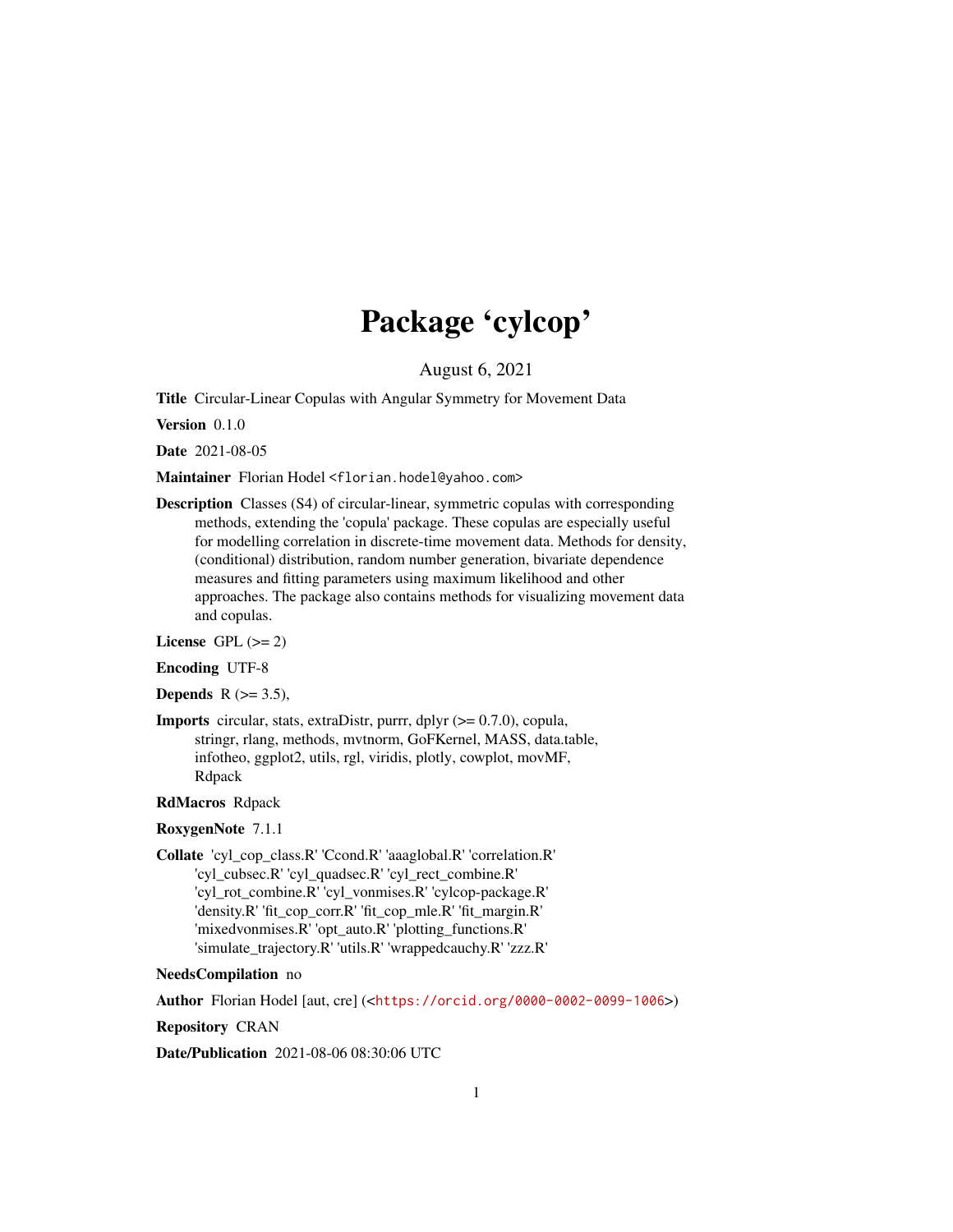# R topics documented:

|                                                                                                                      | 3              |
|----------------------------------------------------------------------------------------------------------------------|----------------|
| bearing                                                                                                              | 3              |
|                                                                                                                      | $\overline{4}$ |
|                                                                                                                      | 6              |
|                                                                                                                      | $\overline{7}$ |
|                                                                                                                      | 8              |
| $cor_{cyl}$                                                                                                          | 9              |
|                                                                                                                      | 10             |
| $cycloop\_get\_option \ldots \ldots \ldots \ldots \ldots \ldots \ldots \ldots \ldots \ldots \ldots \ldots$           | 13             |
|                                                                                                                      | 14             |
|                                                                                                                      | 14             |
|                                                                                                                      | 15             |
|                                                                                                                      | 16             |
|                                                                                                                      | 17             |
|                                                                                                                      | 18             |
|                                                                                                                      | 19             |
|                                                                                                                      | 20             |
| cyl rot_combine                                                                                                      | 22             |
|                                                                                                                      | 23             |
|                                                                                                                      | 24             |
|                                                                                                                      | 25             |
|                                                                                                                      | 26             |
|                                                                                                                      | 27             |
|                                                                                                                      | 29             |
|                                                                                                                      | 30             |
|                                                                                                                      | 31             |
|                                                                                                                      | 32             |
|                                                                                                                      | 33             |
|                                                                                                                      | 36             |
|                                                                                                                      | 37             |
|                                                                                                                      | 38             |
|                                                                                                                      | 39             |
|                                                                                                                      | 41             |
|                                                                                                                      | 43             |
|                                                                                                                      | 44             |
|                                                                                                                      | 45             |
| $plot,cyl\_copula, missing-method \dots \dots \dots \dots \dots \dots \dots \dots \dots \dots \dots \dots$           | 47             |
|                                                                                                                      | 47             |
|                                                                                                                      | 48             |
|                                                                                                                      | 49             |
|                                                                                                                      | 50             |
| show, cyl_copula-method $\ldots \ldots \ldots \ldots \ldots \ldots \ldots \ldots \ldots \ldots \ldots \ldots \ldots$ | 51             |
|                                                                                                                      | 52             |
|                                                                                                                      | 53             |
|                                                                                                                      |                |

**Index**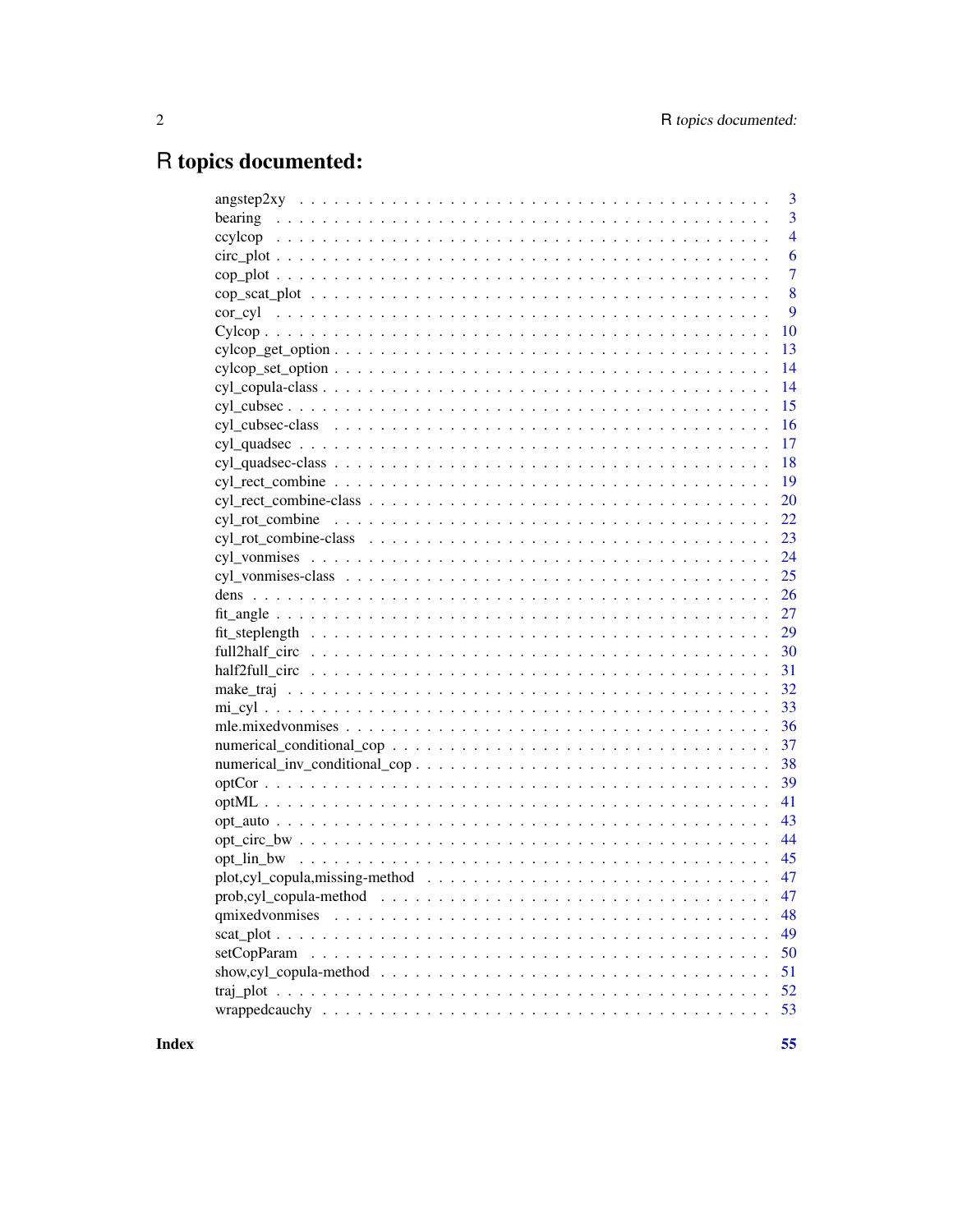# <span id="page-2-0"></span>Description

The xy-coordinates of a position in 2-D space is calculated from the angle between that position and the 2 previous ones in the trajectory and the distance between that position and the previous one.

#### Usage

```
angstep2xy(angle, steplength, prevp1, prevp2)
```
# Arguments

| angle      | numeric value of the turn angle or a circular object, either in $[0, 2\pi)$ or in<br>$[-\pi,\pi)$ |
|------------|---------------------------------------------------------------------------------------------------|
| steplength | numeric value giving the distance between the position and the previous one.                      |
| prevp1     | numeric vector holding the x and y coordinates of the previous position.                          |
| prevp2     | numeric vector holding the x and y coordinates of the position before the previ-                  |
|            | ous one.                                                                                          |

# Value

The function returns a [numeric](#page-0-0) [vector](#page-0-0) holding the x and y coordinates of the position

# Examples

```
angstep2xy(1.5*pi, 2, prey1 = c(1, 4), prev2 = c(2, 7.5))angstep2xy(-0.5*pi, 2, c(1, 4), c(2, 7.5))
```

| bearing |  |
|---------|--|
|         |  |
|         |  |

bearing *Compass Bearing of a Line Between 2 Points*

# Description

The angle between a line between 2 points in Euclidean 2-D space and the line from  $(0,0)$  to  $(0,1)$  is calculated. In other words, the compass bearing of a line between 2 points where north is 0. Angles increase in clockwise direction.

# Usage

```
bearing(point1, point2, fullcirc = TRUE)
```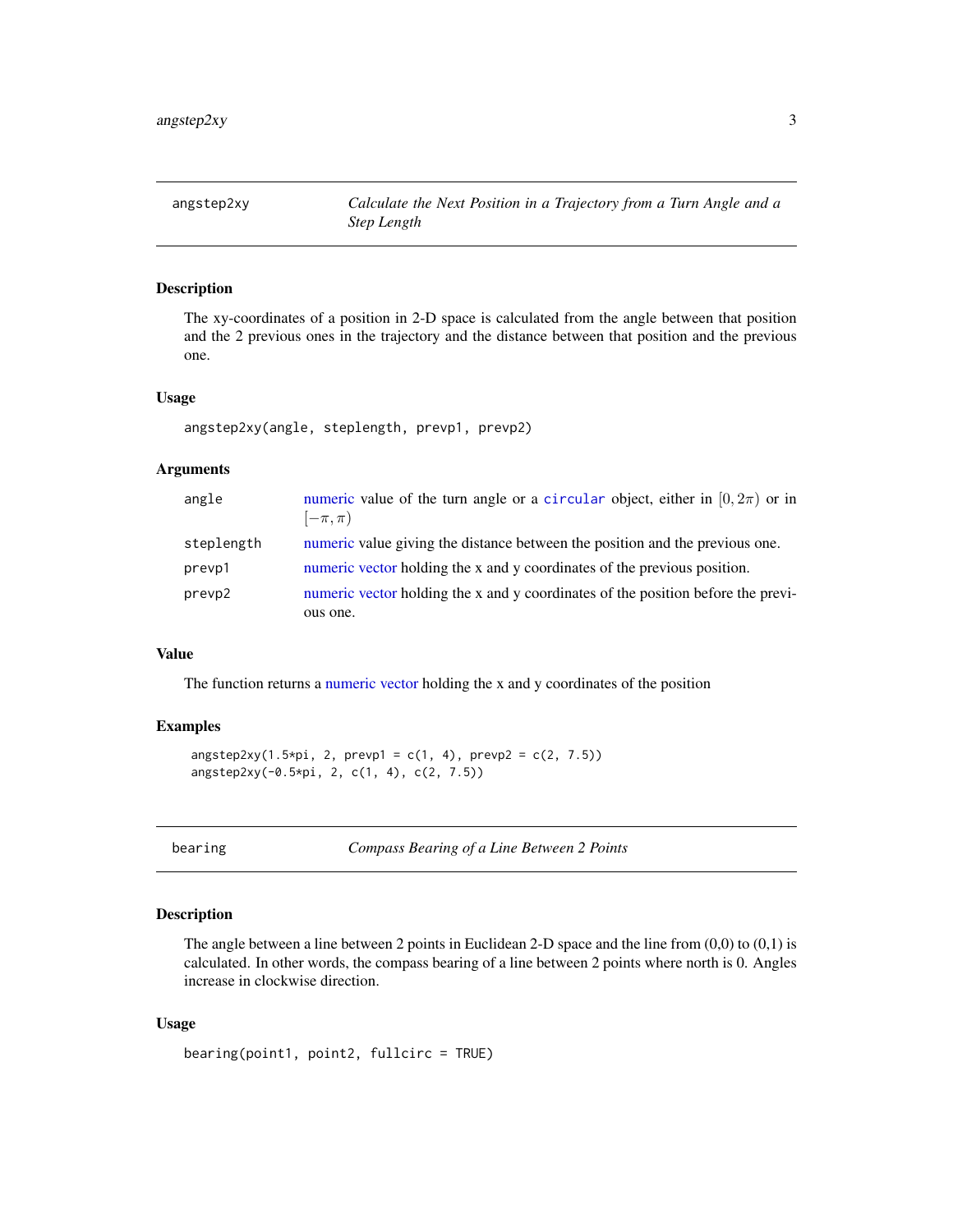#### <span id="page-3-0"></span>**Arguments**

| point1   | numeric vector holding the x and y coordinates of the first point.                                |
|----------|---------------------------------------------------------------------------------------------------|
| point2   | numeric vector holding the x and y coordinates of the second point.                               |
| fullcirc | logical value indicating whether the output should be an angle on $(0, 2\pi)$ or<br>$[-\pi,\pi).$ |

# Value

If fullcirc = FALSE, the function returns a [numeric](#page-0-0) value (angle) from the interval  $[-\pi, \pi)$ . If fullcirc = TRUE, the function returns a [numeric](#page-0-0) value numeric from the interval  $[0, 2\pi)$ .

#### Examples

 $\text{benning}(c(3,5), c(1,4))$ bearing( $c(3,5)$ ,  $c(1,4)$ , fullcirc = FALSE)

<span id="page-3-1"></span>ccylcop *Conditional Distributions of Circular-Linear Copulas*

#### Description

Calculates the conditional distributions and their inverses of circular-linear copulas and 2-dimensional linear-linear copulas.

#### Usage

```
cyclicop(u, copula, cond'on = 2, inverse = FALSE, ...)## S4 method for signature 'Copula'
ccylcop(u, copula, cond_on, inverse)
## S4 method for signature 'cyl_cubsec'
ccylcop(u, copula, cond-on = 2, inverse = FALSE)## S4 method for signature 'cyl_quadsec'
ccylcop(u, copula, cond-on = 2, inverse = FALSE)## S4 method for signature 'cyl_rect_combine'
ccylcop(u, copula, cond_0n = 2, inverse = FALSE)## S4 method for signature 'cyl_rot_combine'
ccylcop(u, copula, cond_0 = 2, inverse = FALSE)## S4 method for signature 'cyl_vonmises'
ccylcop(u, copula, cond_0 = 2, inverse = FALSE)
```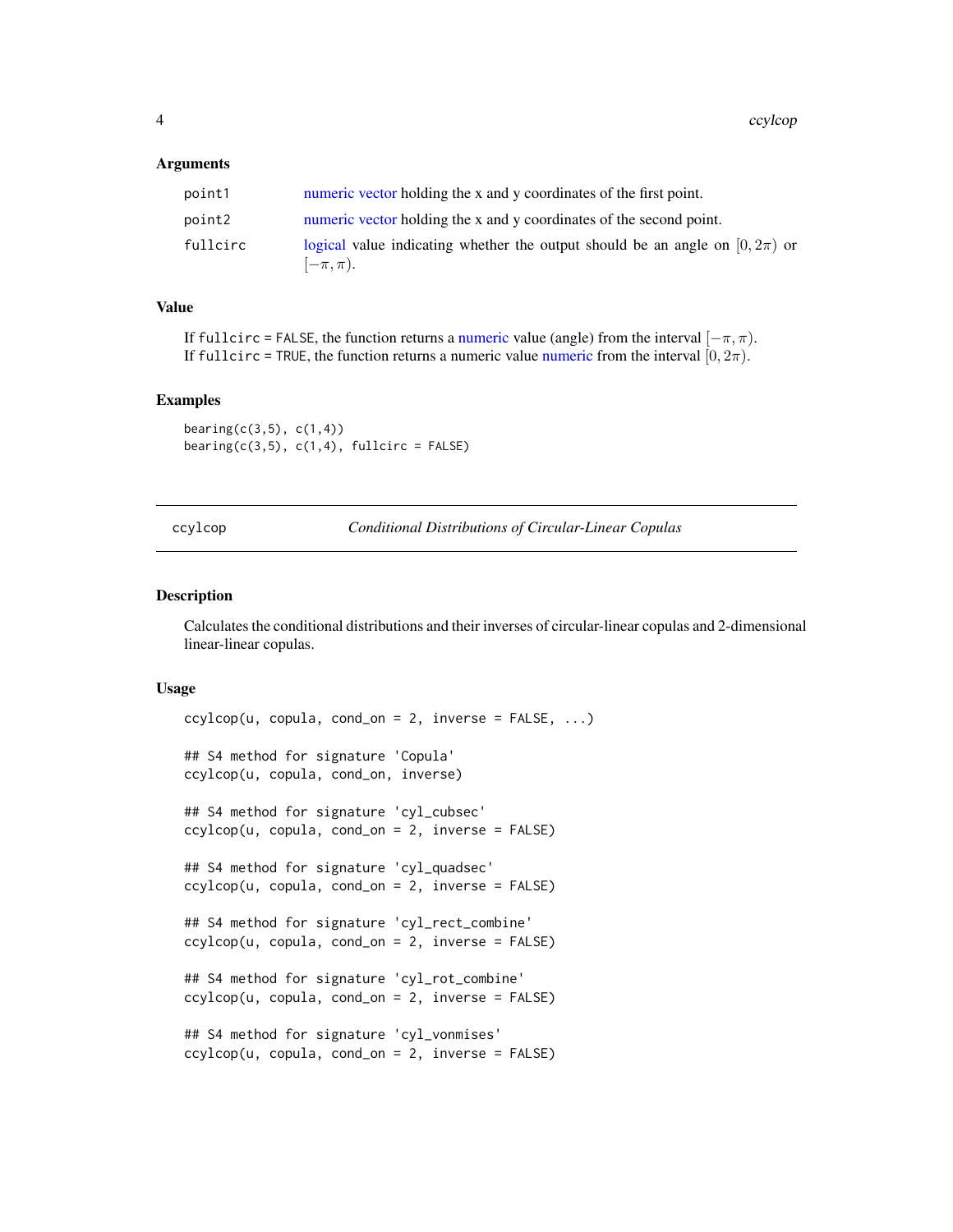#### <span id="page-4-0"></span>ccylcop 5

#### Arguments

| - u      | matrix (or vector) of numeric values in $[0, 1]^2$ , containing as first column the<br>circular (periodic) and as second the linear dimension.                                                                                 |
|----------|--------------------------------------------------------------------------------------------------------------------------------------------------------------------------------------------------------------------------------|
| copula   | R object of class 'cyl_copula'. or 'Copula' (package 'copula', only 2-dimensional).                                                                                                                                            |
| cond_on  | column number of u on which the copula is conditioned. E.g if cond_on = 2, the<br>function calculates for each element in the first column of u the copula condi-<br>tional on the corresponding element in the second column. |
| inverse  | logical indicating whether the inverse of the conditional copula is calculated.                                                                                                                                                |
| $\cdots$ | additional arguments.                                                                                                                                                                                                          |

# Details

This is a generic that calls the function copula:[:cCopula\(](#page-0-0)) for 2-dimensional '[Copula](#page-0-0)' objects from the 'copula' package for which copula:: $c$ Copula() is available. If copula:: $c$ Copula() is not available, the conditional copula is calculated numerically. For '[cyl\\_copula](#page-13-1)' objects, the conditional copula is calculated analytically or numerically (depending on the copula and the values of u). Note that the input arguments and the output of cylcop::ccylcop() differ from those of copula:[:cCopula\(](#page-0-0)).

# Value

A vector containing the values of the distribution of the copula at [u,-cond\_on] conditional on the values of [u, cond\_on].

# References

Nelsen RB (2006). *An Introduction to Copulas*, volume 139 of *Lecture Notes in Statistics*. Springer New York, New York, NY. ISBN 978-0-387-98623-4, doi: [10.1007/9781475730760,](https://doi.org/10.1007/978-1-4757-3076-0) [https://](https://doi.org/10.1007/978-1-4757-3076-0) [doi.org/10.1007/978-1-4757-3076-0](https://doi.org/10.1007/978-1-4757-3076-0).

Hodel FH, Fieberg JR (2021). "Cylcop: An R Package for Circular-Linear Copulae with Angular Symmetry." *bioRxiv*. doi: [10.1101/2021.07.14.452253,](https://doi.org/10.1101/2021.07.14.452253) [https://www.biorxiv.org/content/](https://www.biorxiv.org/content/10.1101/2021.07.14.452253v1/) [10.1101/2021.07.14.452253v1/](https://www.biorxiv.org/content/10.1101/2021.07.14.452253v1/).

#### See Also

copula:[:cCopula\(](#page-0-0))

# Examples

```
cop \leftarrow cyl_quadsec(0.1)#calculate C_u(v) with u = 0.1 and v = 0.5cylinder:ccycle(u = c(0.1, 0.5), copula = cop, cond_an = 1, inverse = FALSE)#calculate C^{\wedge}-1_v(u) with u = 0.1 and v = 0.5 and with u = 0.4 and v = 0.2
cycyloop:ccyloop(u = rbind(c(0.1, 0.5), c(0.4, 0.2)), copula = cop, cond\_on = 2, inverse = TRUE)
```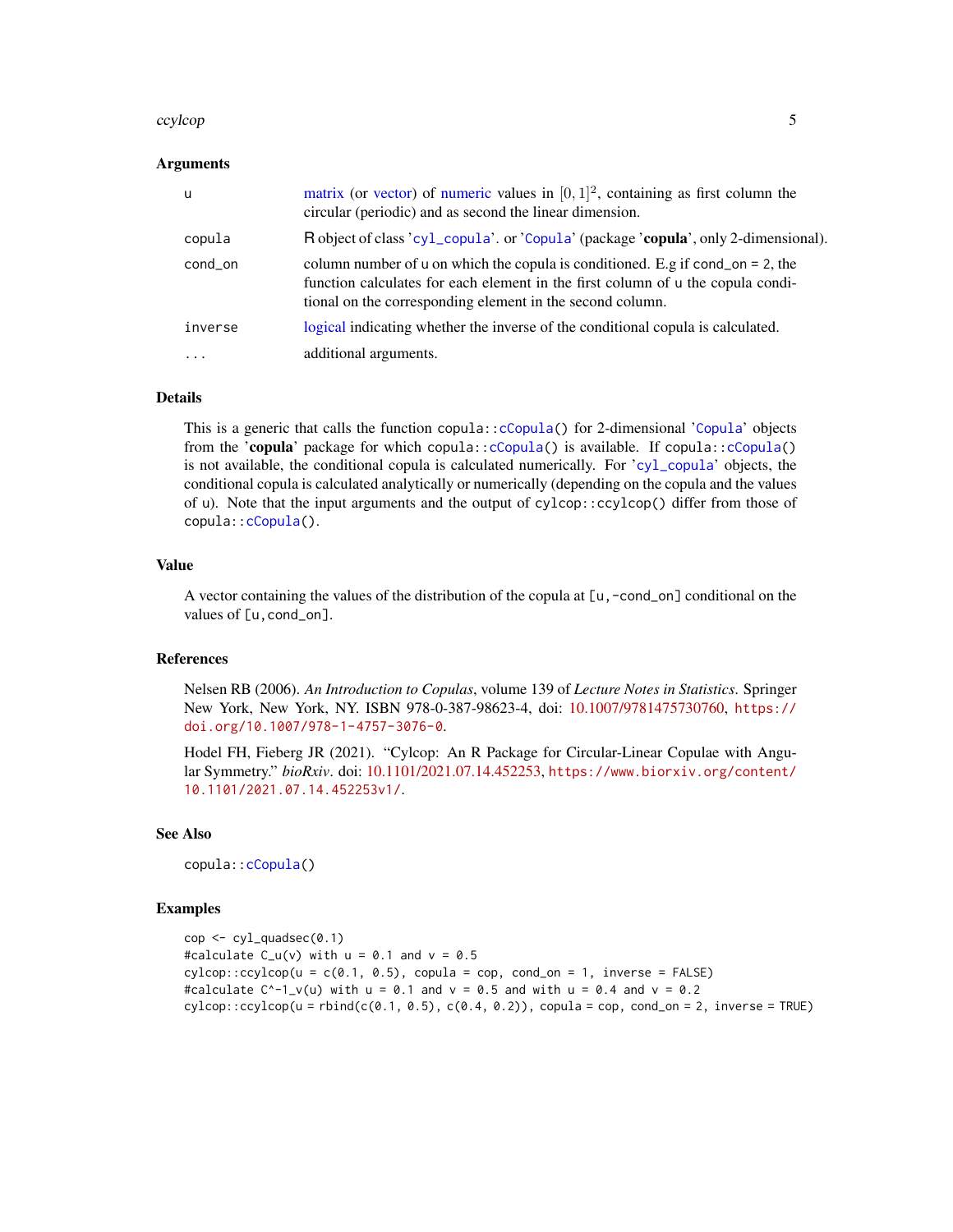<span id="page-5-1"></span><span id="page-5-0"></span>

# Description

This function produces a circular scatterplot with the step lengths plotted as distance from the center of a circle and the turn angles as angles (polar coordinates).

#### Usage

```
circ_plot(traj)
```
# **Arguments**

traj [data.frame](#page-0-0) containing the trajectory produced by e.g. [make\\_traj\(](#page-31-1)). It must contain the columns traj\$angle and traj\$steplength.

# Value

A '[ggplot](#page-0-0)' object.

# References

Hodel FH, Fieberg JR (2021). "Cylcop: An R Package for Circular-Linear Copulae with Angular Symmetry." *bioRxiv*. doi: [10.1101/2021.07.14.452253,](https://doi.org/10.1101/2021.07.14.452253) [https://www.biorxiv.org/content/](https://www.biorxiv.org/content/10.1101/2021.07.14.452253v1/) [10.1101/2021.07.14.452253v1/](https://www.biorxiv.org/content/10.1101/2021.07.14.452253v1/).

# See Also

[cop\\_scat\\_plot\(](#page-7-1)), [traj\\_plot\(](#page-51-1)), [cop\\_plot\(](#page-6-1)), [scat\\_plot\(](#page-48-1)).

# Examples

set.seed(123)

```
traj <- make_traj(100,
  copula = cyl_quadsec(0.1),marginal_circ = "vonmises",
  parameter\_circ = list(0, 1),marginal_lin = "weibull", list(shape=3)
\lambdaplot1 <- circ_plot(traj)
```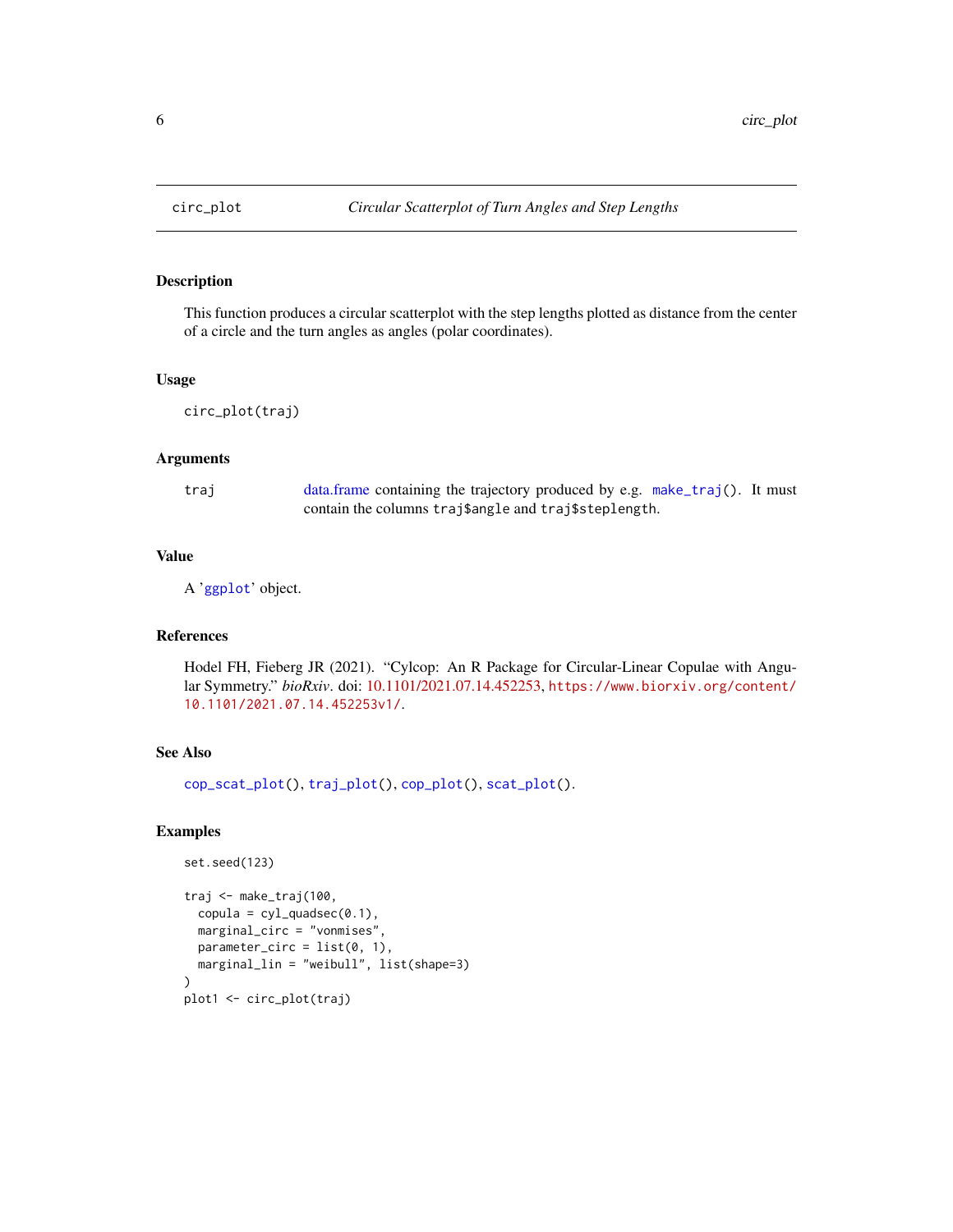<span id="page-6-1"></span><span id="page-6-0"></span>

#### Description

This function plots the distribution or the density of a copula. It can produce a surface plot using either functions from the 'rgl' or from the 'plotly' package, or it can produce a heat map using functions from 'ggplot2'.

#### Usage

```
cop_plot(
  copula,
  type = c("pdf", "cdf"),
  plot_type = "rgl",
  resolution = 50,
  n_gridlines = 11
)
```
# Arguments

| copula      | 'cyl_copula' or a 'Copula' object from the package 'copula'.                                                                                                             |
|-------------|--------------------------------------------------------------------------------------------------------------------------------------------------------------------------|
| type        | character string describing what is plotted, either "pdf" or "cdf".                                                                                                      |
| plot_type   | character string describing what type of plot is produced. Available plot types<br>are: "rgl": surface plot, "plotly": interactive surface plot, or "ggplot":<br>heatmap |
| resolution  | numeric value. The density or distribution will be calculated at resolution <sup>12</sup><br>points.                                                                     |
| n_gridlines | numeric value giving the number of grid lines drawn in u and v direction.                                                                                                |

# Value

Depending on plot\_type, a '[ggplot](#page-0-0)' object is returned, or a 'plotly' visualization or 'rgl' plot is produced.

#### References

Hodel FH, Fieberg JR (2021). "Circular-Linear Copulae for Animal Movement Data." *bioRxiv*. doi: [10.1101/2021.07.14.452404,](https://doi.org/10.1101/2021.07.14.452404) <https://www.biorxiv.org/content/10.1101/2021.07.14.452404v1/>.

Hodel FH, Fieberg JR (2021). "Cylcop: An R Package for Circular-Linear Copulae with Angular Symmetry." *bioRxiv*. doi: [10.1101/2021.07.14.452253,](https://doi.org/10.1101/2021.07.14.452253) [https://www.biorxiv.org/content/](https://www.biorxiv.org/content/10.1101/2021.07.14.452253v1/) [10.1101/2021.07.14.452253v1/](https://www.biorxiv.org/content/10.1101/2021.07.14.452253v1/).

# See Also

[cop\\_scat\\_plot\(](#page-7-1)), [traj\\_plot\(](#page-51-1)), [circ\\_plot\(](#page-5-1)), [scat\\_plot\(](#page-48-1)).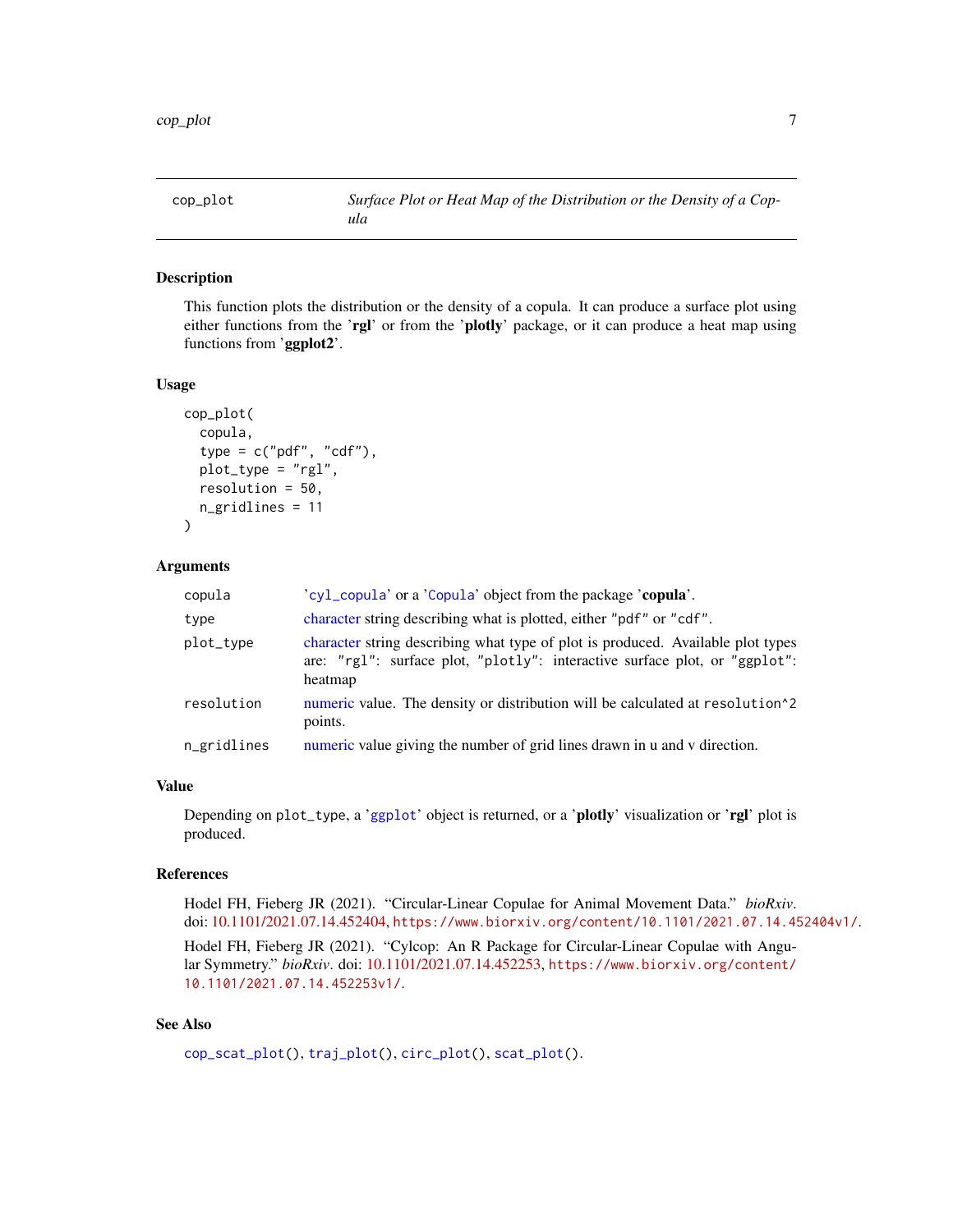# <span id="page-7-0"></span>Examples

```
cop_plot(copula::frankCopula(2), type="pdf", plot_type="ggplot")
cop_plot(copula::frankCopula(2), type="cdf", plot_type="ggplot")
cop_plot(copula::frankCopula(2), type="pdf", plot_type="ggplot", resolution = 5)
#opens a new window
cop_plot(cyl_quadsec(0.1), type="pdf", plot_type="rgl")
cop_plot(cyl_quadsec(0.1), type="pdf", plot_type="rgl", n_gridlines = 60)
cop_plot(cyl_quadsec(0.1), type="pdf", plot_type="plotly", n_gridlines = 20)
```
<span id="page-7-1"></span>cop\_scat\_plot *Scatterplot of Copula Values*

# Description

This function produces a scatterplot ('[ggplot](#page-0-0)' object) of a sample from a copula. Either a sample is provided as input, or a sample of 10000 points is drawn from a copula to quickly visualize it.

# Usage

```
cop_scat_plot(input)
```
# Arguments

input Either a [data.frame](#page-0-0) containing the trajectory produced by e.g. [make\\_traj\(](#page-31-1)), which must contain columns traj\$cop\_u and traj\$cop\_v, or a '[cyl\\_copula](#page-13-1)' object or a '[Copula](#page-0-0)' object of the package 'copula'.

#### Value

A '[ggplot](#page-0-0)' object, the scatterplot.

# References

Hodel FH, Fieberg JR (2021). "Circular-Linear Copulae for Animal Movement Data." *bioRxiv*. doi: [10.1101/2021.07.14.452404,](https://doi.org/10.1101/2021.07.14.452404) <https://www.biorxiv.org/content/10.1101/2021.07.14.452404v1/>.

Hodel FH, Fieberg JR (2021). "Cylcop: An R Package for Circular-Linear Copulae with Angular Symmetry." *bioRxiv*. doi: [10.1101/2021.07.14.452253,](https://doi.org/10.1101/2021.07.14.452253) [https://www.biorxiv.org/content/](https://www.biorxiv.org/content/10.1101/2021.07.14.452253v1/) [10.1101/2021.07.14.452253v1/](https://www.biorxiv.org/content/10.1101/2021.07.14.452253v1/).

# See Also

[traj\\_plot\(](#page-51-1)), [circ\\_plot\(](#page-5-1)), [cop\\_plot\(](#page-6-1)), [scat\\_plot\(](#page-48-1)).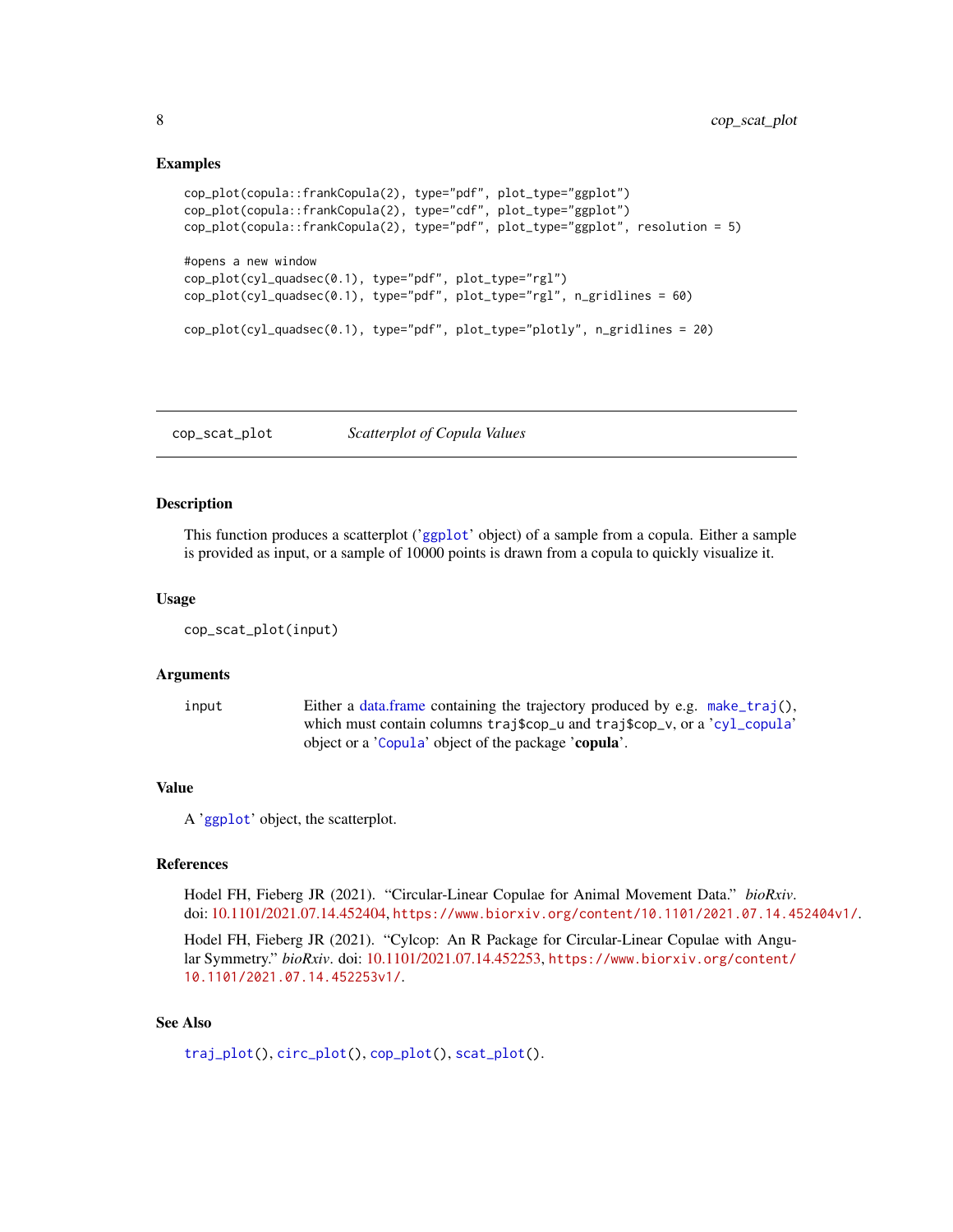#### <span id="page-8-0"></span>cor\_cyl 9

# Examples

set.seed(123)

```
traj <- make_traj(100,
 copula = cyl_quadsec(0.1),marginal_circ = "vonmises",
 parameter\_circ = list(0, 1),marginal_lin = "weibull",
 parameter_lin = list(shape=3)
)
cop_scat_plot(traj)
cop_scat_plot(cyl_quadsec(0.1))
```
<span id="page-8-1"></span>cor\_cyl *Estimate a Rank-Based Circular-Linear Correlation Coefficient*

# **Description**

The code is based on Mardia (1976), Solow et al. (1988) and Tu (2015). The function returns a numeric value between 0 and 1, not -1 and 1, positive and negative correlation cannot be discerned. Note also that the correlation coefficient is independent of the marginal distributions.

#### Usage

cor\_cyl(theta, x)

# Arguments

| theta | numeric vector of angles (measurements of a circular variable).     |
|-------|---------------------------------------------------------------------|
|       | numeric vector of step lengths (measurements of a linear variable). |

#### Value

A [numeric](#page-0-0) value between 0 and 1, the circular-linear correlation coefficient.

# References

Mardia KV (1976). "Linear-Circular Correlation Coefficients and Rhythmometry." *Biometrika*, 63(2), 403–405. ISSN 00063444, doi: [10.2307/2335637,](https://doi.org/10.2307/2335637) <https://doi.org/10.2307/2335637>.

Solow AR, Bullister JL, Nevison C (1988). "An application of circular-linear correlation analysis to the relationship between Freon concentration and wind direction in Woods Hole, Massachusetts." *Environmental Monitoring and Assessment*, 10(3), 219–228. ISSN 1573-2959, doi: [10.1007/BF00395081,](https://doi.org/10.1007/BF00395081) <https://doi.org/10.1007/BF00395081>.

Tu R (2015). "A Study of the Parametric and Nonparametric Linear-Circular Correlation Coefficient." *California Polytechnic State University, San Luis Obispo*, 1–24. [https://digitalcommons.](https://digitalcommons.calpoly.edu/statsp/51/) [calpoly.edu/statsp/51/](https://digitalcommons.calpoly.edu/statsp/51/).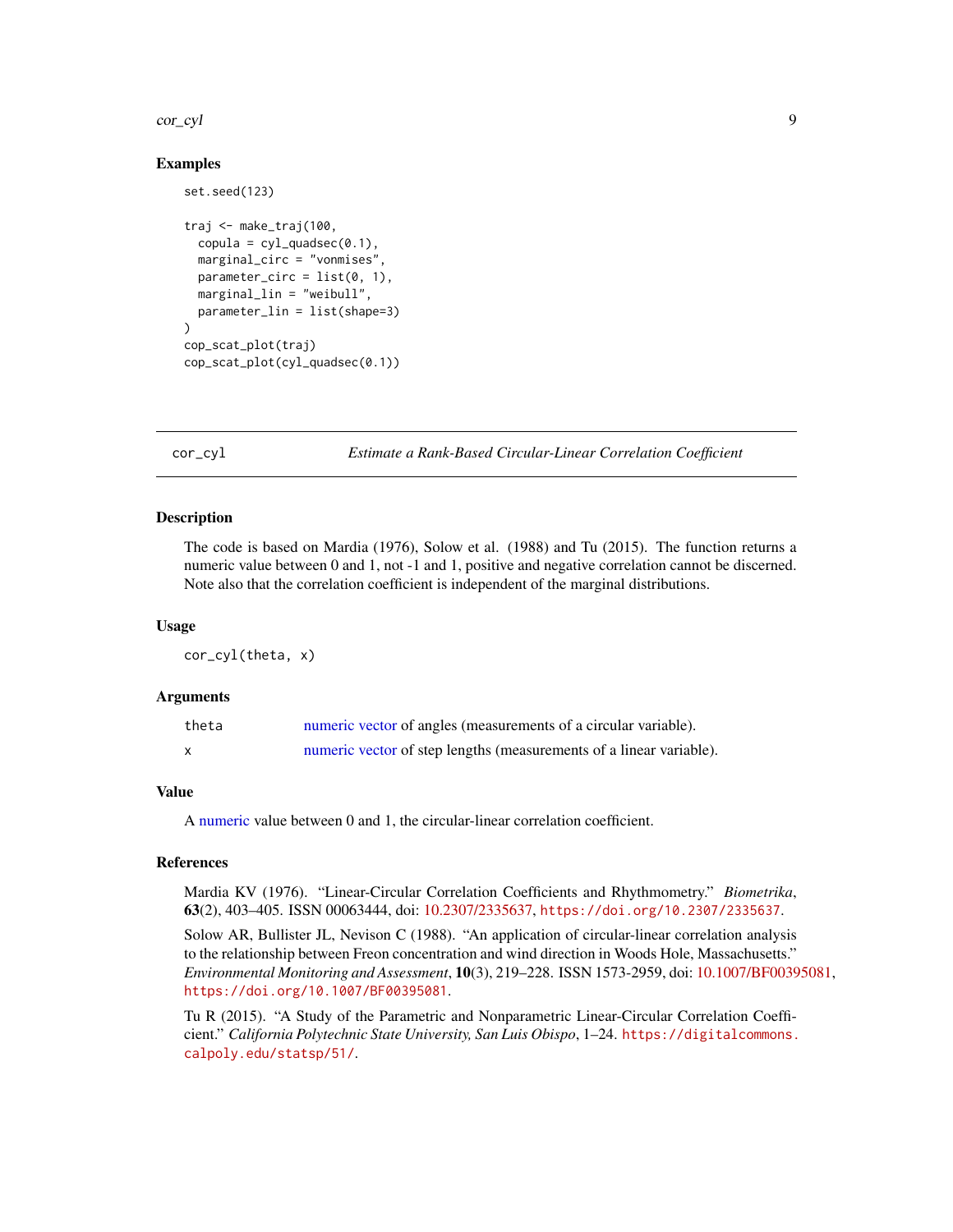<span id="page-9-0"></span>Hodel FH, Fieberg JR (2021). "Cylcop: An R Package for Circular-Linear Copulae with Angular Symmetry." *bioRxiv*. doi: [10.1101/2021.07.14.452253,](https://doi.org/10.1101/2021.07.14.452253) [https://www.biorxiv.org/content/](https://www.biorxiv.org/content/10.1101/2021.07.14.452253v1/) [10.1101/2021.07.14.452253v1/](https://www.biorxiv.org/content/10.1101/2021.07.14.452253v1/).

# See Also

```
mi_cyl(), optCor().
```
# Examples

```
set.seed(123)
cop \leftarrow cyl_quadsec(0.1)#draw samples and calculate the correlation coefficient
sample <- rcylcop(100, cop)
cor\_cyl(theta = sample[,1], x = sample[,2])
#the correlation coefficient is independent of the marginal distribution.
sample <- make_traj(100,
 cop,
 marginal_circ = "vonmises",
 parameter_circ = list(0, 1),
 marginal_lin = "weibull",
 parameter_lin = list(shape = 2)
)
cor_cyl(theta = sample$angle, x = sample$steplength)
cor_cyl(theta = sample$cop_u, x = sample$cop_v)
# Estimate correlation of samples drawn from circular-linear copulas with
# perfect correlation
cop <- cyl_rect_combine(copula::normalCopula(1))
sample <- rcylcop(100, cop)
cor_cyl(theta = sample[, 1], x = sample[, 2]
```
Cylcop *Distribution, Density, and Random Number Generation for Circular-Linear Copulas'*

# **Description**

Calculate the distribution (pcylcop()), the density (dcylcop()), and generate random samples  $(\text{rcy} \log(\epsilon))$  of a '[cyl\\_copula](#page-13-1)' object or a '[Copula](#page-0-0)' object (package 'copula', only 2-dimensional). For '[Copula](#page-0-0)' objects pcylcop() and rcylcop() just call the functions of the 'copula' package [pCopula\(](#page-0-0)) and [rCopula\(](#page-0-0)), respectively. The density is, however, calculated differently in dcylcop() and [dCopula\(](#page-0-0)). The difference is that copula:[:dCopula\(](#page-0-0)) will return a density of 0 for points on the boundary of the unit square, whereas dcylcop() will return the correct density on the boundaries for both '[cyl\\_copula](#page-13-1)' and '[Copula](#page-0-0)' objects.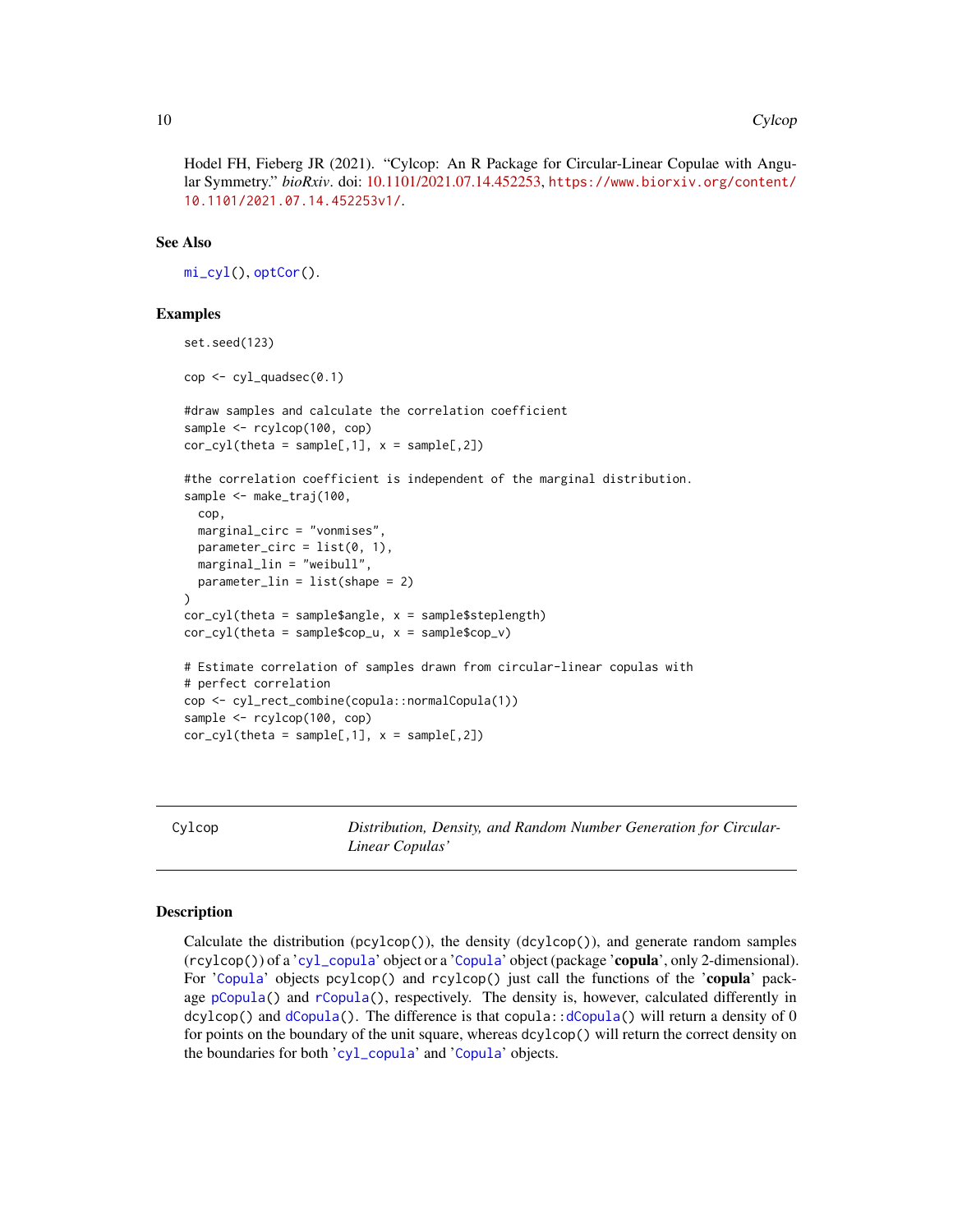#### Cylcop and the contract of the contract of the contract of the contract of the contract of the contract of the contract of the contract of the contract of the contract of the contract of the contract of the contract of the

# Usage

```
pcylcop(u, copula, ...)
rcylcop(n, copula, ...)
dcylcop(u, copula, log = FALSE, ...)
## S4 method for signature 'matrix,Copula'
dcylcop(u, copula)
## S4 method for signature 'numeric,Copula'
rcylcop(n, copula)
## S4 method for signature 'matrix,Copula'
pcylcop(u, copula)
## S4 method for signature 'numeric,cyl_cubsec'
rcylcop(n, copula)
## S4 method for signature 'matrix,cyl_cubsec'
dcylcop(u, copula)
## S4 method for signature 'matrix,cyl_cubsec'
pcylcop(u, copula)
## S4 method for signature 'numeric,cyl_quadsec'
rcylcop(n, copula)
## S4 method for signature 'matrix,cyl_quadsec'
dcylcop(u, copula)
## S4 method for signature 'matrix,cyl_quadsec'
pcylcop(u, copula)
## S4 method for signature 'numeric,cyl_rect_combine'
rcylcop(n, copula)
## S4 method for signature 'matrix, cyl_rect_combine'
dcylcop(u, copula)
## S4 method for signature 'matrix,cyl_rect_combine'
pcylcop(u, copula)
## S4 method for signature 'numeric,cyl_rot_combine'
rcylcop(n, copula)
## S4 method for signature 'matrix,cyl_rot_combine'
dcylcop(u, copula)
```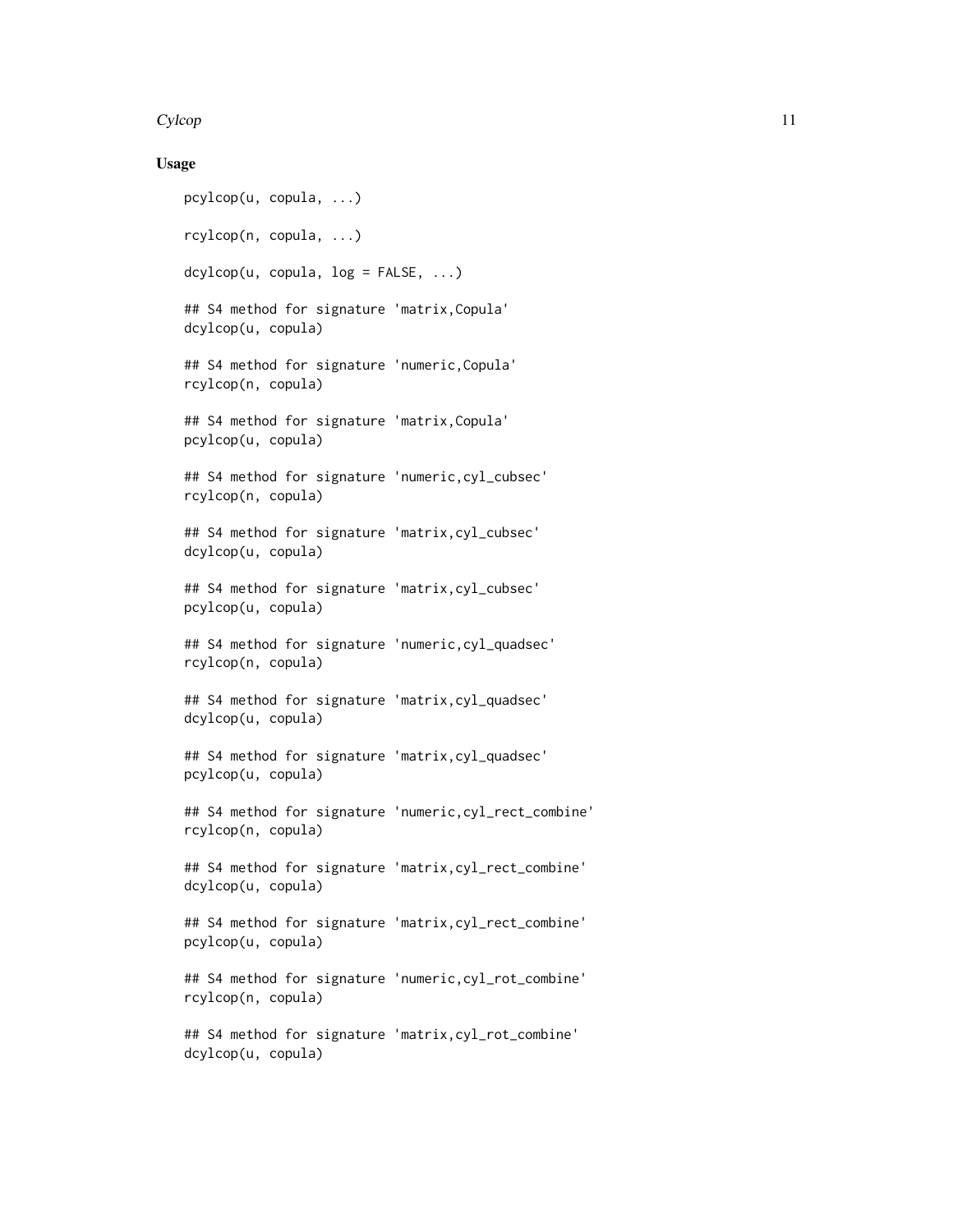#### <span id="page-11-0"></span>12 Cylcop

```
## S4 method for signature 'matrix,cyl_rot_combine'
pcylcop(u, copula)
## S4 method for signature 'numeric,cyl_vonmises'
rcylcop(n, copula)
## S4 method for signature 'matrix,cyl_vonmises'
dcylcop(u, copula)
## S4 method for signature 'matrix,cyl_vonmises'
pcylcop(u, copula)
```
# Arguments

| U.        | matrix (or vector) of numeric values in $[0, 1]^2$ , containing as first column the<br>circular (periodic) and as second the linear dimension |
|-----------|-----------------------------------------------------------------------------------------------------------------------------------------------|
| copula    | R object of class 'cyl_copula'. or 'Copula' (package 'copula', only 2-dimensional).                                                           |
| $\ddotsc$ | additional arguments                                                                                                                          |
| n.        | number of random samples to be generated with rcylcop().                                                                                      |
| log       | logical indicating if the logarithm of the density should be returned.                                                                        |

#### Value

The functions  $pcy1cop()$  and  $dcy1cop()$  give a [vector](#page-0-0) of length nrow(u) containing the distribution and the density, respectively, at the corresponding values of u. Te function rcylcop() generates a [matrix](#page-0-0) with 2 columns and n rows containing the random samples.

# References

Nelsen RB (2006). *An Introduction to Copulas*, volume 139 of *Lecture Notes in Statistics*. Springer New York, New York, NY. ISBN 978-0-387-98623-4, doi: [10.1007/9781475730760,](https://doi.org/10.1007/978-1-4757-3076-0) [https://](https://doi.org/10.1007/978-1-4757-3076-0) [doi.org/10.1007/978-1-4757-3076-0](https://doi.org/10.1007/978-1-4757-3076-0).

Hodel FH, Fieberg JR (2021). "Cylcop: An R Package for Circular-Linear Copulae with Angular Symmetry." *bioRxiv*. doi: [10.1101/2021.07.14.452253,](https://doi.org/10.1101/2021.07.14.452253) [https://www.biorxiv.org/content/](https://www.biorxiv.org/content/10.1101/2021.07.14.452253v1/) [10.1101/2021.07.14.452253v1/](https://www.biorxiv.org/content/10.1101/2021.07.14.452253v1/).

# See Also

copula:[:dCopula\(](#page-0-0)), copula:[:pCopula\(](#page-0-0)), copula:[:rCopula\(](#page-0-0)).

#### Examples

set.seed(123)

```
cop \leftarrow cyl_quadsec(0.1)rcylcop(5, cop)
pcylcop(c(0.3, 0.1), cop)pcylcop(rbind(c(0.3, 0.1), c(0.2, 1)), cop)
```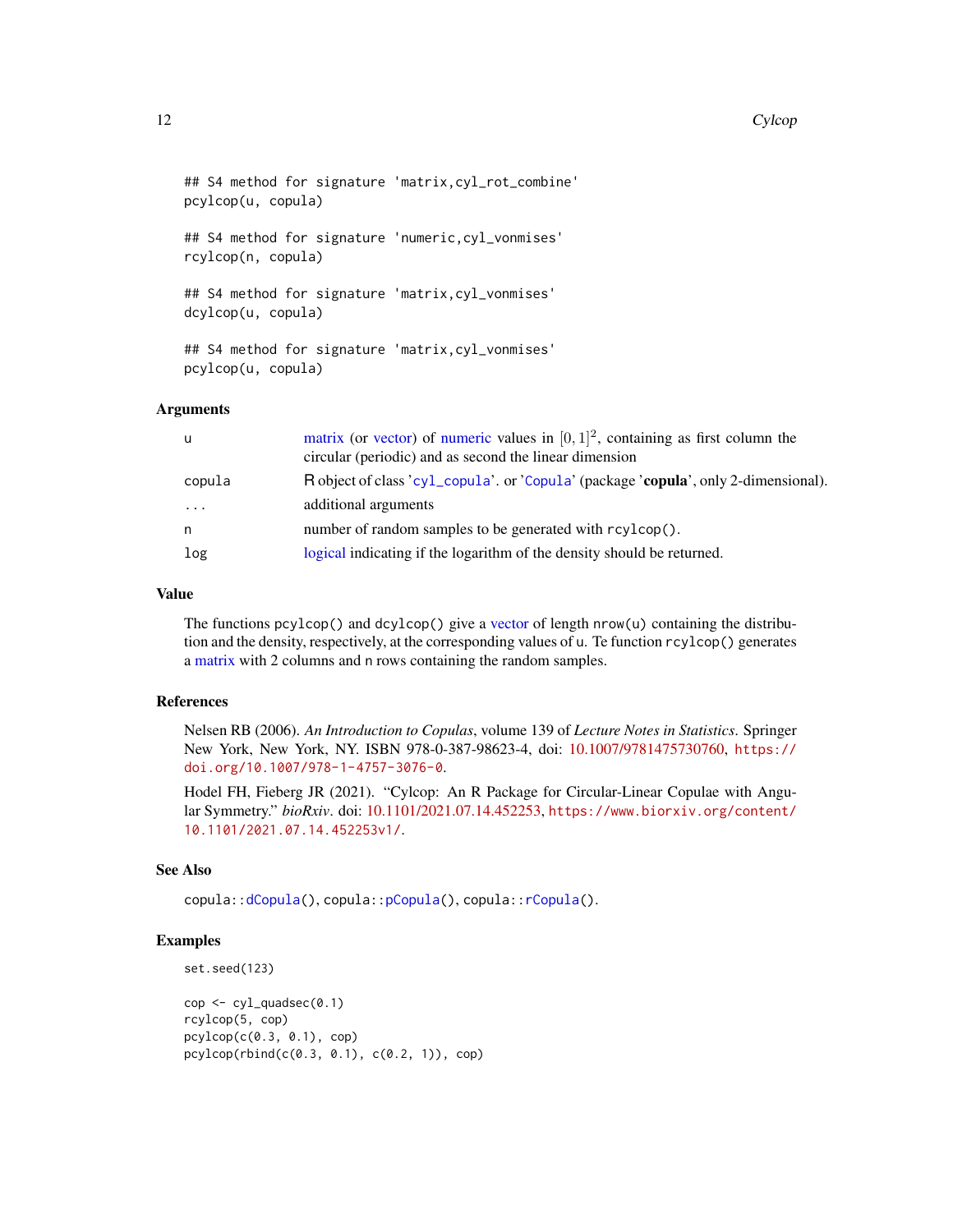```
cop <- cyl_rot_combine(copula::frankCopula(2), shift = TRUE)
dcylcop(u = rbind(c(0.1, 0.4), c(1.0, 0.2)), copula = cop)dcylcop(c(0.1, 0.3), cyl_quadsec(0.1), log = TRUE)
```

```
cop <- copula::normalCopula(0.3)
copula::dCopula(c(.Machine$double.eps,0.2),cop)
copula::dCopula(c(0,0.2),cop)
dcylcop(c(.Machine$double.eps,0.2),cop)
dcylcop(c(0,0.2),cop)
```
<span id="page-12-1"></span>cylcop\_get\_option *Get Package Options*

# Description

Currently the only option ("silent") is to toggle verbosity on or off.

#### Usage

cylcop\_get\_option(option = NULL)

#### Arguments

option [character](#page-0-0) string, the name of the option.

# Value

The [numeric](#page-0-0) value of option. If no argument is provided, a list of all options is printed.

# See Also

[cylcop\\_set\\_option\(](#page-13-2))

# Examples

```
cylcop_get_option("silent")
cylcop_get_option()
```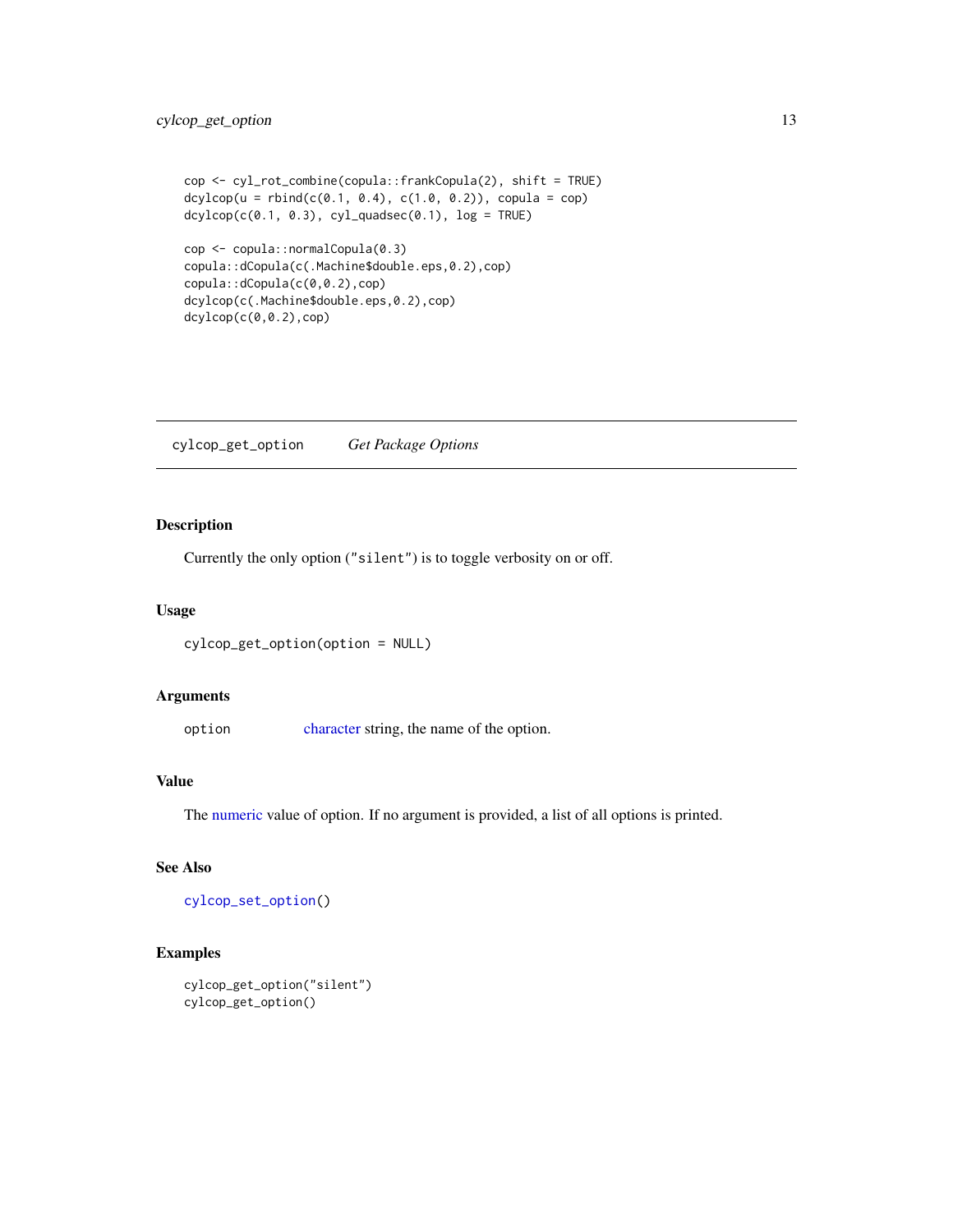<span id="page-13-2"></span><span id="page-13-0"></span>cylcop\_set\_option *Set Package Options*

# Description

Currently the only option is to toggle verbosity on or off.

# Usage

```
cylcop_set_option(silent = FALSE)
```
# Arguments

silent [logical,](#page-0-0) suppress all sounds and messages.

# Value

No output, only side effects.

# See Also

[cylcop\\_get\\_option\(](#page-12-1))

# Examples

cylcop\_set\_option(silent = FALSE)

<span id="page-13-1"></span>cyl\_copula-class *An S4 Class of Bivariate Copulas on the Cylinder*

# Description

The class 'cyl\_copula' follows somewhat the structure of the class '[Copula](#page-0-0)' of the package 'copula'. It contains circular-linear copulas.

#### Slots

name [character](#page-0-0) string holding the name of the copula.

parameters [numeric](#page-0-0) [vector](#page-0-0) holding the parameter values.

param.names [character](#page-0-0) [vector](#page-0-0) holding the parameter names.

param.lowbnd [numeric](#page-0-0) [vector](#page-0-0) holding the lower bounds of the parameters.

param.upbnd [numeric](#page-0-0) [vector](#page-0-0) holding the upper bounds of the parameters.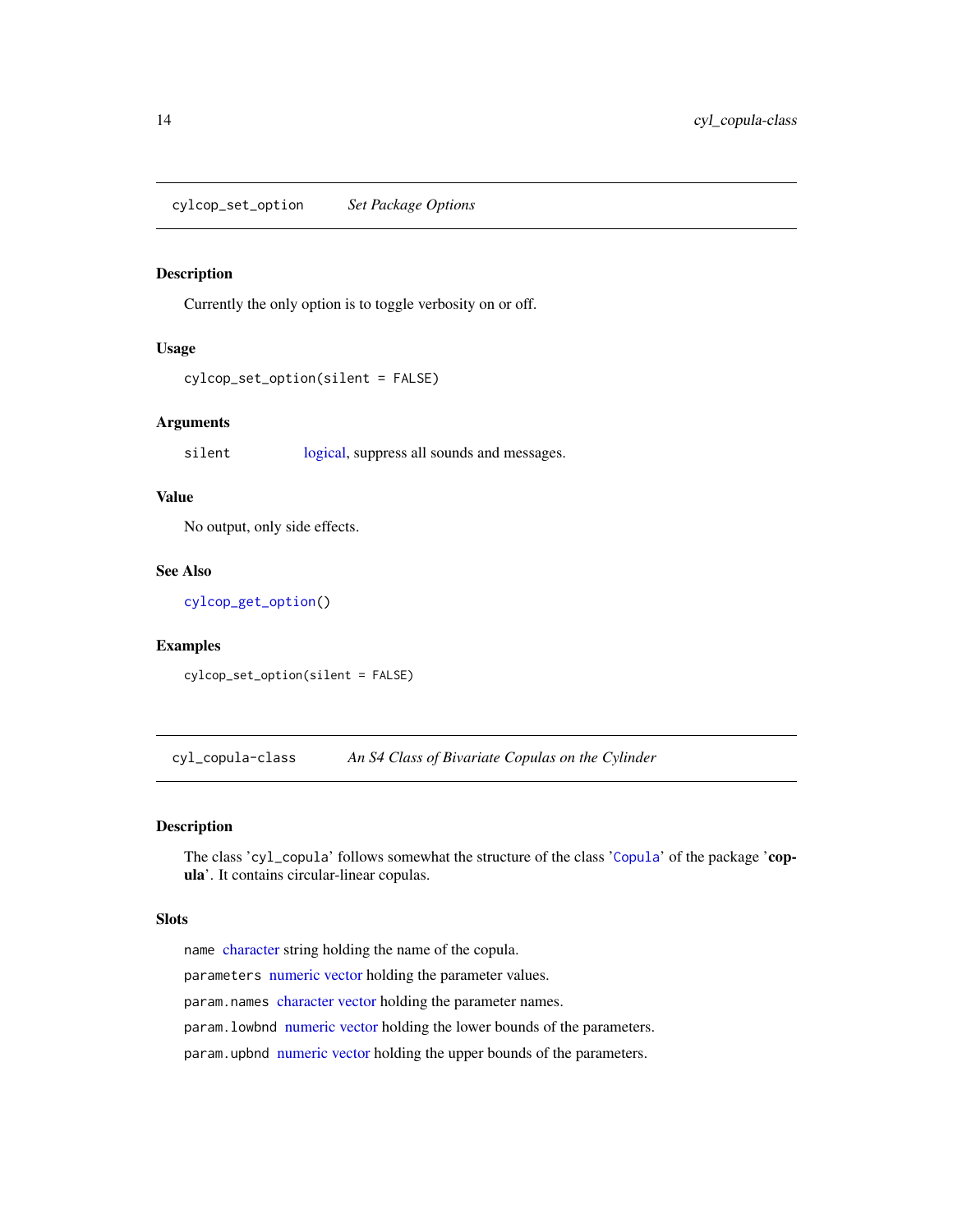# <span id="page-14-0"></span>cyl\_cubsec 15

# Extended by

'cyl\_copula' is extended by the following classes:

- '[cyl\\_vonmises](#page-24-1)': von Mises copulas.
- '[cyl\\_quadsec](#page-17-1)': Copulas with quadratic sections.
- '[cyl\\_cubsec](#page-15-1)': Copulas with cubic sections.
- '[cyl\\_rot\\_combine](#page-22-1)': Linear combinations of copulas and their 180 degree rotations.
- '[cyl\\_rect\\_combine](#page-19-1)': Rectangular patchwork copulas.

# Objects from the Class

Objects are created by the functions [cyl\\_vonmises\(](#page-23-1)), [cyl\\_quadsec\(](#page-16-1)), [cyl\\_cubsec\(](#page-14-1)), [cyl\\_rot\\_combine\(](#page-21-1)), and [cyl\\_rect\\_combine\(](#page-18-1)).

# References

Hodel FH, Fieberg JR (2021). "Circular-Linear Copulae for Animal Movement Data." *bioRxiv*. doi: [10.1101/2021.07.14.452404,](https://doi.org/10.1101/2021.07.14.452404) <https://www.biorxiv.org/content/10.1101/2021.07.14.452404v1/>.

Hodel FH, Fieberg JR (2021). "Cylcop: An R Package for Circular-Linear Copulae with Angular Symmetry." *bioRxiv*. doi: [10.1101/2021.07.14.452253,](https://doi.org/10.1101/2021.07.14.452253) [https://www.biorxiv.org/content/](https://www.biorxiv.org/content/10.1101/2021.07.14.452253v1/) [10.1101/2021.07.14.452253v1/](https://www.biorxiv.org/content/10.1101/2021.07.14.452253v1/).

# Examples

cop <- cyl\_quadsec(0.1) is(cop)

<span id="page-14-1"></span>cyl\_cubsec *Construction of '*cyl\_cubsec*' Objects*

#### Description

Constructs a circular-linear copula with cubic sections of class '[cyl\\_cubsec](#page-15-1)'.

# Usage

 $cyl_cubsec(a = 1/(2 * pi), b = 1/(2 * pi))$ 

#### Arguments

| numeric value of the first parameter of the copula. It must be in $[-1/(2\pi)), 1/(2\pi))$ .  |
|-----------------------------------------------------------------------------------------------|
| numeric value of the second parameter of the copula. It must be in $[-1/(2\pi)), 1/(2\pi))$ . |

# Value

An R object of class '[cyl\\_cubsec](#page-15-1)'.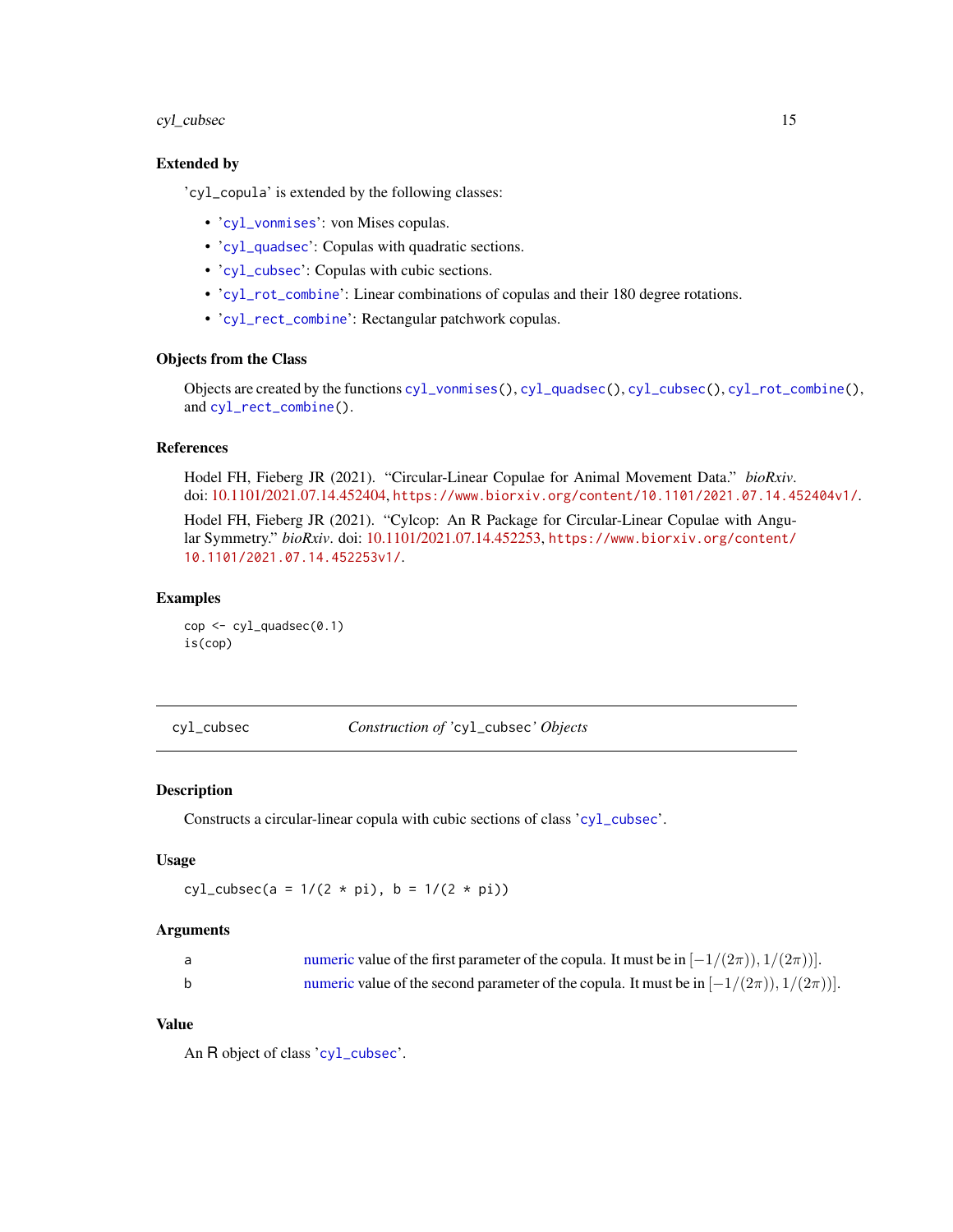# <span id="page-15-0"></span>References

Nelsen RB, Quesada-Molina JJ, RodrÃguez-Lallena JA (1997). "Bivariate copulas with cubic sections." *Journal of Nonparametric Statistics*, 7(3), 205–220. ISSN 10485252, doi: [10.1080/](https://doi.org/10.1080/10485259708832700) [10485259708832700,](https://doi.org/10.1080/10485259708832700) <https://doi.org/10.1080/10485259708832700>.

Hodel FH, Fieberg JR (2021). "Circular-Linear Copulae for Animal Movement Data." *bioRxiv*. doi: [10.1101/2021.07.14.452404,](https://doi.org/10.1101/2021.07.14.452404) <https://www.biorxiv.org/content/10.1101/2021.07.14.452404v1/>.

Hodel FH, Fieberg JR (2021). "Cylcop: An R Package for Circular-Linear Copulae with Angular Symmetry." *bioRxiv*. doi: [10.1101/2021.07.14.452253,](https://doi.org/10.1101/2021.07.14.452253) [https://www.biorxiv.org/content/](https://www.biorxiv.org/content/10.1101/2021.07.14.452253v1/) [10.1101/2021.07.14.452253v1/](https://www.biorxiv.org/content/10.1101/2021.07.14.452253v1/).

#### Examples

```
cop <- cyl_cubsec(a = 0.1, b = -0.1)
cop_plot(copula = cop, type = "pdf", plot_type = "ggplot")
```
<span id="page-15-1"></span>cyl\_cubsec-class *An S4 Class of Bivariate Copulas with Cubic Sections*

#### Description

This class contains bivariate circular-linear copulas with cubic sections in the linear dimension. They are periodic in the circular dimension, u, and symmetric with respect to  $u=0.5$ . I.e. the can capture correlation in data where there is symmetry between positive and negative angles. These copulas are described by two parameters, a and b.

#### **Slots**

name [character](#page-0-0) string holding the name of the copula.

parameters [numeric](#page-0-0) [vector](#page-0-0) holding the parameter values.

param.names [character](#page-0-0) [vector](#page-0-0) holding the parameter names.

param. lowbnd [numeric](#page-0-0) [vector](#page-0-0) holding the lower bounds of the parameters.

param.upbnd [numeric](#page-0-0) [vector](#page-0-0) holding the upper bounds of the parameters.

#### Objects from the Class

Objects are created by [cyl\\_cubsec\(](#page-14-1)).

#### Extends

Class 'cyl\_cubsec' extends class '[cyl\\_copula](#page-13-1)'.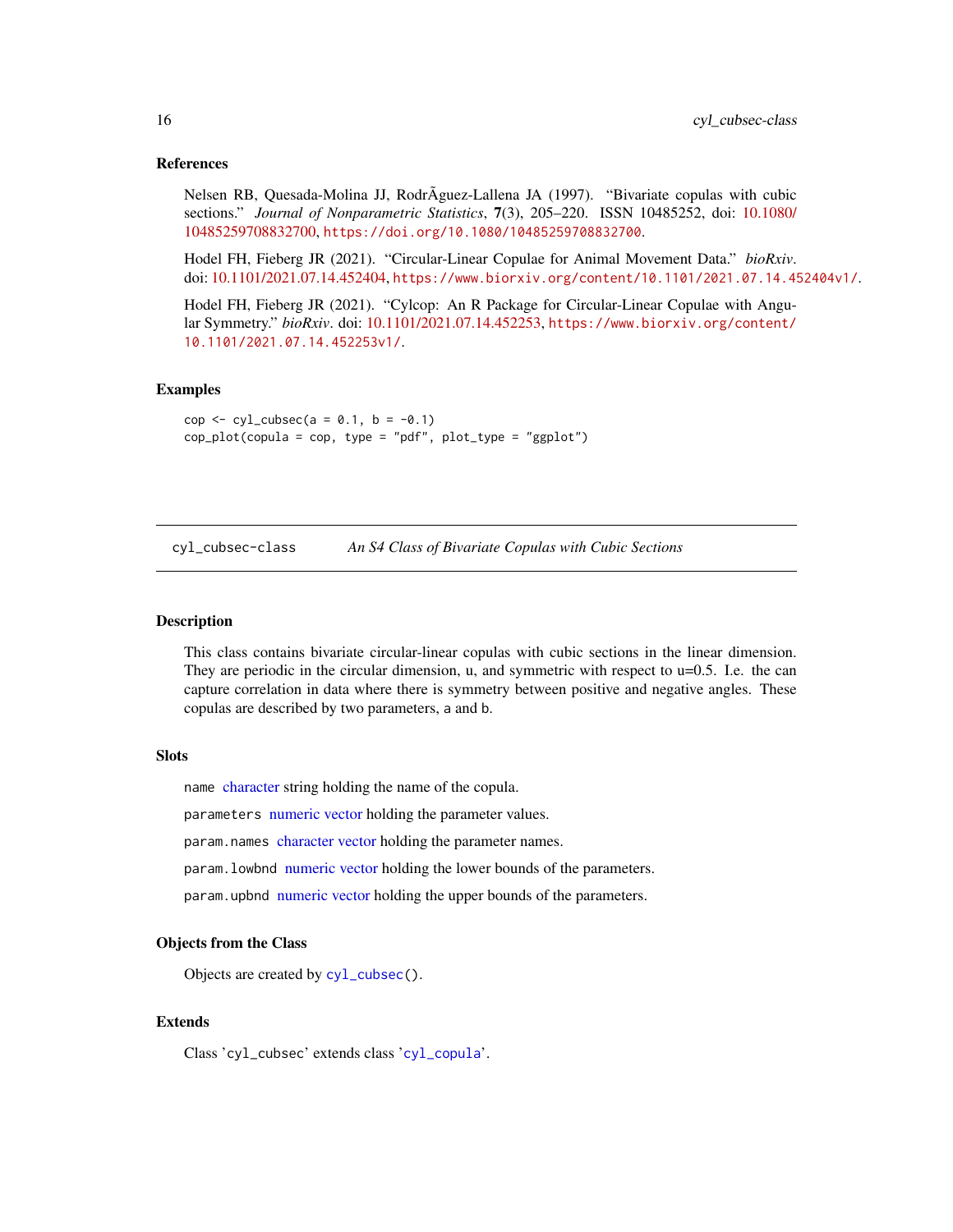#### <span id="page-16-0"></span>cyl\_quadsec 17

#### References

Nelsen RB, Quesada-Molina JJ, RodrÃguez-Lallena JA (1997). "Bivariate copulas with cubic sections." *Journal of Nonparametric Statistics*, 7(3), 205–220. ISSN 10485252, doi: [10.1080/](https://doi.org/10.1080/10485259708832700) [10485259708832700,](https://doi.org/10.1080/10485259708832700) <https://doi.org/10.1080/10485259708832700>.

Hodel FH, Fieberg JR (2021). "Circular-Linear Copulae for Animal Movement Data." *bioRxiv*. doi: [10.1101/2021.07.14.452404,](https://doi.org/10.1101/2021.07.14.452404) <https://www.biorxiv.org/content/10.1101/2021.07.14.452404v1/>.

Hodel FH, Fieberg JR (2021). "Cylcop: An R Package for Circular-Linear Copulae with Angular Symmetry." *bioRxiv*. doi: [10.1101/2021.07.14.452253,](https://doi.org/10.1101/2021.07.14.452253) [https://www.biorxiv.org/content/](https://www.biorxiv.org/content/10.1101/2021.07.14.452253v1/) [10.1101/2021.07.14.452253v1/](https://www.biorxiv.org/content/10.1101/2021.07.14.452253v1/).

<span id="page-16-1"></span>cyl\_quadsec *Construction of '*cyl\_quadsec*' Objects*

# **Description**

Constructs a circular-linear copula with cubic sections of class '[cyl\\_quadsec](#page-17-1)'.

#### Usage

cyl\_quadsec(a =  $1/(2 * pi)$ )

# Arguments

a [numeric](#page-0-0) value of the parameter of the copula. It must be in  $[-1/(2\pi))$ ,  $1/(2\pi))$ .

#### Value

An R object of class '[cyl\\_quadsec](#page-17-1)'.

# References

Quesada-Molina JJ, RodrÃguez-Lallena JA (1995). "Bivariate copulas with quadratic sections." *Journal of Nonparametric Statistics*, 5(4), 323–337. ISSN 10290311, doi: [10.1080/10485259508832652,](https://doi.org/10.1080/10485259508832652) <https://doi.org/10.1080/10485259508832652>.

Hodel FH, Fieberg JR (2021). "Circular-Linear Copulae for Animal Movement Data." *bioRxiv*. doi: [10.1101/2021.07.14.452404,](https://doi.org/10.1101/2021.07.14.452404) <https://www.biorxiv.org/content/10.1101/2021.07.14.452404v1/>.

Hodel FH, Fieberg JR (2021). "Cylcop: An R Package for Circular-Linear Copulae with Angular Symmetry." *bioRxiv*. doi: [10.1101/2021.07.14.452253,](https://doi.org/10.1101/2021.07.14.452253) [https://www.biorxiv.org/content/](https://www.biorxiv.org/content/10.1101/2021.07.14.452253v1/) [10.1101/2021.07.14.452253v1/](https://www.biorxiv.org/content/10.1101/2021.07.14.452253v1/).

#### Examples

```
cop \leftarrow cv1 quadsec(a = 0.1)
cop_plot(copula = cop, type = "pdf", plot_type = "ggplot")
```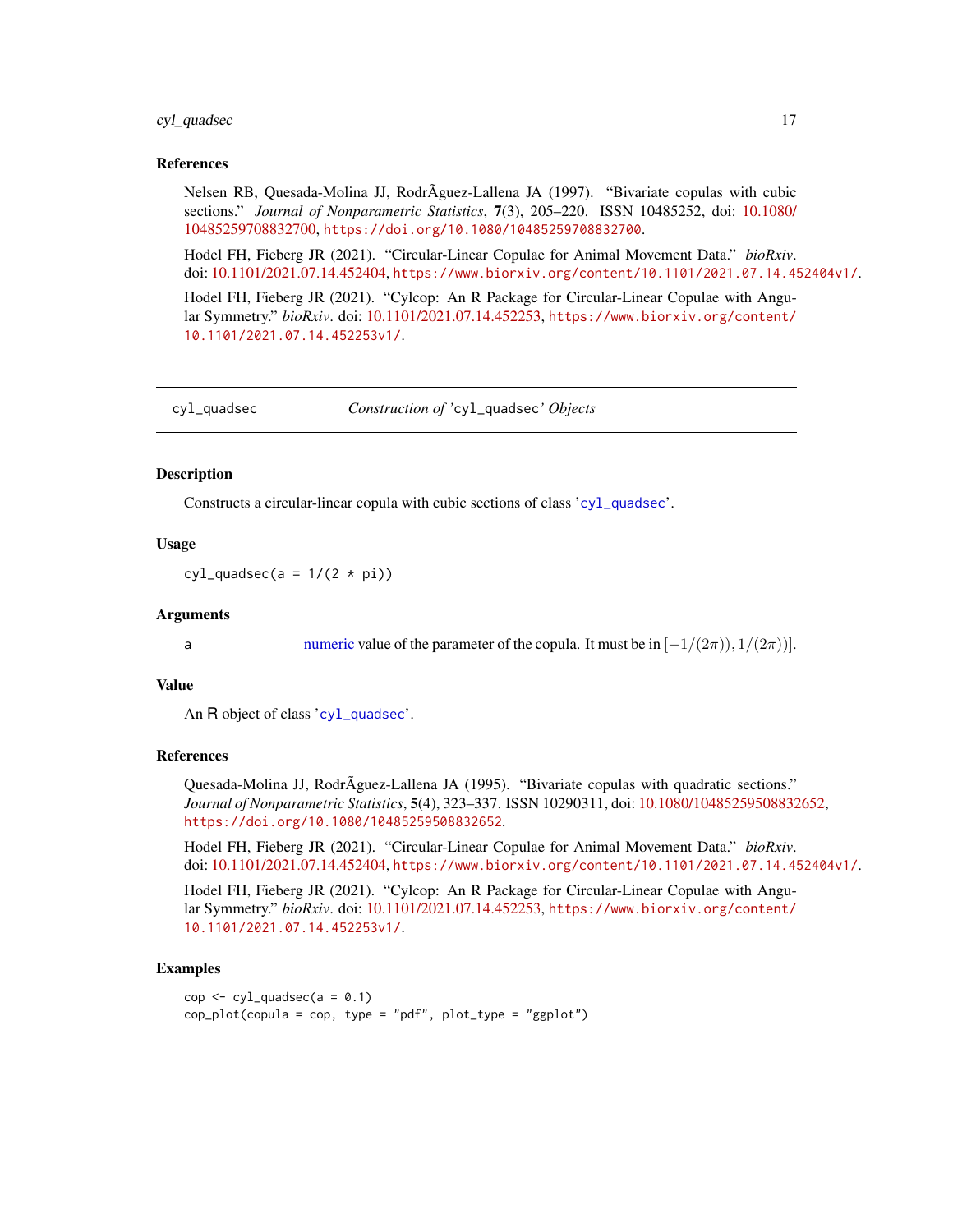<span id="page-17-1"></span><span id="page-17-0"></span>

#### Description

This class contains bivariate circular-linear copulas with quadratic sections in the linear dimension. They are periodic in the circular dimension, u, and symmetric with respect to u=0.5. I.e the can capture correlation in data where there is symmetry between positive and negative angles. These copulas are described by one parameter, a.

# **Slots**

name [character](#page-0-0) string holding the name of the copula.

parameters [numeric](#page-0-0) [vector](#page-0-0) holding the parameter value.

param.names [character](#page-0-0) [vector](#page-0-0) holding the parameter name.

param.lowbnd [numeric](#page-0-0) [vector](#page-0-0) holding the lower bound of the parameter.

param.upbnd [numeric](#page-0-0) [vector](#page-0-0) holding the upper bound of the parameter.

# Objects from the Class

Objects are created by [cyl\\_quadsec\(](#page-16-1)).

# Extends

Class 'cyl\_quadsec' extends class '[cyl\\_copula](#page-13-1)'.

# References

Quesada-Molina JJ, RodrÃguez-Lallena JA (1995). "Bivariate copulas with quadratic sections." *Journal of Nonparametric Statistics*, 5(4), 323–337. ISSN 10290311, doi: [10.1080/10485259508832652,](https://doi.org/10.1080/10485259508832652) <https://doi.org/10.1080/10485259508832652>.

Hodel FH, Fieberg JR (2021). "Circular-Linear Copulae for Animal Movement Data." *bioRxiv*. doi: [10.1101/2021.07.14.452404,](https://doi.org/10.1101/2021.07.14.452404) <https://www.biorxiv.org/content/10.1101/2021.07.14.452404v1/>.

Hodel FH, Fieberg JR (2021). "Cylcop: An R Package for Circular-Linear Copulae with Angular Symmetry." *bioRxiv*. doi: [10.1101/2021.07.14.452253,](https://doi.org/10.1101/2021.07.14.452253) [https://www.biorxiv.org/content/](https://www.biorxiv.org/content/10.1101/2021.07.14.452253v1/) [10.1101/2021.07.14.452253v1/](https://www.biorxiv.org/content/10.1101/2021.07.14.452253v1/).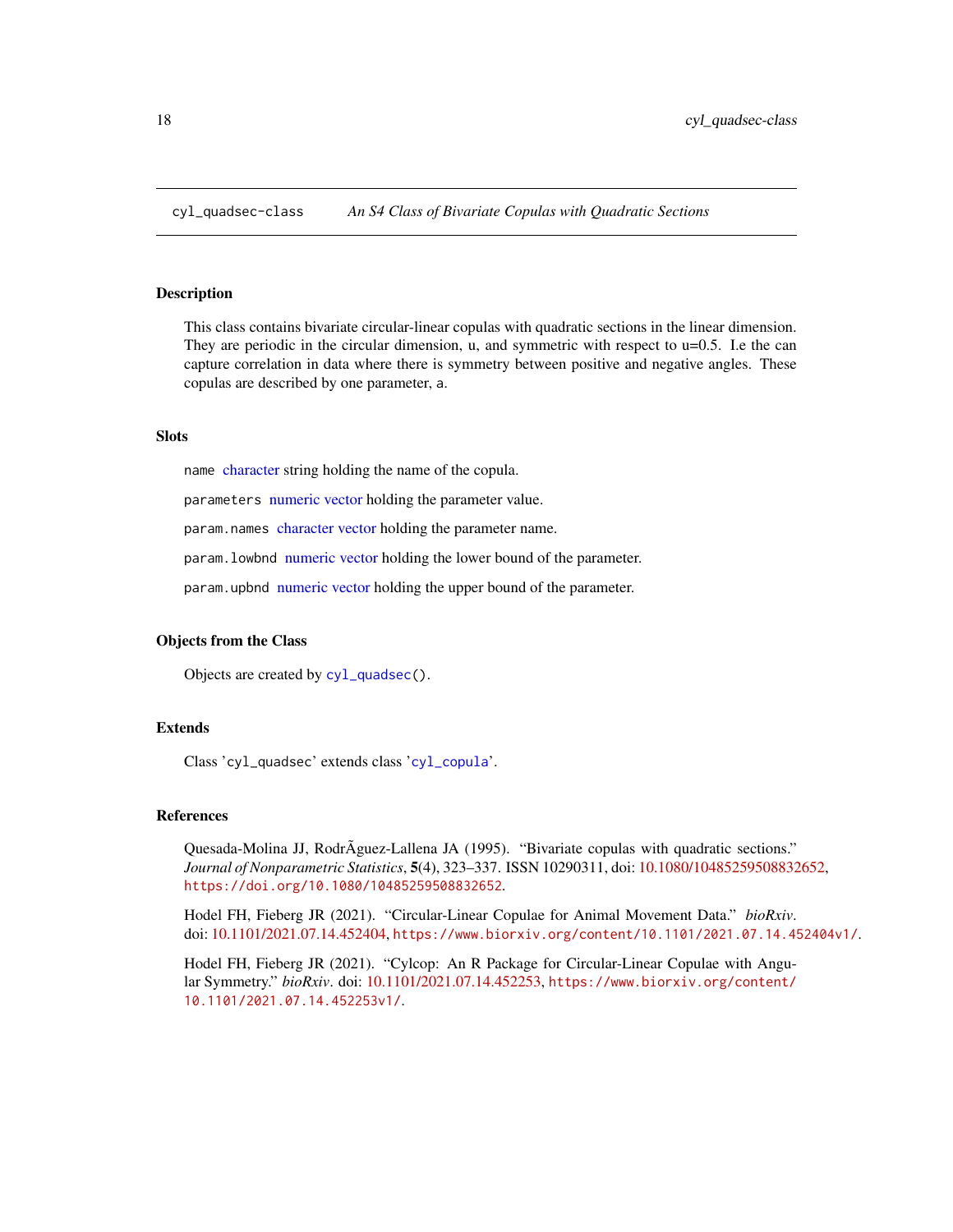<span id="page-18-1"></span><span id="page-18-0"></span>cyl\_rect\_combine *Construction of '*cyl\_rect\_combine*' Objects*

# Description

Constructs a circular-linear copula of class '[cyl\\_rect\\_combine](#page-19-1)' from a rectangular patchwork of copulas.

#### Usage

```
cyl_rect_combine(
  copula,
  background = indepCopula(),
  low\_rect = c(0, 0.5),
  up_rect = "symmetric",
  flip\_up = TRUE\lambda
```
#### Arguments

| copula     | 'Copula' object of the package 'copula' or 'cyl_vonmises' object, the copula<br>in the rectangles.                                                                                                                   |
|------------|----------------------------------------------------------------------------------------------------------------------------------------------------------------------------------------------------------------------|
| background | 'cyl_vonmises' or 'Copula' object of the package 'copula' (does not lead to<br>an overall symmetric circular-linear copula), the copula where no rectangles<br>overlay the unit square.                              |
| low_rect   | numeric vector containing the lower and upper edge (u-value) of the lower rect-<br>angle.                                                                                                                            |
| $up\_rect$ | numeric vector containing the lower and upper edge (u-value) of the upper rect-<br>angle, or the character string "symmetric" if it should be the mirror image (with<br>respect to $u=0.5$ ) of the lower rectangle. |
| flip_up    | logical value indicating whether the copula (sym.cop) is rotated 90 degrees in<br>the upper $(flip_up = TRUE)$ or lower rectangle.                                                                                   |

# Value

An R object of class '[cyl\\_rect\\_combine](#page-19-1)'.

# References

Durante F, Saminger-Platz S, Sarkoci P (2009). "Rectangular patchwork for bivariate copulas and tail dependence." *Communications in Statistics - Theory and Methods*, 38(15), 2515–2527. ISSN 03610926, doi: [10.1080/03610920802571203,](https://doi.org/10.1080/03610920802571203) <https://doi.org/10.1080/03610920802571203>.

Hodel FH, Fieberg JR (2021). "Circular-Linear Copulae for Animal Movement Data." *bioRxiv*. doi: [10.1101/2021.07.14.452404,](https://doi.org/10.1101/2021.07.14.452404) <https://www.biorxiv.org/content/10.1101/2021.07.14.452404v1/>.

Hodel FH, Fieberg JR (2021). "Cylcop: An R Package for Circular-Linear Copulae with Angular Symmetry." *bioRxiv*. doi: [10.1101/2021.07.14.452253,](https://doi.org/10.1101/2021.07.14.452253) [https://www.biorxiv.org/content/](https://www.biorxiv.org/content/10.1101/2021.07.14.452253v1/) [10.1101/2021.07.14.452253v1/](https://www.biorxiv.org/content/10.1101/2021.07.14.452253v1/).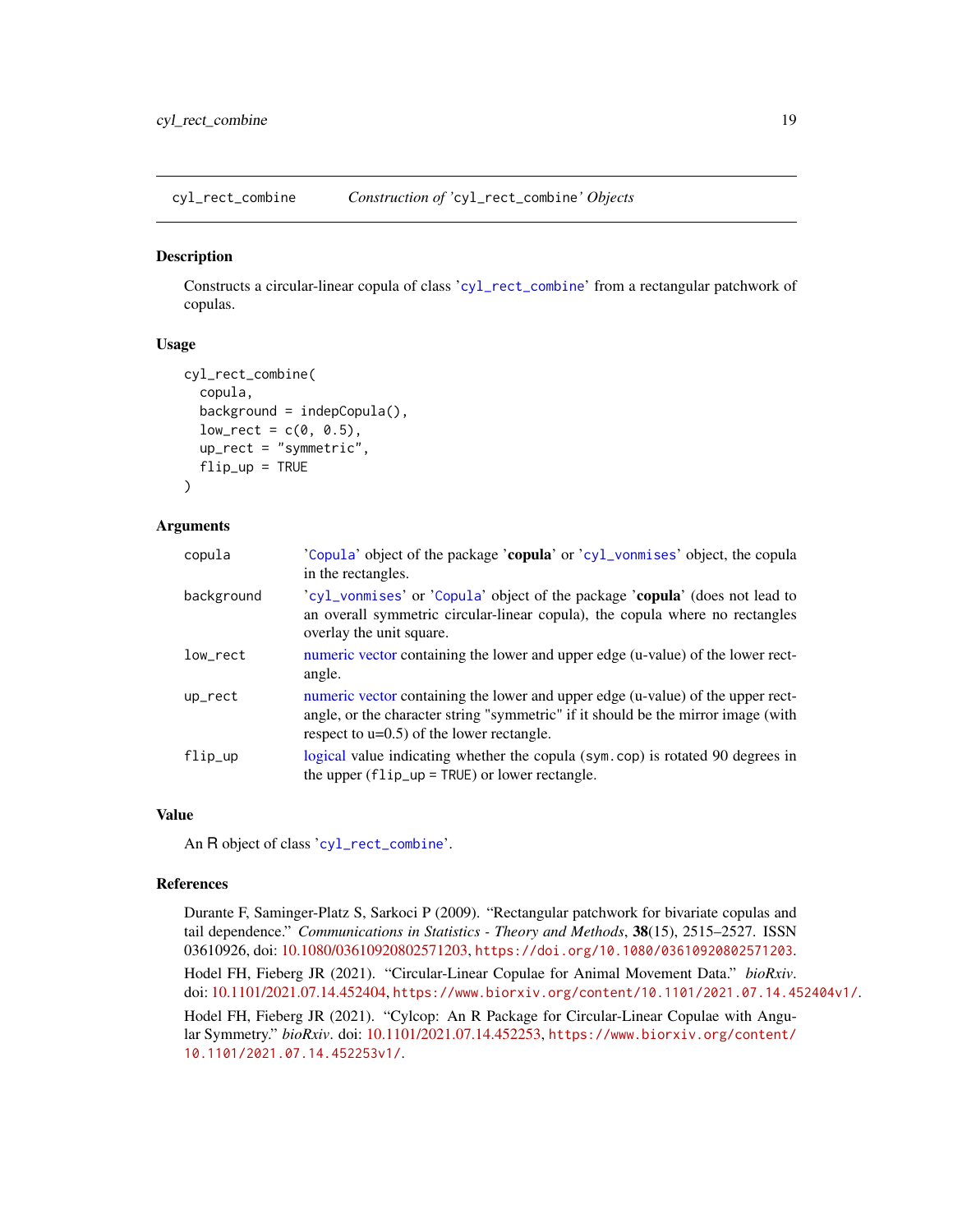# Examples

```
#symmetric rectangles spanning entire unit square
cop <- cyl_rect_combine(copula::frankCopula(2))
cop_plot(copula = cop, type = "pdf", plot_type = "ggplot", resolution = 20)
#symmetric rectangles, independence copula as background
cop <- cyl_rect_combine(copula::frankCopula(2),
 low\_rect = c(0, 0.3),
 up_rect = "symmetric",
 flip-up = FALSE)
cop_1lot(copula = cop, type = "pdf", plot_type = "ggplot", resolution = 20)
#symmetric rectangles, cy_quadsec-copula as background
cop <- cyl_rect_combine(copula::normalCopula(0.3),
 low\_rect = c(0.1, 0.4),
 up_rect = "symmetric",
 background = cy1<sub>quadsec</sub>(-0.1))
cop\_plot(copula = cop, type = "pdf", plot\_type = "ggplot", resolution = 20)#asymmetric rectangles, von Mises copula as background.
#!!Not a symmetric circular linear copula!!
cop \le cyl_rect_combine(copula::normalCopula(0.3), low_rect = c(0.1, 0.4),
up_{rect} = c(0.5, 0.7), background = cyl_vonmises(mu = pi, kappa = 0.3))
cop_1bot(copula = cop, type = "pdf", plot_type = "ggplot", resolution = 20)
```
<span id="page-19-1"></span>cyl\_rect\_combine-class

*An S4 Class of Circular-Linear Copulas Generated from a Rectangular Patchwork*

#### Description

This class contains bivariate circular-linear copulas generated from linear-linear bivariate '[Copula](#page-0-0)' objects of the package 'copula' or circular-linear copulas of class '[cyl\\_copula](#page-13-1)'. 2 non-overlapping rectangles are laid over the unit square, both have width 1 in v-direction. In the area covered by the first rectangle, the copula is derived from a linear-linear bivariate '[Copula](#page-0-0)' object. Rectangle 2 contains the same copula as rectangle 1, but 90 degrees rotated. In the area not covered by the rectangles, the "background", the copula is derived from a circular-linear '[cyl\\_copula](#page-13-1)' object. The copula regions are combined in a way that the overall result on the entire unit square is also a copula.

#### Details

With appropriate choices of the rectangles this results in copulas that are periodic in u-direction (and not in v-direction) and therefore are circular-linear. When the 2 rectangles are mirror images

<span id="page-19-0"></span>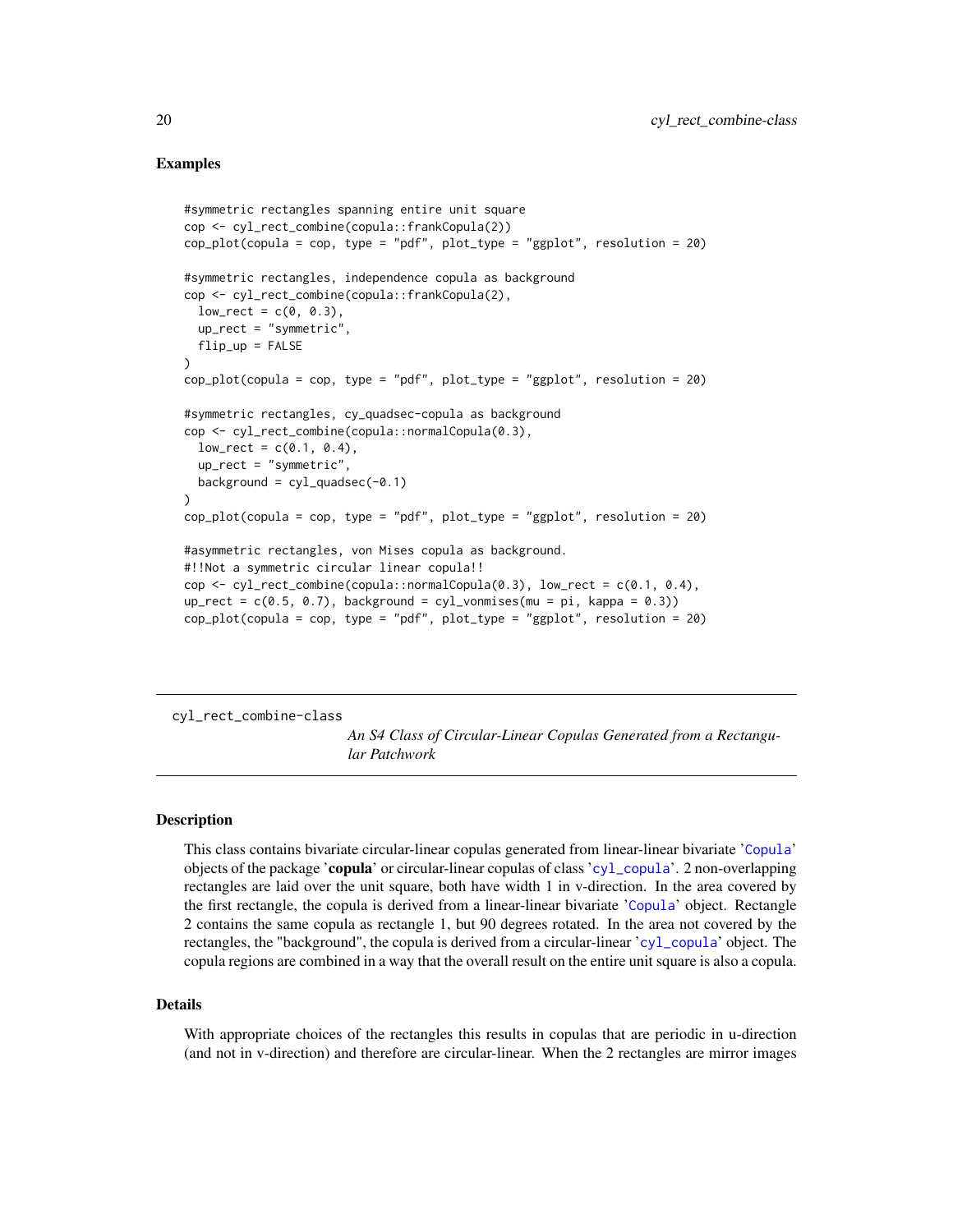<span id="page-20-0"></span>with respect to  $u = 0.5$ , the resulting overall copula is symmetric with respect to  $u = 0.5$ , i.e. there is symmetry between positive and negative angles.

Note that as "background copula", we can also chose a linear-linear copula, the overall result will then, however, not be a symmetric circular linear copula.

# **Slots**

name [character](#page-0-0) string holding the name of the copula.

parameters [numeric](#page-0-0) [vector](#page-0-0) holding the parameter values.

param.names [character](#page-0-0) [vector](#page-0-0) the parameter names.

param. lowbnd [numeric](#page-0-0) [vector](#page-0-0) holding the lower bounds of the parameters.

- param.upbnd [numeric](#page-0-0) [vector](#page-0-0) holding the upper bounds of the parameters.
- sym.cop '[Copula](#page-0-0)' object of the package 'copula' or '[cyl\\_vonmises](#page-24-1)' object. The copula in the rectangles.
- background.cop '[cyl\\_vonmises](#page-24-1)' or '[Copula](#page-0-0)' object of the package 'copula' (does not lead to an overall symmetric circular-linear copula). The copula where no rectangles overlay the unit square.
- flip\_up [logical](#page-0-0) value indicating whether the copula (sym.cop) is rotated 90 degrees in the upper or lower rectangle.
- sym\_rect [logical](#page-0-0) value indicating whether the upper rectangle was forced to be a mirror image of the lower one with respect to u=0.5 at the construction of the object.

#### Objects from the Class

Objects are created by [cyl\\_rect\\_combine\(](#page-18-1)).

# Extends

Class 'cyl\_rect\_combine' extends class '[Copula](#page-0-0)'.

#### References

Durante F, Saminger-Platz S, Sarkoci P (2009). "Rectangular patchwork for bivariate copulas and tail dependence." *Communications in Statistics - Theory and Methods*, 38(15), 2515–2527. ISSN 03610926, doi: [10.1080/03610920802571203,](https://doi.org/10.1080/03610920802571203) <https://doi.org/10.1080/03610920802571203>.

Hodel FH, Fieberg JR (2021). "Circular-Linear Copulae for Animal Movement Data." *bioRxiv*. doi: [10.1101/2021.07.14.452404,](https://doi.org/10.1101/2021.07.14.452404) <https://www.biorxiv.org/content/10.1101/2021.07.14.452404v1/>.

Hodel FH, Fieberg JR (2021). "Cylcop: An R Package for Circular-Linear Copulae with Angular Symmetry." *bioRxiv*. doi: [10.1101/2021.07.14.452253,](https://doi.org/10.1101/2021.07.14.452253) [https://www.biorxiv.org/content/](https://www.biorxiv.org/content/10.1101/2021.07.14.452253v1/) [10.1101/2021.07.14.452253v1/](https://www.biorxiv.org/content/10.1101/2021.07.14.452253v1/).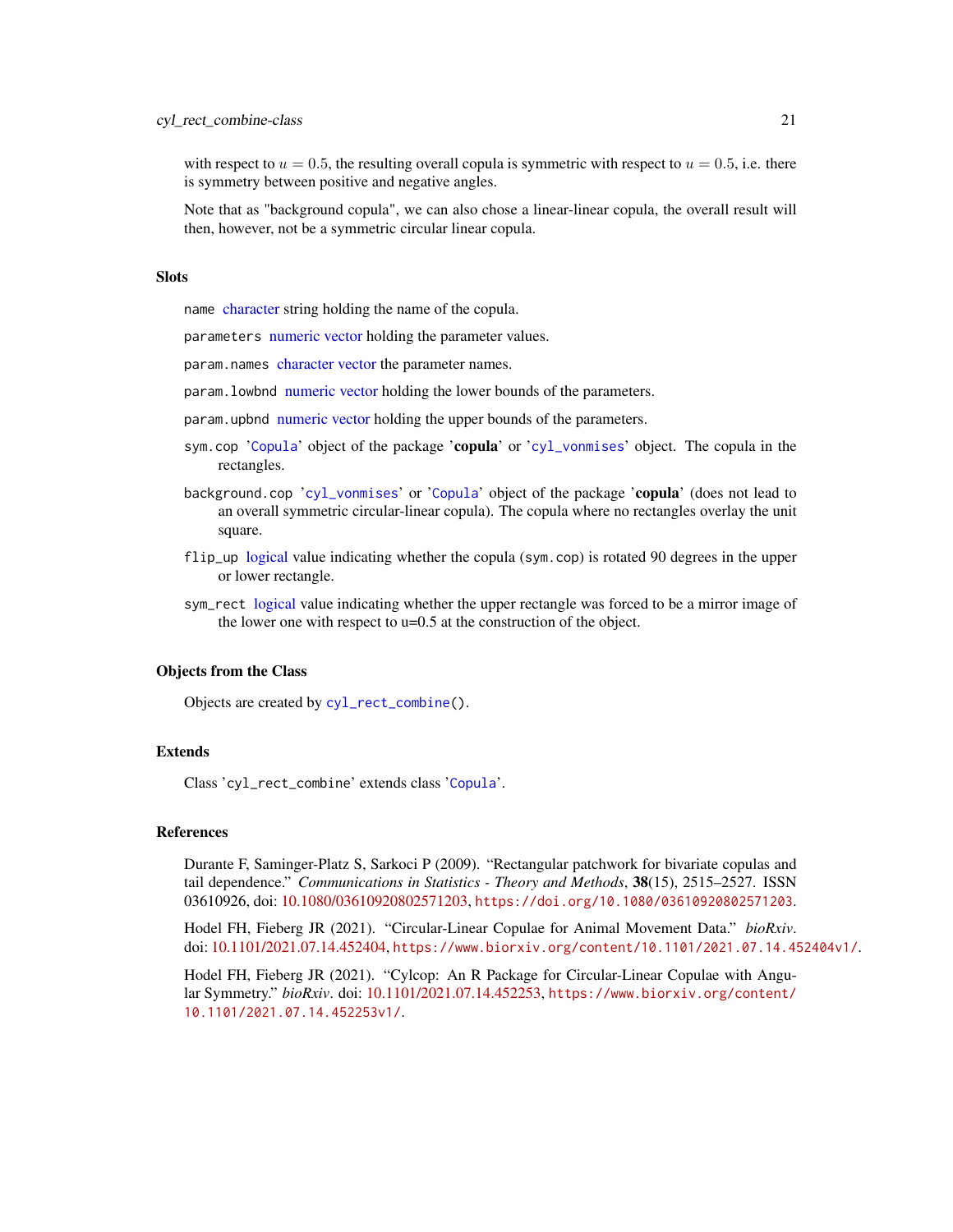#### <span id="page-21-1"></span><span id="page-21-0"></span>Description

Constructs a circular-linear copula of class '[cyl\\_rot\\_combine](#page-22-1)' from linear combinations of copulas.

#### Usage

cyl\_rot\_combine(copula, shift = FALSE)

# Arguments

| copula | linear-linear 2-dimensional 'Copula' object of the package 'copula'.                                 |
|--------|------------------------------------------------------------------------------------------------------|
| shift  | logical value indicating whether the (u-periodic) copula should be shifted by 0.5<br>in u direction. |

# Value

An R object of class '[cyl\\_rot\\_combine](#page-22-1)'.

#### References

Nelsen RB (2006). *An Introduction to Copulas*, volume 139 of *Lecture Notes in Statistics*. Springer New York, New York, NY. ISBN 978-0-387-98623-4, doi: [10.1007/9781475730760,](https://doi.org/10.1007/978-1-4757-3076-0) [https://](https://doi.org/10.1007/978-1-4757-3076-0) [doi.org/10.1007/978-1-4757-3076-0](https://doi.org/10.1007/978-1-4757-3076-0).

Hodel FH, Fieberg JR (2021). "Circular-Linear Copulae for Animal Movement Data." *bioRxiv*. doi: [10.1101/2021.07.14.452404,](https://doi.org/10.1101/2021.07.14.452404) <https://www.biorxiv.org/content/10.1101/2021.07.14.452404v1/>.

Hodel FH, Fieberg JR (2021). "Cylcop: An R Package for Circular-Linear Copulae with Angular Symmetry." *bioRxiv*. doi: [10.1101/2021.07.14.452253,](https://doi.org/10.1101/2021.07.14.452253) [https://www.biorxiv.org/content/](https://www.biorxiv.org/content/10.1101/2021.07.14.452253v1/) [10.1101/2021.07.14.452253v1/](https://www.biorxiv.org/content/10.1101/2021.07.14.452253v1/).

# Examples

```
cop <- cyl_rot_combine(copula = copula::frankCopula(param = 3), shift = TRUE)
cop_plot(copula = cop, type = "pdf", plot_type = "ggplot", resolution = 20)
```

```
cop <- cyl_rot_combine(copula = copula::claytonCopula(param = 10), shift = FALSE)
cop_1bot(copula = cop, type = "pdf", plot_type = "ggplot", resolution = 20)
```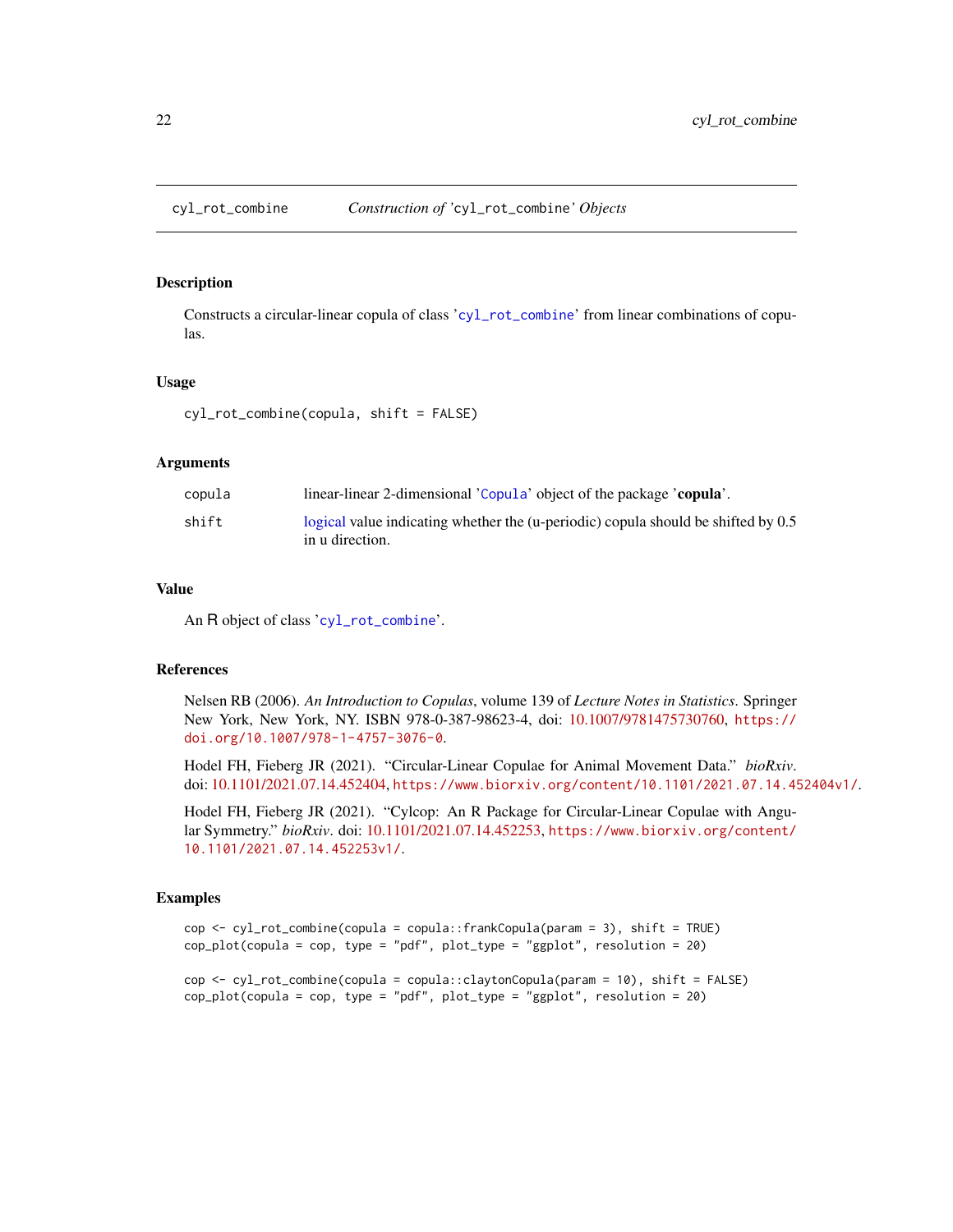<span id="page-22-1"></span><span id="page-22-0"></span>cyl\_rot\_combine-class *An S4 Class of Circular-Linear Copulas generated from Linear Combinations of Copulas*

# Description

This class contains bivariate circular-linear copulas, generated from linear-linear bivariate '[Copula](#page-0-0)' objects of the package 'copula', by taking the arithmetic mean of the original copula and the 90 deg rotated copula. This results in copulas that are periodic in the circular dimension, u, and symmetric with respect to  $u = 0.5$ , i.e. positive and negative angles.

#### Slots

name [character](#page-0-0) string holding the name of the copula.

parameters [numeric](#page-0-0) [vector](#page-0-0) holding the parameter values.

param.names [character](#page-0-0) [vector](#page-0-0) the parameter names.

param.lowbnd [numeric](#page-0-0) [vector](#page-0-0) holding the lower bounds of the parameters.

param.upbnd [numeric](#page-0-0) [vector](#page-0-0) holding the upper bounds of the parameters.

orig.cop linear-linear 2-dimensional '[Copula](#page-0-0)' object of the package 'copula'.

shift [logical](#page-0-0) value indicating whether the (u-periodic) copula should be shifted by 0.5 in u direction.

# Objects from the Class

Objects are created by [cyl\\_rot\\_combine\(](#page-21-1)).

#### Extends

Class 'cyl\_rot\_combine' extends class '[Copula](#page-0-0)'.

#### References

Nelsen RB (2006). *An Introduction to Copulas*, volume 139 of *Lecture Notes in Statistics*. Springer New York, New York, NY. ISBN 978-0-387-98623-4, doi: [10.1007/9781475730760,](https://doi.org/10.1007/978-1-4757-3076-0) [https://](https://doi.org/10.1007/978-1-4757-3076-0) [doi.org/10.1007/978-1-4757-3076-0](https://doi.org/10.1007/978-1-4757-3076-0).

Hodel FH, Fieberg JR (2021). "Circular-Linear Copulae for Animal Movement Data." *bioRxiv*. doi: [10.1101/2021.07.14.452404,](https://doi.org/10.1101/2021.07.14.452404) <https://www.biorxiv.org/content/10.1101/2021.07.14.452404v1/>.

Hodel FH, Fieberg JR (2021). "Cylcop: An R Package for Circular-Linear Copulae with Angular Symmetry." *bioRxiv*. doi: [10.1101/2021.07.14.452253,](https://doi.org/10.1101/2021.07.14.452253) [https://www.biorxiv.org/content/](https://www.biorxiv.org/content/10.1101/2021.07.14.452253v1/) [10.1101/2021.07.14.452253v1/](https://www.biorxiv.org/content/10.1101/2021.07.14.452253v1/).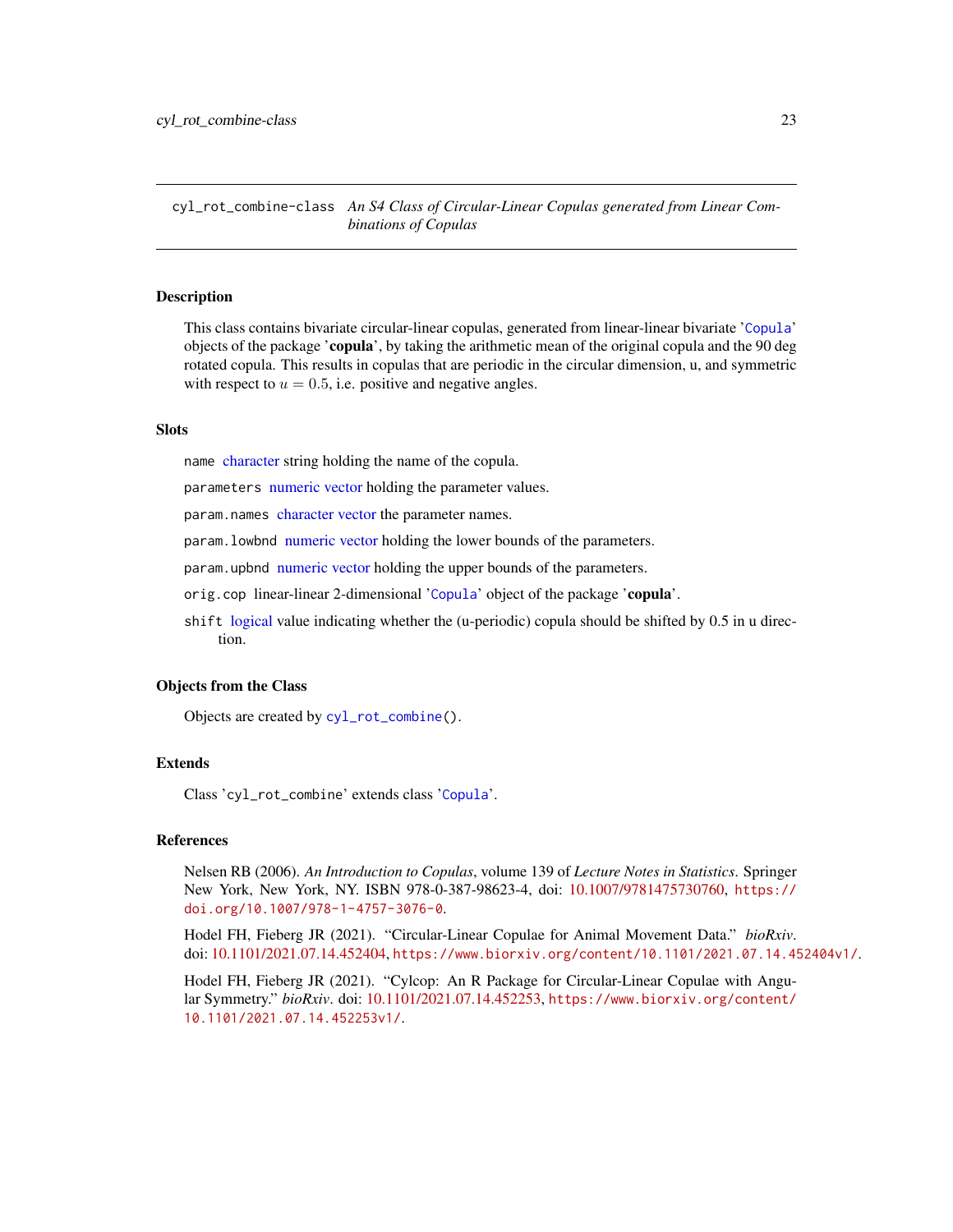# **Description**

Constructs a circular-linear von Mises copula according to Johnson and Wehrly (1978) of class '[cyl\\_vonmises](#page-24-1)'.

#### Usage

cyl\_vonmises(mu = 0, kappa = 1, flip = FALSE)

#### Arguments

| mu    | numeric value giving the mean of the von Mises function used to construct the<br>copula.                       |
|-------|----------------------------------------------------------------------------------------------------------------|
| kappa | numeric value giving the concentration of the vonMises function used to con-<br>struct the copula.             |
| flip  | logical value indicating whether the copula should be rotated 90 degrees to cap-<br>ture negative correlation. |

#### Value

An R object of class '[cyl\\_vonmises](#page-24-1)'.

# References

Johnson RA, Wehrly TE (1978). "Some Angular-Linear Distributions and Related Regression Models." *Journal of the American Statistical Association ISSN:*, 73(363), 602–606. ISSN 00401706, doi: [10.2307/1270921,](https://doi.org/10.2307/1270921) <https://doi.org/10.2307/1270921>.

Hodel FH, Fieberg JR (2021). "Circular-Linear Copulae for Animal Movement Data." *bioRxiv*. doi: [10.1101/2021.07.14.452404,](https://doi.org/10.1101/2021.07.14.452404) <https://www.biorxiv.org/content/10.1101/2021.07.14.452404v1/>.

Hodel FH, Fieberg JR (2021). "Cylcop: An R Package for Circular-Linear Copulae with Angular Symmetry." *bioRxiv*. doi: [10.1101/2021.07.14.452253,](https://doi.org/10.1101/2021.07.14.452253) [https://www.biorxiv.org/content/](https://www.biorxiv.org/content/10.1101/2021.07.14.452253v1/) [10.1101/2021.07.14.452253v1/](https://www.biorxiv.org/content/10.1101/2021.07.14.452253v1/).

# Examples

```
cop <- cyl_vonmises(mu=pi, kappa=10, flip = TRUE)
cop_plot(copula = cop, type = "pdf", plot_type = "ggplot", resolution = 20)
cop <- cyl_vonmises(mu=0, kappa=8, flip = FALSE)
cop_plot(copula = cop, type = "pdf", plot_type = "ggplot", resolution = 20)
```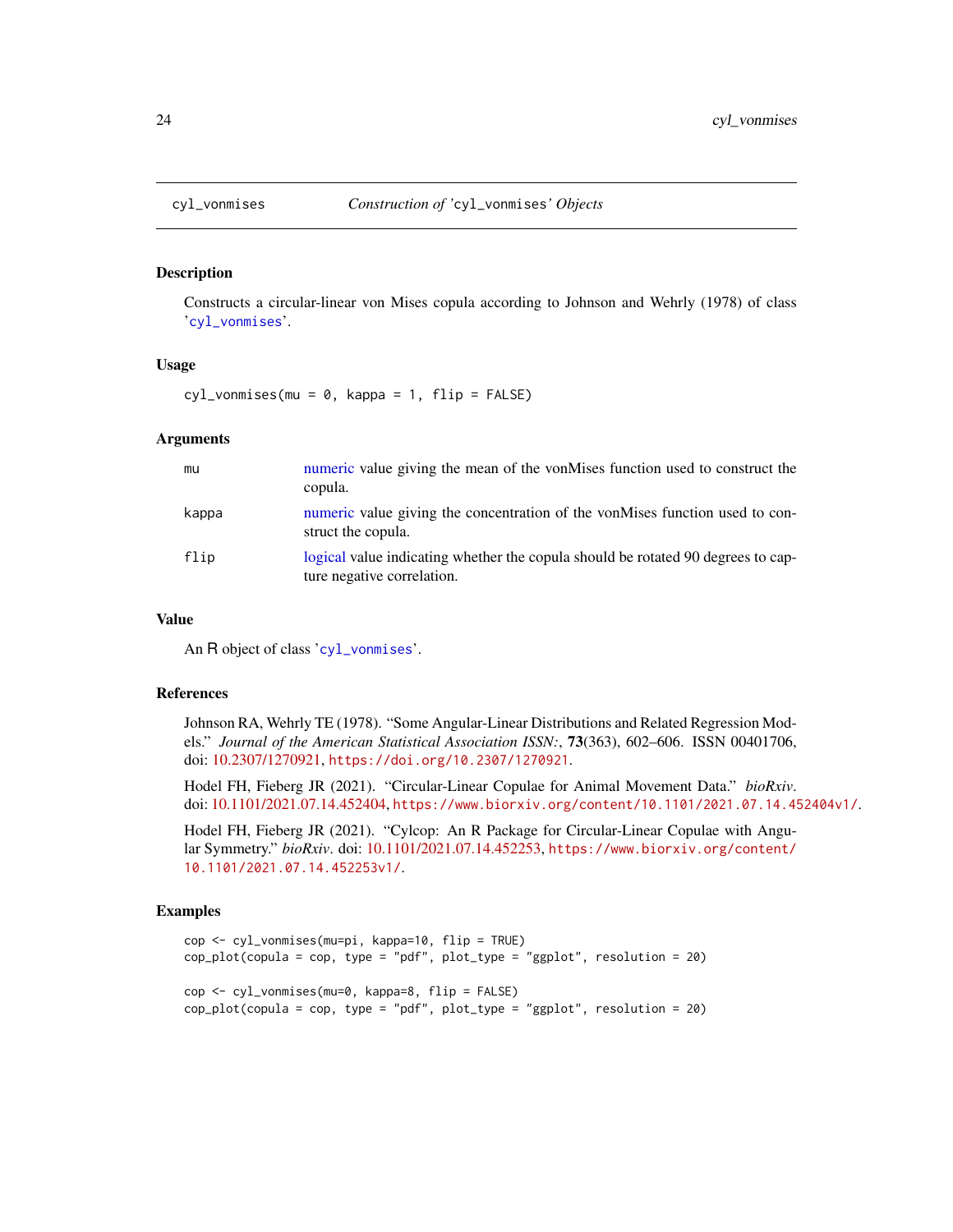<span id="page-24-1"></span><span id="page-24-0"></span>cyl\_vonmises-class *An S4 Class of Bivariate vonMises Copulas*

#### Description

This class contains circular-linear copulas that are based on the approach by Johnson and Wehrly (1978) with a von Mises periodic function. They are periodic in the circular dimension, u, but not symmetric with respect to  $u = 0.5$  i.e. there is no symmetry between positive and negative angles.

#### Slots

name [character](#page-0-0) string holding the name of the copula.

parameters [numeric](#page-0-0) [vector](#page-0-0) holding the parameter values.

param.names [character](#page-0-0) [vector](#page-0-0) holding the parameter names.

param. lowbnd [numeric](#page-0-0) [vector](#page-0-0) holding the lower bounds of the parameters.

param.upbnd [numeric](#page-0-0) [vector](#page-0-0) holding the upper bounds of the parameters.

flip [logical](#page-0-0) value indicating whether the copula should be rotated 90 degrees to capture negative correlation.

#### Objects from the Class

Objects are created by [cyl\\_vonmises\(](#page-23-1)).

# Extends

Class 'cyl\_vonmises' extends class '[cyl\\_copula](#page-13-1)'.

# References

Johnson RA, Wehrly TE (1978). "Some Angular-Linear Distributions and Related Regression Models." *Journal of the American Statistical Association ISSN:*, 73(363), 602–606. ISSN 00401706, doi: [10.2307/1270921,](https://doi.org/10.2307/1270921) <https://doi.org/10.2307/1270921>.

Hodel FH, Fieberg JR (2021). "Circular-Linear Copulae for Animal Movement Data." *bioRxiv*. doi: [10.1101/2021.07.14.452404,](https://doi.org/10.1101/2021.07.14.452404) <https://www.biorxiv.org/content/10.1101/2021.07.14.452404v1/>.

Hodel FH, Fieberg JR (2021). "Cylcop: An R Package for Circular-Linear Copulae with Angular Symmetry." *bioRxiv*. doi: [10.1101/2021.07.14.452253,](https://doi.org/10.1101/2021.07.14.452253) [https://www.biorxiv.org/content/](https://www.biorxiv.org/content/10.1101/2021.07.14.452253v1/) [10.1101/2021.07.14.452253v1/](https://www.biorxiv.org/content/10.1101/2021.07.14.452253v1/).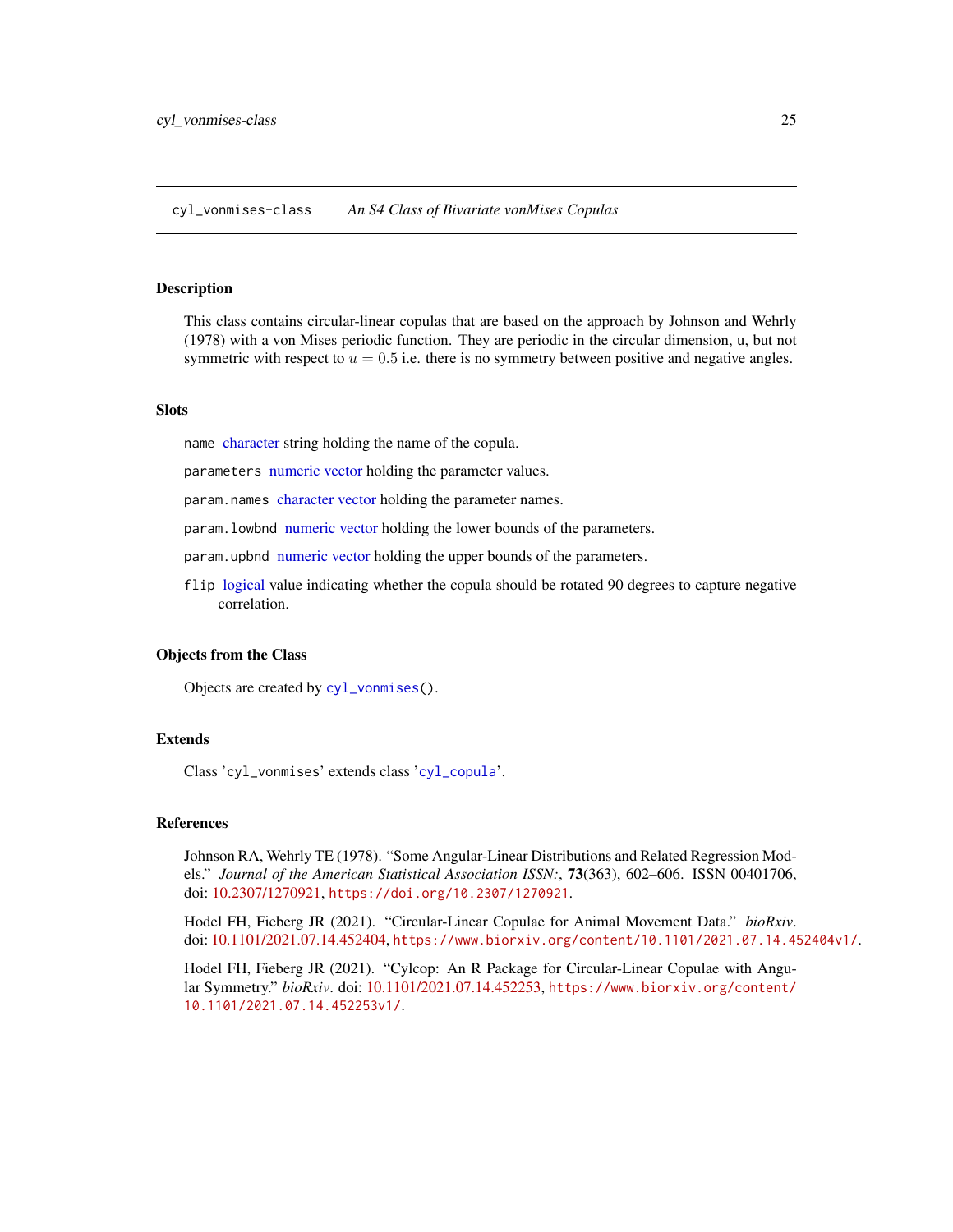<span id="page-25-0"></span>dens *Density, Distribution, Random Number Generation and Quantiles of Kernel Density Estimates*

# Description

Calculate the density (ddens()), the distribution (pdens()), the quantiles (qdens()) and generate random samples (rdens()) of a kernel density estimate as returned by [fit\\_angle\(](#page-26-1)) or [fit\\_steplength\(](#page-28-1)).

## Usage

```
rdens(n, density)
ddens(x, density)
pdens(x, density)
qdens(p, density)
```
#### Arguments

| n       | integer value, the number of random samples to be generated with rdens().                                                                           |
|---------|-----------------------------------------------------------------------------------------------------------------------------------------------------|
| density | list containing information about the kernel density estimate. The structure of<br>the list must be as returned by fit_angle() or fit_steplength(). |
| X       | numeric vector giving the points where the density or distribution function is<br>evaluated.                                                        |
| р       | numeric vector giving the probabilities where the quantile function is evaluated.                                                                   |

# Value

ddens() and pdens() give a [vector](#page-0-0) of length length(x) containing the density or distribution function at the corresponding values of x. qdens() gives a [vector](#page-0-0) of length length(p) containing the quantiles at the corresponding values of p. The function rdens() generates a [vector](#page-0-0) of length n containing the random samples.

## See Also

[fit\\_angle\(](#page-26-1)), [fit\\_steplength\(](#page-28-1)), [fit\\_steplength\(](#page-28-1)).

# Examples

```
set.seed(123)
```

```
steps <- rweibull(10, shape=3)
dens \leq fit_steplength(x = steps, parametric = FALSE)
ddens(c(0.1,0.3), dens)
```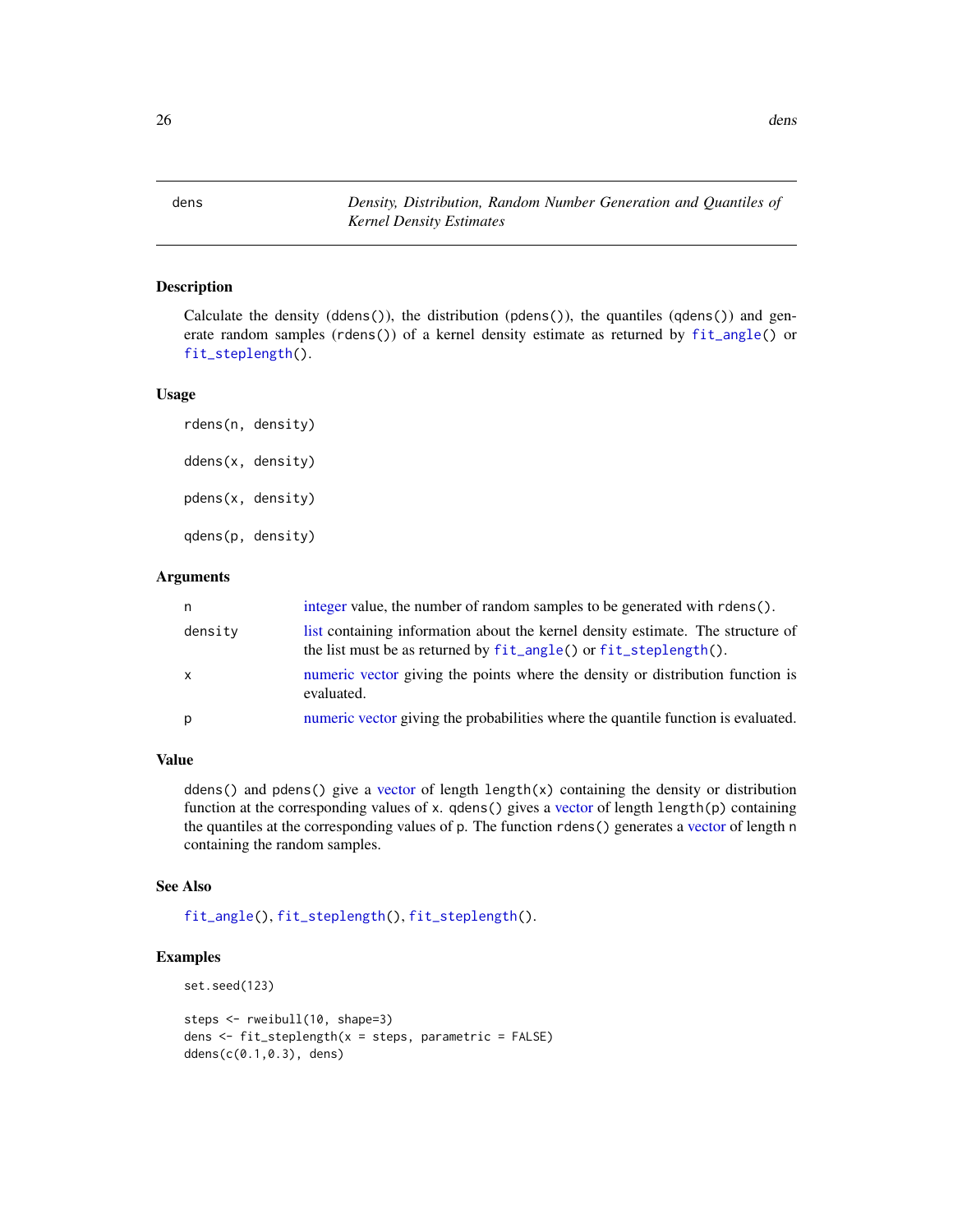#### <span id="page-26-0"></span>fit\_angle 27

```
pdens(c(0.1,0.3), dens)
qdens(c(0.1,0.3), dens)
rdens(4, dens)
```
# <span id="page-26-1"></span>fit\_angle *Fit a Circular Univariate Distribution*

# Description

This function finds parameter estimates of the marginal circular distribution (with potentially fixed mean), or gives a kernel density estimate using a von Mises smoothing kernel.

# Usage

```
fit_angle(
  theta,
  parametric = c("vonmises", "wrappedcauchy", "mixedvonmises", FALSE),
 bandwidth = NULL,mu = NULL)
```
# Arguments

| theta      | numeric vector of angles in $[-\pi, \pi)$ .                                                                                                                                                                           |
|------------|-----------------------------------------------------------------------------------------------------------------------------------------------------------------------------------------------------------------------|
| parametric | either a character string describing what distribution should be fitted ("vonmises",<br>"wrappedcauchy", or "mixedvonmises"), or the logical FALSE if a non-parametric<br>estimation (kernel density) should be made. |
| bandwidth  | If parametric = FALSE, the numeric value of the kernel density bandwidth. De-<br>fault is cylcop::opt_circ_bw(theta,"adhoc").                                                                                         |
| mu         | (optional) numeric vector, fixed mean direction( $s$ ) of the parametric distribution.                                                                                                                                |

# Value

If a parametric estimate is made, a [list](#page-0-0) containing the estimated parameters, their standard errors and the log-likelihood is returned. If a non-parametric estimate is made, the output is a list and comes directly from the function circular:[:density.circular\(](#page-0-0)) of the 'circular' package.

# See Also

```
circular::density.circular(), fit_angle(), opt_circ_bw().
```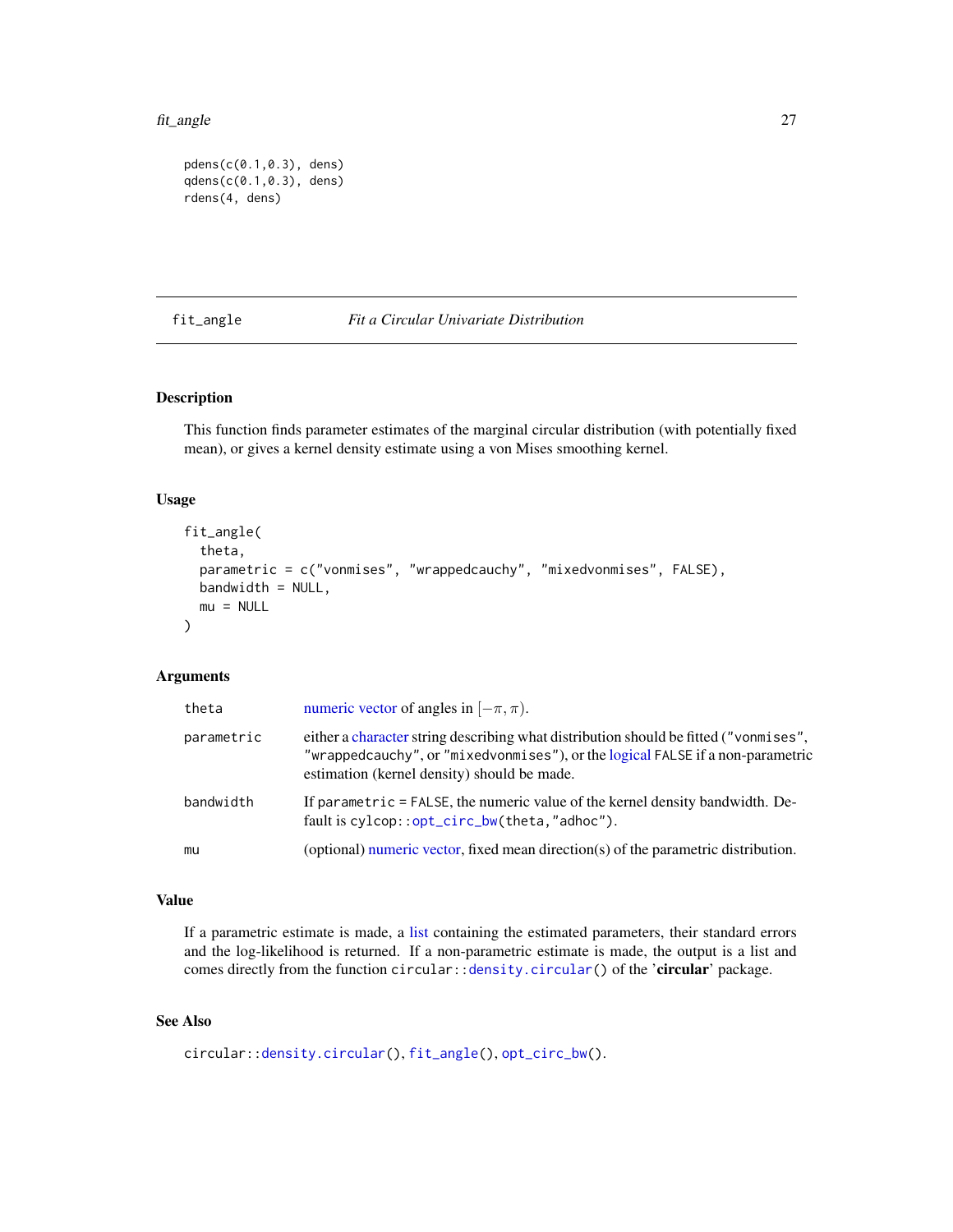# Examples

```
require(circular)
require(graphics)
set.seed(123)
silent_curr <- cylcop_get_option("silent")
cylcop_set_option(silent = TRUE)
n <- 100 #n (number of samples) is set small for performance. Increase n to
# a value larger than 1000 to see the effects of multimodality
angles <- circular::rmixedvonmises(n,
  mu1 = circular::circular(0),mu2 = circular::circular(pi),
  kappa1 = 2,
  kappa2 = 1,
  prop = 0.5\lambdaangles <- as.double(angles)
bw \leq opt_circ_bw(theta = angles,
 loss="adhoc",
 kappa.est = "trigmoments"
\lambdadens_non_param <- fit_angle(theta = angles,
  parameteric = FALSE,bandwidth = bw\lambdaparam_estimate <- fit_angle(theta = angles,
  parametric = "mixedvonmises"
\lambdaparam_estimate_fixed_mean <- fit_angle(theta = angles,
  parametric = "mixedvonmises",
  mu = c(0, pi))
true_dens <- circular::dmixedvonmises(circular(seq(-pi,pi,0.001)),
  mu1 = circular(0),mu2 = circular(pi),kappa1 = 2,
  kappa2 = 1,
  prop = 0.5\lambdadens_estimate <- circular::dmixedvonmises(circular(seq(-pi,pi,0.001)),
  mu1 = circular::circular(param_estimate$coef$mu1),
  mu2 = circular::circular(param_estimate$coef$mu2),
  kappa1 = param_estimate$coef$kappa1,
  kappa2 = param_estimate$coef$kappa2,
  prop = param_estimate$coef$prop
)
dens_estimate_fixed_mean <- circular::dmixedvonmises(circular(seq(-pi,pi,0.001)),
```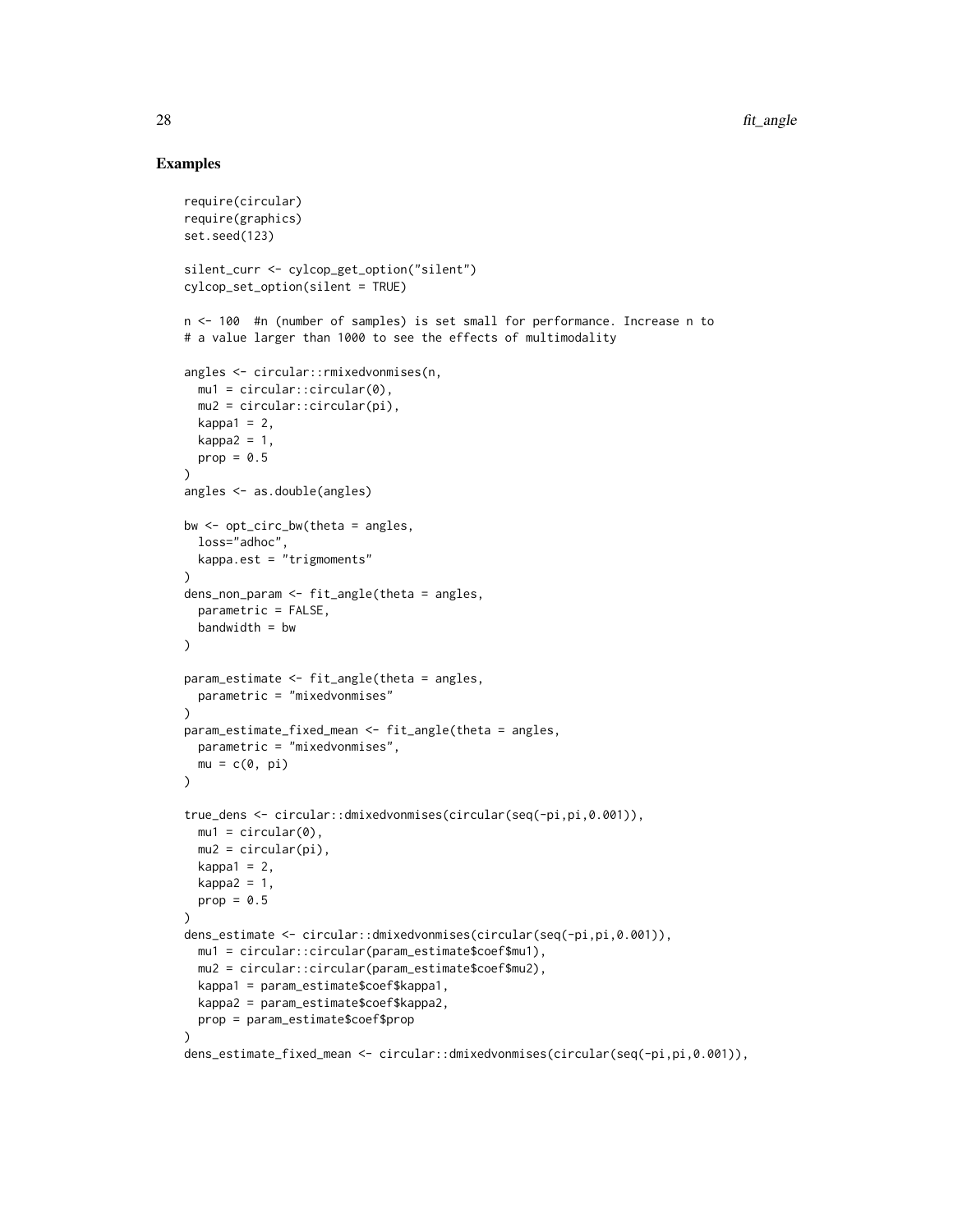# <span id="page-28-0"></span>fit\_steplength 29

```
mu1 = circular(param_estimate_fixed_mean$coef$mu1),
 mu2 = circular(param_estimate_fixed_mean$coef$mu2),
 kappa1 = param_estimate_fixed_mean$coef$kappa1,
 kappa2 = param_estimate_fixed_mean$coef$kappa2,
 prop = param_estimate_fixed_mean$coef$prop
\lambdaplot(seq(-pi, pi, 0.001), true_dens, type = "l")
lines(as.double(dens_non_param$x), as.double(dens_non_param$y), col = "red")
lines(seq(-pi, pi, 0.001), dens_estimate, , col = "green")
lines(seq(-pi, pi, 0.001), dens_estimate_fixed_mean, , col = "blue")
cylcop_set_option(silent = silent_curr)
```
<span id="page-28-1"></span>fit\_steplength *Fit a Linear Univariate Distribution*

# Description

This function finds parameter estimates of the marginal linear distribution, or gives a kernel density estimate using a Gaussian smoothing kernel.

# Usage

```
fit_steplength(
 x,
 parametric = c("beta", "cauchy", "chi-squared", "exponential", "gamma", "lognormal",
    "logistic", "normal", "t", "weibull", FALSE),
  start = NULL,
 bandwidth = NULL
)
```
# Arguments

| $\mathsf{x}$ | numeric vector of measurements of a linear random variable in $[0, \infty)$ .                                                                                                                                                                                                            |
|--------------|------------------------------------------------------------------------------------------------------------------------------------------------------------------------------------------------------------------------------------------------------------------------------------------|
| parametric   | either a character string describing what distribution should be fitted ("beta",<br>"cauchy", "chi-squared", "exponential", "gamma", "lognormal", "logistic",<br>"normal", "t", or "weibull"), or the logical FALSE if a non-parametric estima-<br>tion (kernel density) should be made. |
| start        | (optional, except when parametric $=$ "chi-squared") named list containing<br>the parameters to be optimized with initial values.                                                                                                                                                        |
| bandwidth    | numeric value for the kernel density bandwidth. Default is $c$ ylcop::opt_lin_bw(x,"adhoc").                                                                                                                                                                                             |

# Value

If a parametric estimate is made, a [list](#page-0-0) containing the estimated parameters, their standard errors and the log-likelihood is returned. If a non-parametric estimate is made, , the output is a list, and comes directly from the function GoFKernel:: density.reflected() of the 'GoFKernel' package.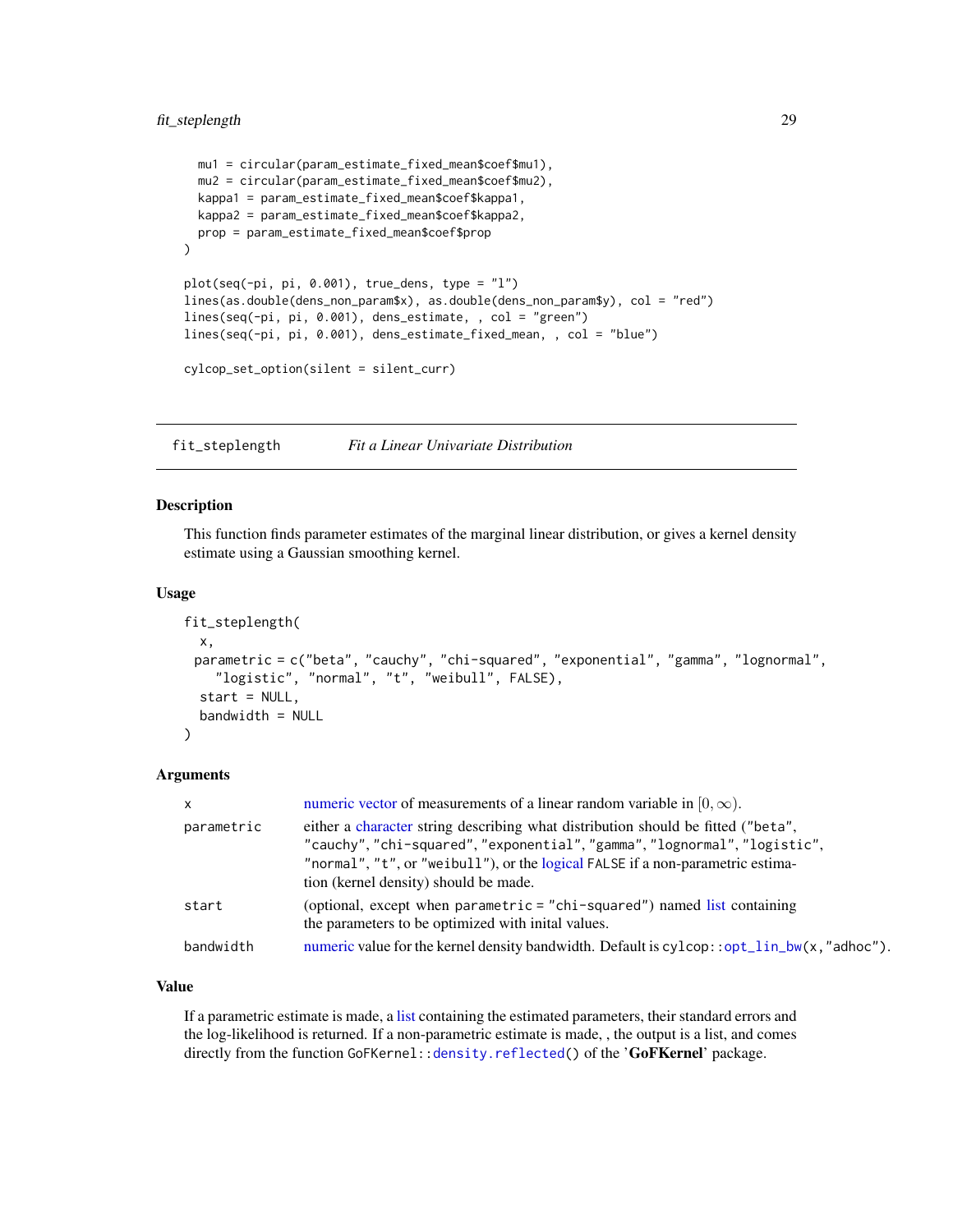# <span id="page-29-0"></span>See Also

```
GoFKernel::density.reflected(), fit_angle(), opt_lin_bw().
```
#### Examples

```
require(graphics)
set.seed(123)
silent_curr <- cylcop_get_option("silent")
cylcop_set_option(silent = TRUE)
n < -10000x \leq - rweibull(n, shape = 10)
dens_non_param <- fit_steplength(x = x, parametric = FALSE)
weibull \le fit_steplength(x = x, parametric = "weibull")
gamma <- fit_steplength(x = x, parametric = "gamma")
chisq \leq fit_steplength(x = x, parametric = "chi-squared", start = list(df = 1))
true_dens <- dweibull(seq(0, max(x), length.out = 200),
  shape = 10)
dens_weibull <- dweibull(seq(0, max(x),length.out = 200),
  shape = weibull$coef$shape,
  scale = weibull$coef$scale
)
dens_gamma <- dgamma(seq(0, max(x),length.out = 200),
  shape = gamma$coef$shape,
  rate = gamma$coef$rate
)
dens_chisq <- dchisq(seq(0, max(x), length.out = 200),
  df = chisq$coef$df
)
plot(seq(\theta, max(x), length.out = 200), true\_dens, type = "l")lines(dens_non_param$x, dens_non_param$y, col = "red")
lines(seq(\theta, max(x), length.out = 200), dens\_weibull, col = "green")lines(seq(\theta, max(x), length.out = 200), dens\_gamma, col = "blue")lines(seq(\theta, max(x), length.out = 200), dens\_chisq, col = "cyan")cylcop_set_option(silent = silent_curr)
```
full2half\_circ *Convert Angle from Full Circle to Half Circle*

#### **Description**

Converts an angle from the full circle (i.e. in the interval  $[0, 2\pi)$ ) to an angle on the half circle (i.e. in the interval  $[-\pi, \pi)$ ).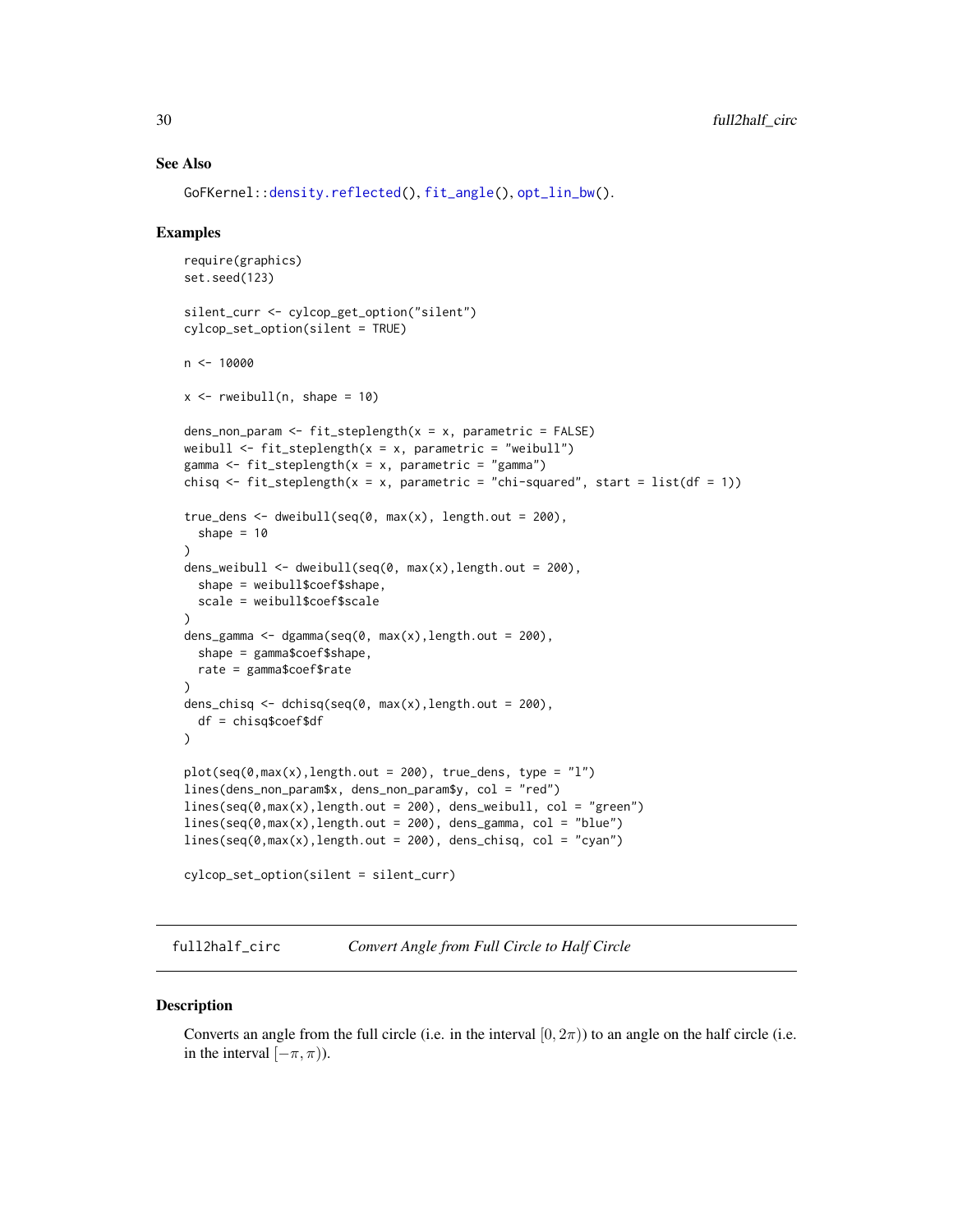# <span id="page-30-0"></span>half2full\_circ 31

# Usage

full2half\_circ(angle)

# Arguments

angle [numeric](#page-0-0) value of an angle or a [circular](#page-0-0)-objekt in  $[0, 2\pi)$ .

# Value

The [numeric](#page-0-0) value of the angle in  $[-\pi, \pi)$ .

#### Examples

```
full2half_circ(0 * pi) / pi
full2half_circ(0.5 * pi) / pi
full2half_circ(1 * pi) / pi
full2half_circ(1.5 * pi) / pi
full2half_circ(2 * pi) / pi
```
half2full\_circ *Convert Angle from Half Circle to Full Circle*

# Description

Converts an angle from the half circle (i.e. in the interval  $[-\pi, \pi)$ ) to an angle on the full circle (i.e. in the interval  $[0, 2\pi)$ .

# Usage

```
half2full_circ(angle)
```
# Arguments

angle [numeric](#page-0-0) value of an angle or a [circular](#page-0-0)-objekt in  $[-\pi, \pi)$ .

# Value

The [numeric](#page-0-0) value of the angle in  $[0, 2\pi)$ .

#### Examples

```
half2full_circ(-1 * pi) / pi
half2full_circ(-0.5 * pi) / pi
half2full_circ(-0 * pi) / pi
half2full_circ(0.5 * pi) / pi
```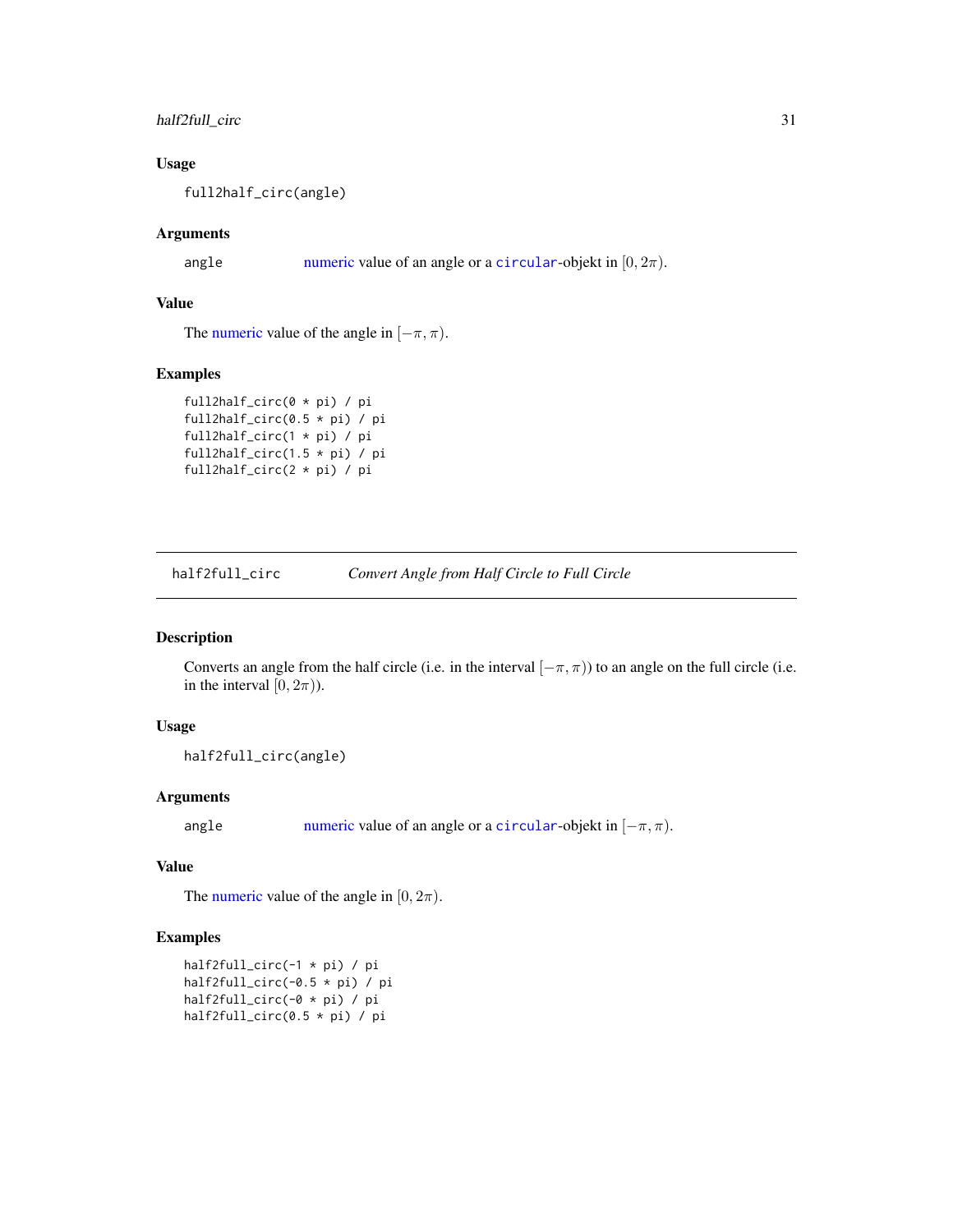<span id="page-31-1"></span><span id="page-31-0"></span>

# Description

The function draws values from a circular-linear bivariate distribution of turn angles and step lengths specified by the marginal distributions and a circular-linear copula. Samples are drawn from the copula and then transformed using the quantile functions of the marginal distributions. From the start point (0,0) and the second (user specified) point, a trajectory is then built with these turn angles and step lengths.

# Usage

```
make_traj(
 n,
  copula,
 marginal_circ = c("vonmises", "wrappedcauchy", "mixedvonmises", "dens"),
 parameter_circ,
 marginal_lin,
 parameter_lin,
 pos_2 = c(1, 0))
```
# Arguments

| n             | integer, number of trajectory steps to generate.                                                                                                                                                                                                                                                                                                                               |
|---------------|--------------------------------------------------------------------------------------------------------------------------------------------------------------------------------------------------------------------------------------------------------------------------------------------------------------------------------------------------------------------------------|
| copula        | 'cyl_copula' object.                                                                                                                                                                                                                                                                                                                                                           |
| marginal_circ | character string denoting the name of the circular distribution. It can be "vonmises",<br>"mixedvonmises", "wrappedcauchy", or "dens" (for kernel density estimate).                                                                                                                                                                                                           |
|               | parameter_circ (named) list of parameters of the circular marginal distribution as taken by<br>the functions qvonmises(), qmixedvonmises(), or qwrappedcauchy(). If<br>marginal_circ = "dens", parameter_circ must be a named list, containing<br>information on the kernel density estimate, which can be obtained using $fit$ <sub>-angle</sub> (, parametric<br>$=$ FALSE). |
| marginal_lin  | character string denoting the name of the linear distribution, i.e. the name of<br>its distribution function without the "p", e.g. "norm" for normal distribution, or<br>"dens" (for kernel density estimate).                                                                                                                                                                 |
| parameter_lin | (named) list of parameters of the linear marginal distribution. For marginal lin<br>= "dens", parameter_lin must be a named list, containing information on the<br>kernel density estimate, which can be obtained using fit_steplength(, parametric<br>$=$ FALSE).                                                                                                             |
| $pos_2$       | numeric vector containing the coordinates of the second point in the trajectory.<br>The first point is always at $(0,0)$ .                                                                                                                                                                                                                                                     |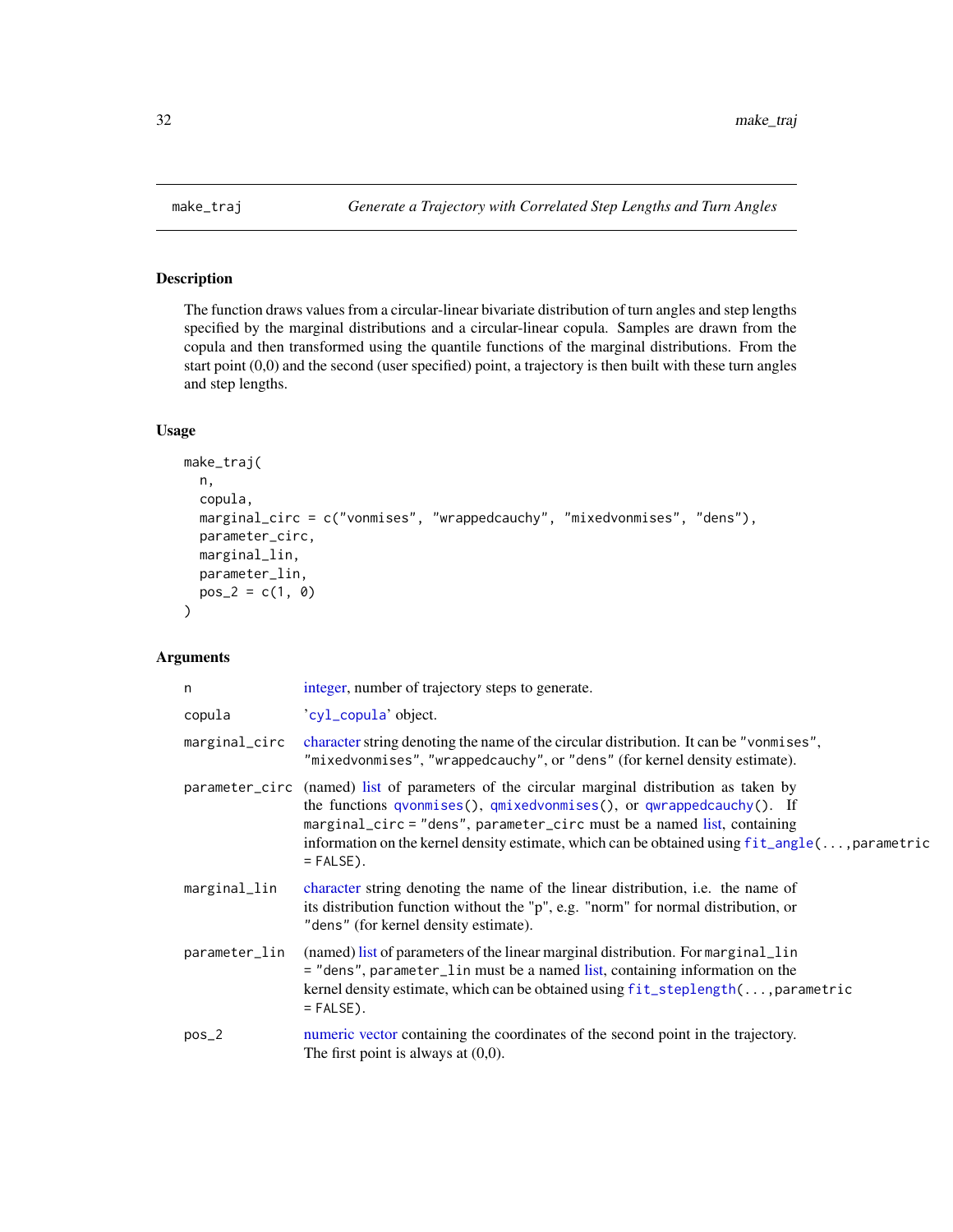#### <span id="page-32-0"></span> $m_{\text{I}}$  and  $m_{\text{I}}$  33

# Value

A [data.frame](#page-0-0) containing the trajectory. It has 6 columns containing the x and y coordintates, the step lengths, the turn angles, and the values sampled from the copula.

# See Also

[fit\\_steplength\(](#page-28-1)), [fit\\_angle\(](#page-26-1)), [traj\\_plot\(](#page-51-1)), [cop\\_scat\\_plot\(](#page-7-1)), [scat\\_plot\(](#page-48-1)), [circ\\_plot\(](#page-5-1)).

# Examples

```
require(circular)
set.seed(123)
traj <- make_traj(5,
 copula = cyl_quadsec(0.1),marginal_circ = "vonmises",
 parameter_circ = list(0, 1),
 marginal_lin = "weibull",
 parameter_lin = list(shape=3)
)
traj
angles <- circular::rmixedvonmises(100,
 mu1 = circular::circular(0),
 mu2 = circular::circular(pi),
 kappa1 = 2,
 kappa2 = 3,
 prop = 0.4)
angles <- full2half_circ(angles)
bw <- opt_circ_bw(theta = angles,loss = "adhoc", kappa.est = "trigmoments")
dens <- fit_angle(theta = angles, parametric = FALSE, bandwidth = bw)
make_traj(5,
 copula = cyl_quadsec(0.1),marginal_circ = "dens",
 parameter_circ = dens,
 marginal_lin = "weibull",
 parameter_lin = list(shape=3),
 pos_2 = c(5,5)\mathcal{L}
```
<span id="page-32-1"></span>mi\_cyl *Estimate the Mutual Information Between a Circular and a Linear Random Variable*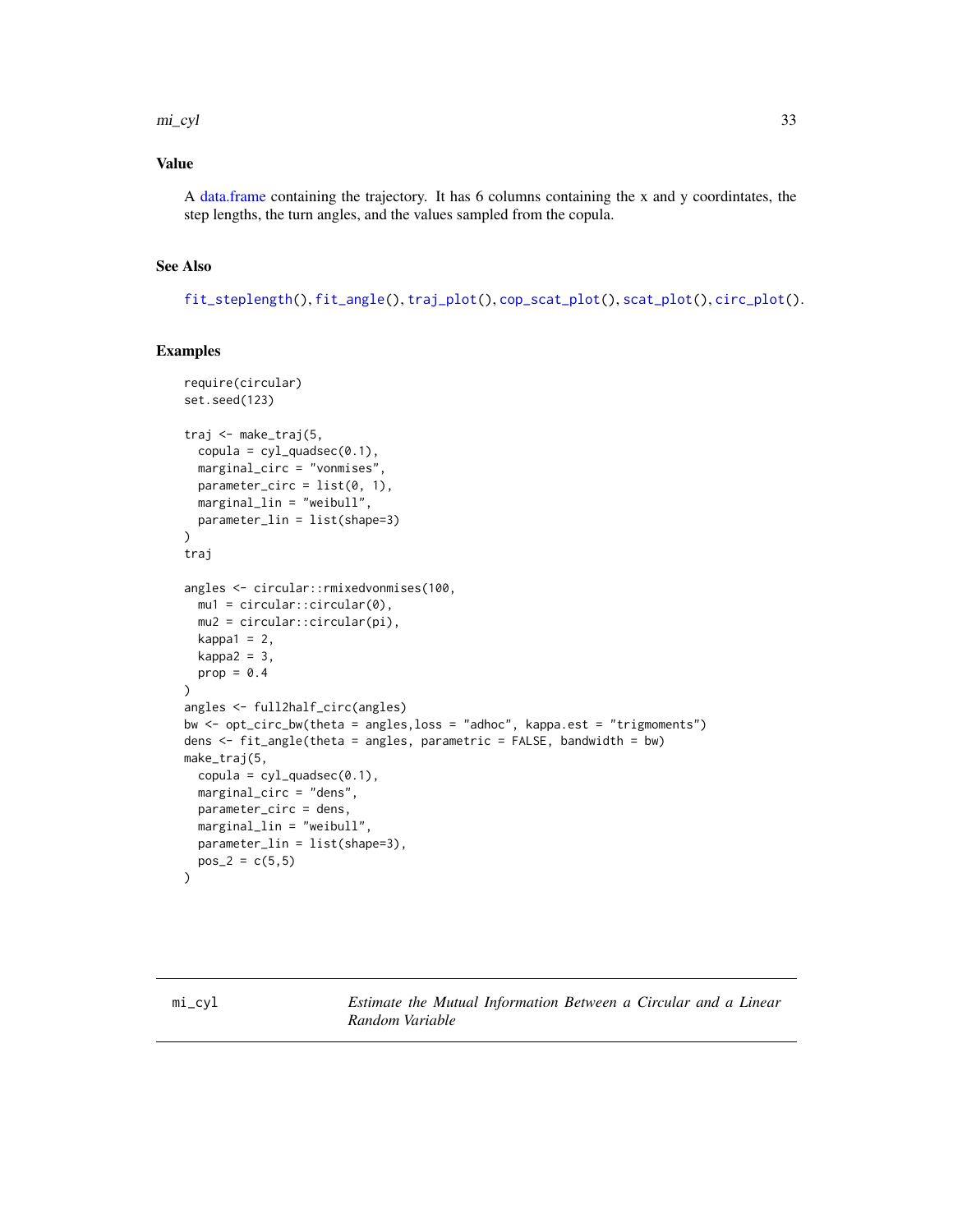# <span id="page-33-0"></span>**Description**

The mutual information can be normalized to lie between 0 ans 1 by dividing by the product of the entropies of x and theta. Even if x and theta are perfectly correlated, the normalized mutual information will not be 1 if the underlying copula is periodic and symmetric. Therefore, we can set symmetrize = TRUE to set all u-values of the empirical copula that are larger than  $0.5$  to  $1-0.5$ . The mutual information is then calculated from those values and the is exactly 1 in the case of perfect correlation as captured by e.g. cyl\_rect\_combine(normalCopula(1)). The estimate (output of mi\_cyl()) will be less than one for numerical reasons. Note also that the mutual information is independent of the marginal distributions.

# Usage

```
mi_cyl(theta, x, normalize = TRUE, symmetrize = FALSE)
```
#### Arguments

| theta      | numeric vector of angles (measurements of a circular variable).                                 |
|------------|-------------------------------------------------------------------------------------------------|
| X          | numeric vector of step lengths (measurements of a linear variable).                             |
| normalize  | logical value whether the mutual information should be normalized to lie within<br>$[0, 1]$ .   |
| symmetrize | logical value whether it should be assumed that positive and negative angles are<br>equivalent. |

#### Value

A [numeric](#page-0-0) value, the mutual information between theta and x.

#### References

Ma J, Sun Z (2011). "Mutual Information Is Copula Entropy." *Tsinghua Science and Technology*, 16(1), 51–54. ISSN 1007-0214, doi: [10.1016/S10070214\(11\)700086,](https://doi.org/10.1016/S1007-0214(11)70008-6) [https://www.sciencedirec](https://www.sciencedirect.com/science/article/pii/S1007021411700086/)t. [com/science/article/pii/S1007021411700086/](https://www.sciencedirect.com/science/article/pii/S1007021411700086/).

Calsaverini RS, Vicente R, Systems C, Artes ED (2009). "An information-theoretic approach to statistical dependence: Copula information." *Europhysics Letters*, 88(6), 1–6. doi: [10.1209/0295-](https://doi.org/10.1209/0295-5075/88/68003) [5075/88/68003,](https://doi.org/10.1209/0295-5075/88/68003) <https://iopscience.iop.org/article/10.1209/0295-5075/88/68003/>.

Hodel FH, Fieberg JR (2021). "Cylcop: An R Package for Circular-Linear Copulae with Angular Symmetry." *bioRxiv*. doi: [10.1101/2021.07.14.452253,](https://doi.org/10.1101/2021.07.14.452253) [https://www.biorxiv.org/content/](https://www.biorxiv.org/content/10.1101/2021.07.14.452253v1/) [10.1101/2021.07.14.452253v1/](https://www.biorxiv.org/content/10.1101/2021.07.14.452253v1/).

# See Also

[cor\\_cyl\(](#page-8-1)), [optCor\(](#page-38-1)).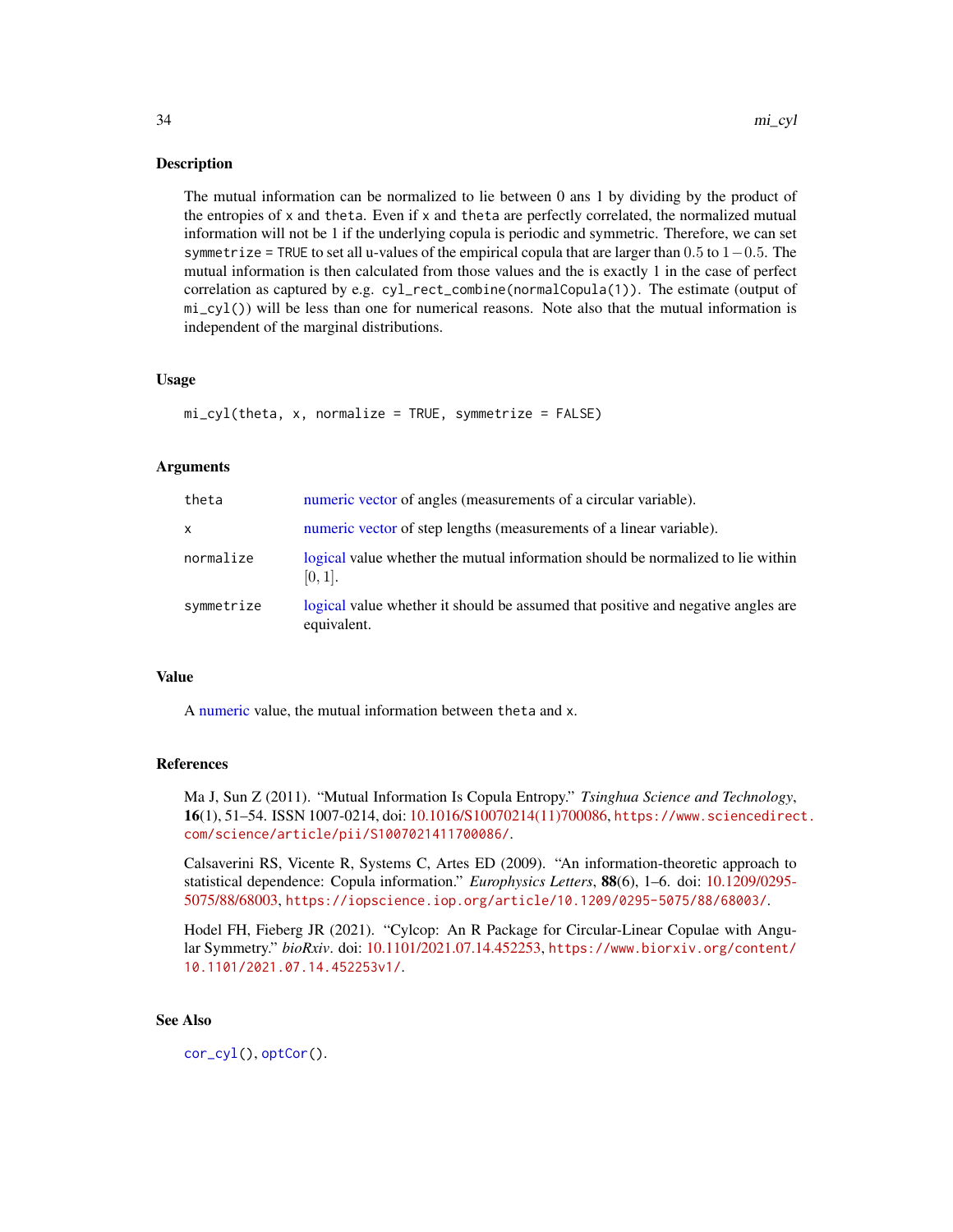#### $m_{\text{I}}$  and  $m_{\text{I}}$  35

# Examples

```
set.seed(123)
cop <- cyl_quadsec(0.1)
#draw samples and calculate the mutual information.
sample <- rcylcop(100, cop)
mi_cyl(theta = sample[, 1],x = sample[, 2],normalize = TRUE.
  symmetrize = FALSE
)
#the correlation coefficient is independent of the marginal distribution.
sample <- make_traj(100,
  cop,
  marginal_circ = "vonmises",
  parameter\_circ = list(0, 1),marginal_lin = "weibull",
  parameter_lin = list(shape = 2)
)
mi_cyl(theta = sample$angle,
  x = sample$steplength,
 normalize = TRUE,
  symmetrize = FALSE)
mi_cyl(theta = sample$cop_u,
  x = sample$cop_v,normalize = TRUE,
  symmetrize = FALSE)
# Estimate correlation of samples drawn from circular-linear copulas
# with perfect correlation.
cop <- cyl_rect_combine(copula::normalCopula(1))
sample <- rcylcop(100, cop)
# without normalization
mi_cyl(theta = sample[, 1],x = sample[, 2],normalize = FALSE,
  symmetrize = FALSE
)
#with normalization
mi_cyl(theta = sample[, 1],x = sample[, 2],normalize = TRUE,
  symmetrize = FALSE
\mathcal{L}#only with normaliztion and symmetrization do we get a value close to 1
mi_cyl(theta = sample[, 1],x = sample[, 2],normalize = TRUE,
  symmetrize = TRUE
)
```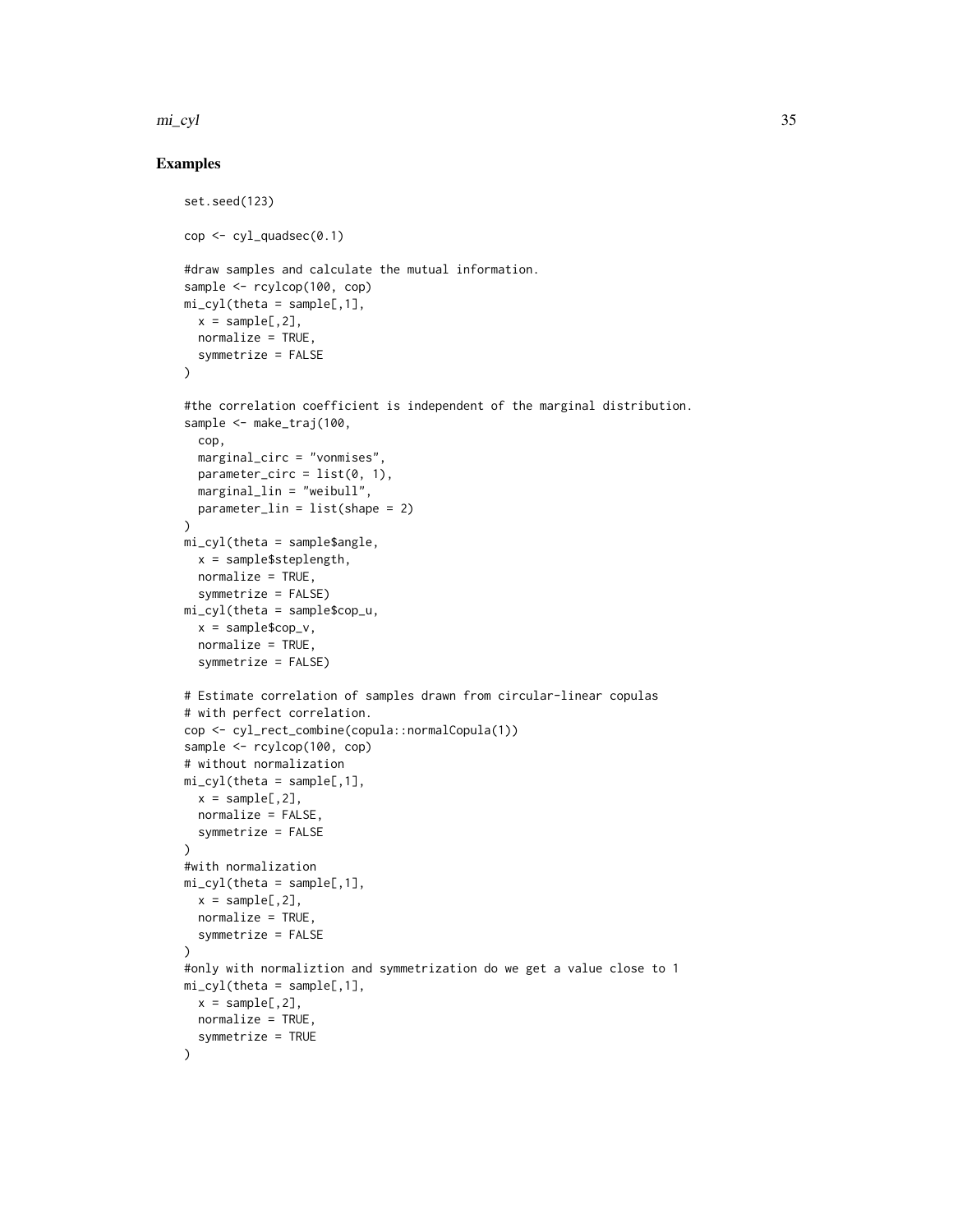<span id="page-35-0"></span>mle.mixedvonmises *Mixed von Mises Maximum Likelihood Estimates*

#### Description

Computes the maximum likelihood estimates for the parameters of a mixed von Mises distribution: the mean directions, the concentration parameters, and the proportion of the 2 distributions. The code is a simplified version of movMF:[:movMF\(](#page-0-0)) with the added feature of optionally fixed mean directions (Hornik and Gr $\tilde{A}^{1/4}$ n 2014).

#### Usage

```
mle.mixedvonmises(theta, mu = NULL)
```
#### Arguments

| theta | numeric vector of angles.                                                                                                            |
|-------|--------------------------------------------------------------------------------------------------------------------------------------|
| mu    | (optional) numeric vector of length 2 holding the 2 mean directions (angles). If<br>not specified the mean directions are estimated. |

# Details

The function complements the 'circular' package, which provides functions to make maximum likelihood estimates of e.g. von Mises (circular:[:mle.vonmises\(](#page-0-0))), or wrapped Cauchy distributions (circular:[:mle.wrappedcauchy\(](#page-0-0)))

# Value

A list containing the optimized parameters mu1, mu2, kappa1, kappa2 and prop.

# References

Hornik K, Gr $\tilde{A}^{1/4}$ n B (2014). "movMF : An R Package for Fitting Mixtures of von Mises-Fisher Distributions." *Journal of Statistical Software*, 58. doi: [10.18637/jss.v058.i10,](https://doi.org/10.18637/jss.v058.i10) [https://doi.org/](https://doi.org/10.18637/jss.v058.i10) [10.18637/jss.v058.i10](https://doi.org/10.18637/jss.v058.i10)..

# See Also

movMF:[:movMF\(](#page-0-0)), circular:[:mle.vonmises\(](#page-0-0)), circular:[:dmixedvonmises\(](#page-0-0)), [qmixedvonmises\(](#page-47-1)).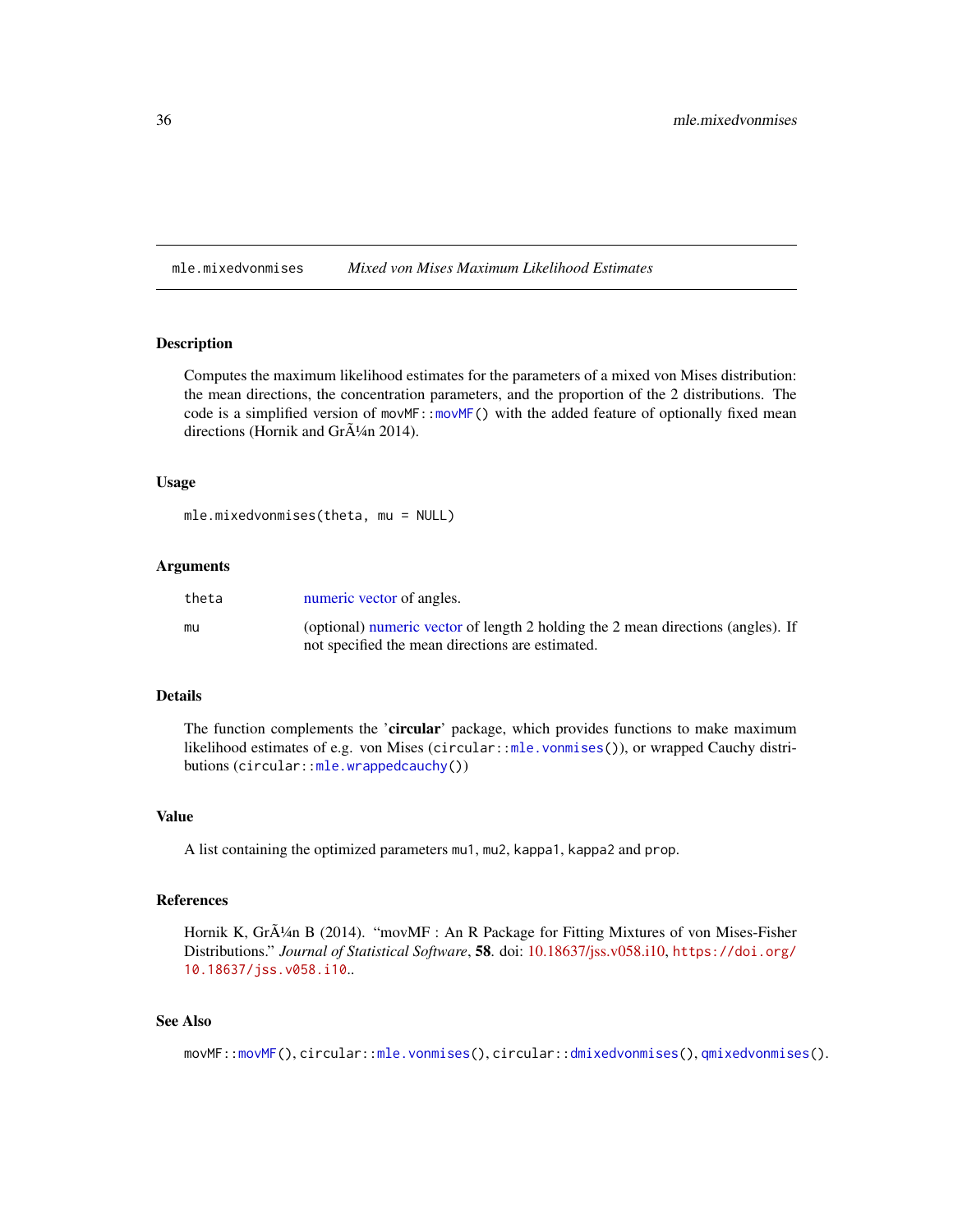# <span id="page-36-0"></span>numerical\_conditional\_cop 37

# Examples

```
set.seed(123)
n < -1000angles <- circular::rmixedvonmises(n,
 mu1 = circular::circular(0),
  mu2 = circular::circular(pi),
  kappa1 = 2,
  kappa2 = 1,
  prop = 0.4)
angles <- as.double(angles)
mle.mixedvonmises(theta = angles)
mle.mixedvonmises(theta = angles, mu = c(\theta, pi))
```
<span id="page-36-1"></span>numerical\_conditional\_cop

*Numerically Calculate the Conditional Copula*

# Description

Numerically Calculate the Conditional Copula

#### Usage

```
numerical_conditional_cop(u, copula, cond_on)
```
# Arguments

| <b>u</b> | matrix or vector of numeric values in $I^2$ , containing as first column the circular |
|----------|---------------------------------------------------------------------------------------|
|          | (periodic) and as second the linear dimension.                                        |
| copula   | R object of class 'cyl_copula' or 'Copula' (package 'copula', only 2-dimensional).    |
| cond_on  | column number of u on which the copula is conditioned. E.g. if cond_on =              |
|          | 2, the function calculates for each element in the first column of u the copula       |
|          | conditional on the element in the second column.                                      |

# Value

A vector containing the values of the distribution of the copula at [u,-cond\_on] conditional on the values of [u, cond\_on].

# References

Hodel FH, Fieberg JR (2021). "Cylcop: An R Package for Circular-Linear Copulae with Angular Symmetry." *bioRxiv*. doi: [10.1101/2021.07.14.452253,](https://doi.org/10.1101/2021.07.14.452253) [https://www.biorxiv.org/content/](https://www.biorxiv.org/content/10.1101/2021.07.14.452253v1/) [10.1101/2021.07.14.452253v1/](https://www.biorxiv.org/content/10.1101/2021.07.14.452253v1/).

Hodel FH, Fieberg JR (2021). "Circular-Linear Copulae for Animal Movement Data." *bioRxiv*. doi: [10.1101/2021.07.14.452404,](https://doi.org/10.1101/2021.07.14.452404) <https://www.biorxiv.org/content/10.1101/2021.07.14.452404v1/>.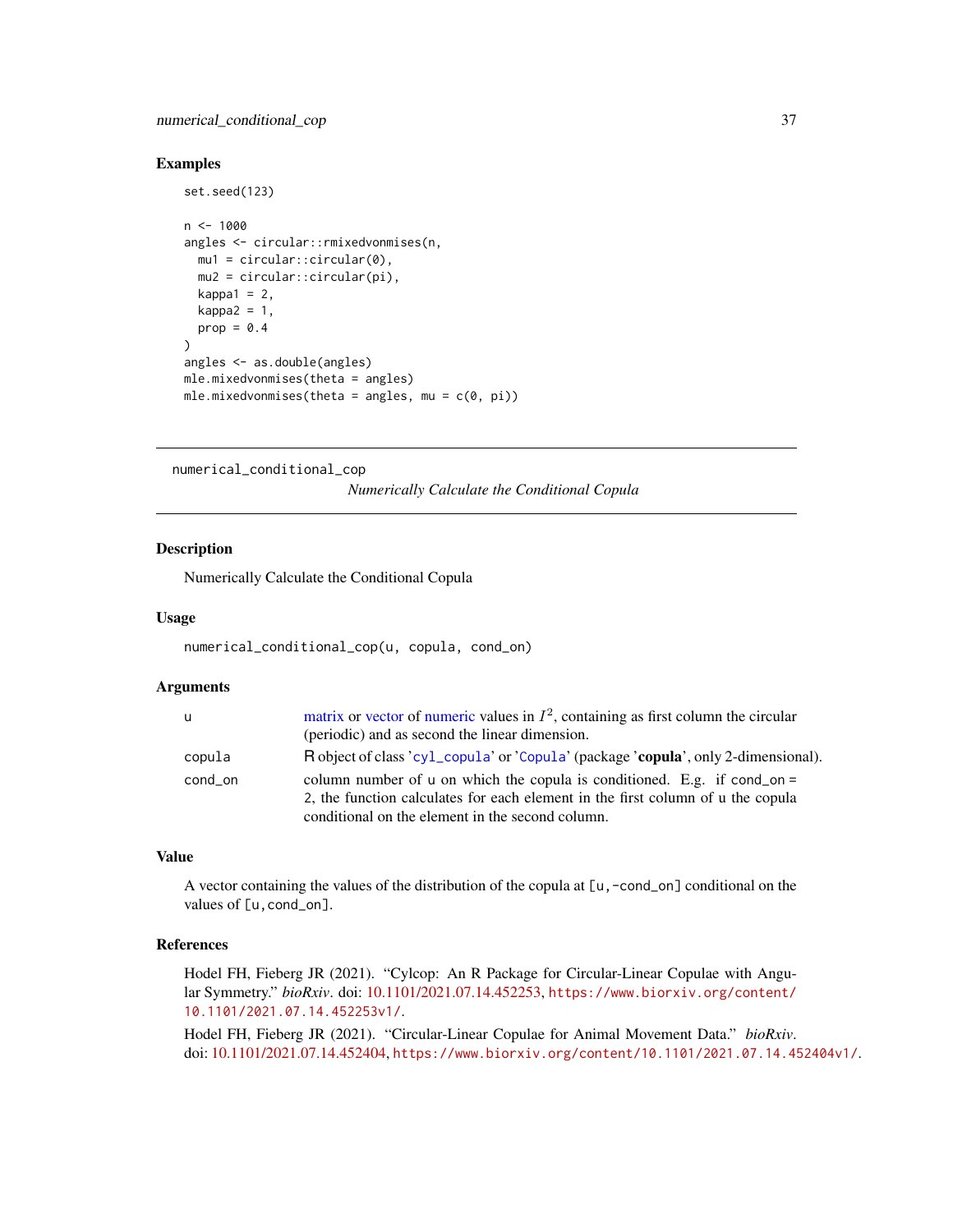# See Also

[ccylcop\(](#page-3-1)), [numerical\\_inv\\_conditional\\_cop\(](#page-37-1)).

#### Examples

```
cop \leftarrow cyl_quadsec(0.1)u \le - \text{cbind}(c(0.3, 0.1), c(0.7, 0.3))numerical\_conditional\_cop(u = u, cop = cop, cond\_on = 1)
```
<span id="page-37-1"></span>numerical\_inv\_conditional\_cop

*Numerically calculate the inverse of the conditional copula*

#### Description

Numerically calculate the inverse of the conditional copula

# Usage

numerical\_inv\_conditional\_cop(u, copula, cond\_on)

#### Arguments

| <b>u</b> | matrix or vector of numeric values in $I^2$ , containing as first column the circular<br>(periodic) and as second the linear dimension.                                                                                       |
|----------|-------------------------------------------------------------------------------------------------------------------------------------------------------------------------------------------------------------------------------|
| copula   | R object of class 'cyl_copula' or 'Copula' (package 'copula', only 2-dimensional).                                                                                                                                            |
| cond_on  | column number of u on which the copula is conditioned. E.g if cond_on = 2, the<br>function calculates for each element in the first column of u the inverse of the<br>Copula conditional on the element in the second column. |

#### Value

A vector containing the values of the inverse distribution of the copula at [u,-cond\_on] conditional on the values of [u,cond\_on].

#### References

Hodel FH, Fieberg JR (2021). "Cylcop: An R Package for Circular-Linear Copulae with Angular Symmetry." *bioRxiv*. doi: [10.1101/2021.07.14.452253,](https://doi.org/10.1101/2021.07.14.452253) [https://www.biorxiv.org/content/](https://www.biorxiv.org/content/10.1101/2021.07.14.452253v1/) [10.1101/2021.07.14.452253v1/](https://www.biorxiv.org/content/10.1101/2021.07.14.452253v1/).

Hodel FH, Fieberg JR (2021). "Circular-Linear Copulae for Animal Movement Data." *bioRxiv*. doi: [10.1101/2021.07.14.452404,](https://doi.org/10.1101/2021.07.14.452404) <https://www.biorxiv.org/content/10.1101/2021.07.14.452404v1/>.

# See Also

[ccylcop\(](#page-3-1)), [numerical\\_conditional\\_cop\(](#page-36-1)).

<span id="page-37-0"></span>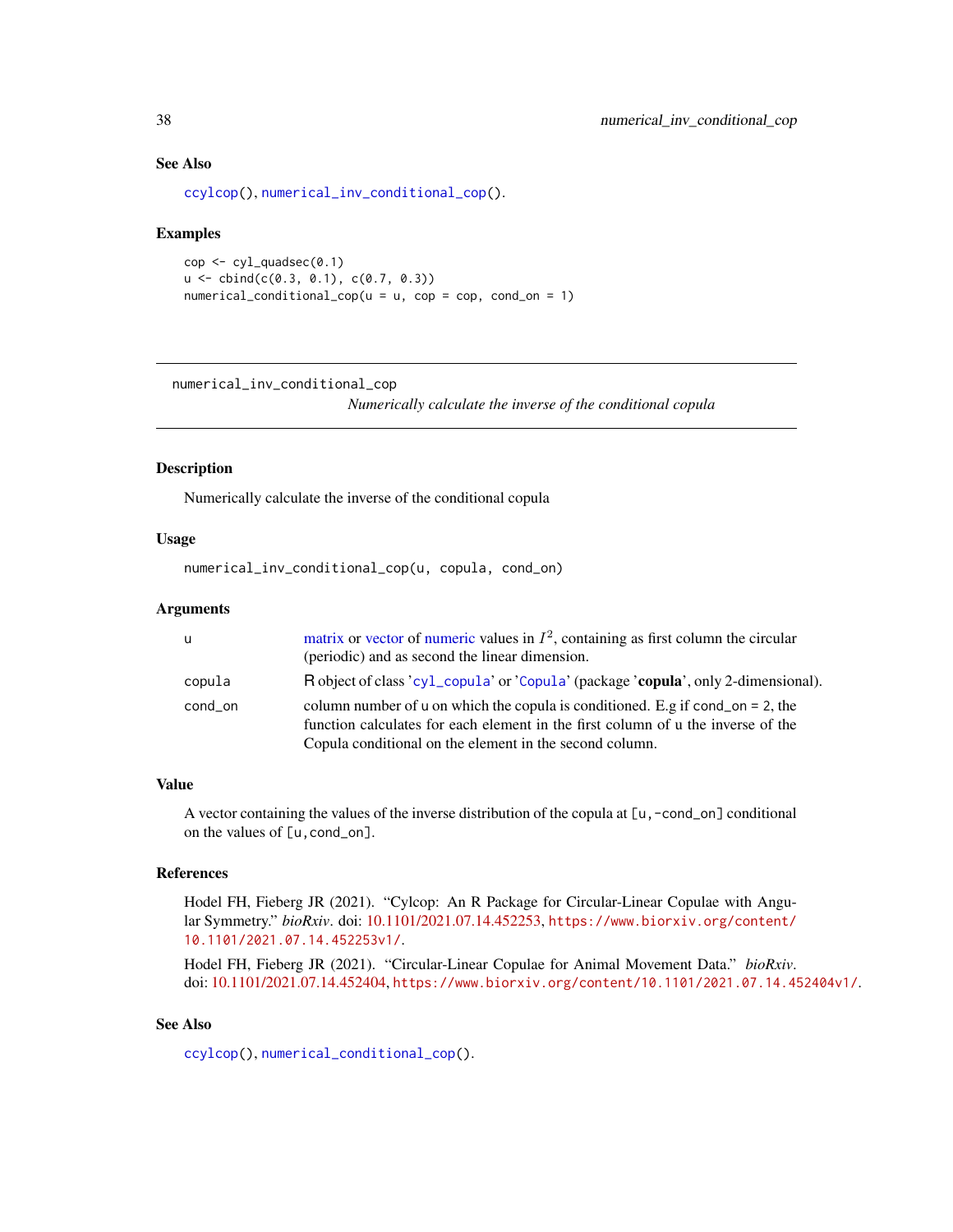#### <span id="page-38-0"></span>optCor 39

# Examples

```
cop \leftarrow cyl_quadsec(0.1)u \leftarrow \text{cbind}(c(0.3, 0.1), c(0.7, 0.3))numerical_inv\_conditional\_cop(u = u, cop = cop, cond\_on = 1)
```
## <span id="page-38-1"></span>optCor *Estimate Copula Parameters from Correlation Measures*

# Description

See individual methods for more detailed explanations. Kendall's tau is only available for '[cyl\\_rect\\_combine](#page-19-1)' copulas, for which it is the recommended method to use.

# Usage

```
optCor(
 copula,
  theta,
 x,
  acc = NULL,n = 10000,method = c("cor_cyl", "mi_cyl", "tau"),
  ...
)
## S4 method for signature 'cyl_vonmises'
optCor(copula, theta, x, acc, n, method = "cor_cyl")
## S4 method for signature 'cyl_quadsec'
optCor(copula, theta, x, acc, n, method = "cor_cyl")## S4 method for signature 'cyl_cubsec'
optCor(copula, theta, x, acc, n, method = "cor_cyl", parameter = "both")## S4 method for signature 'cyl_rot_combine'
optCor(copula, theta, x, acc, n, method = "mi_cyl")## S4 method for signature 'cyl_rect_combine'
optCor(copula, theta, x, acc, n, method = "tau", background = FALSE)
```
# Arguments

| copula | R object of class 'cyl_copula'.                                     |
|--------|---------------------------------------------------------------------|
| theta  | numeric vector of angles (measurements of a circular variable).     |
| X      | numeric vector of step lengths (measurements of a linear variable). |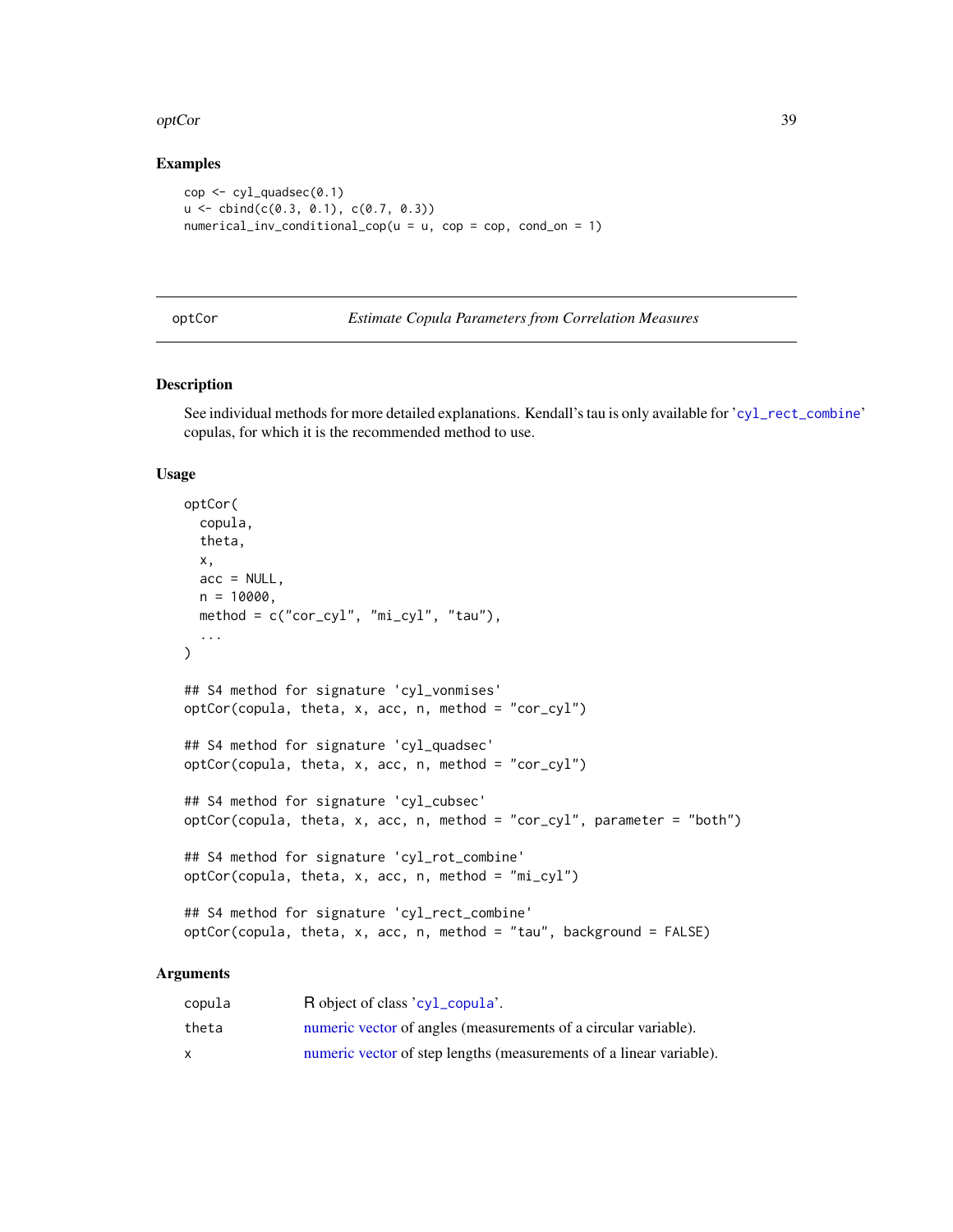<span id="page-39-0"></span>

| acc        | numeric value, the interval of the copula parameter at which to evaluate the<br>correlation.                                                                                                |
|------------|---------------------------------------------------------------------------------------------------------------------------------------------------------------------------------------------|
| n          | numeric value, the number of sample points at each optimization step.                                                                                                                       |
| method     | character string describing what correlation metric to use. Either a rank-based<br>circular-linear coefficient ("cor_cyl"), mutual information ("mi_cyl"), or Kendall's<br>$tau(''tau'')$ . |
| .          | Additional parameters (see individual methods).                                                                                                                                             |
| parameter  | A character string specifying which parameter of a 'cyl_cubsec' copula to op-<br>timize, "a", "b", or "both"                                                                                |
| background | logical value describing whether to optimize the parameter of the background<br>copula, (background = TRUE) or the one of the copula in the rectangles (background<br>$=$ FALSE).           |

#### Value

[numeric](#page-0-0) [vector](#page-0-0) containing the estimated parameter value(s).

# Methods (by class)

- cyl\_vonmises: only parameter "kappa" can be optimized, since parameter "mu" does not influence the correlation.
- cyl\_quadsec: the absolute value of the parameter is optimized, positive and negative values give the same correlation.
- cyl\_cubsec: optimization of parameters, "a" and "b", can be done separately or simultaneously.
- cyl\_rot\_combine: the circular-linear correlation coefficient will give a value close to 0 for any parameter value. It therefore only makes sense to use method = "mi\_cyl" for the optimization.
- cyl\_rect\_combine: it is recommended to use method = "tau", since this calculates the copula parameter analytically.

# References

Hodel FH, Fieberg JR (2021). "Circular-Linear Copulae for Animal Movement Data." *bioRxiv*. doi: [10.1101/2021.07.14.452404,](https://doi.org/10.1101/2021.07.14.452404) <https://www.biorxiv.org/content/10.1101/2021.07.14.452404v1/>.

Hodel FH, Fieberg JR (2021). "Cylcop: An R Package for Circular-Linear Copulae with Angular Symmetry." *bioRxiv*. doi: [10.1101/2021.07.14.452253,](https://doi.org/10.1101/2021.07.14.452253) [https://www.biorxiv.org/content/](https://www.biorxiv.org/content/10.1101/2021.07.14.452253v1/) [10.1101/2021.07.14.452253v1/](https://www.biorxiv.org/content/10.1101/2021.07.14.452253v1/).

# See Also

[mi\\_cyl\(](#page-32-1)), [cor\\_cyl\(](#page-8-1)), [optML\(](#page-40-1)), [opt\\_auto\(](#page-42-1)), copula:[:fitCopula\(](#page-0-0)).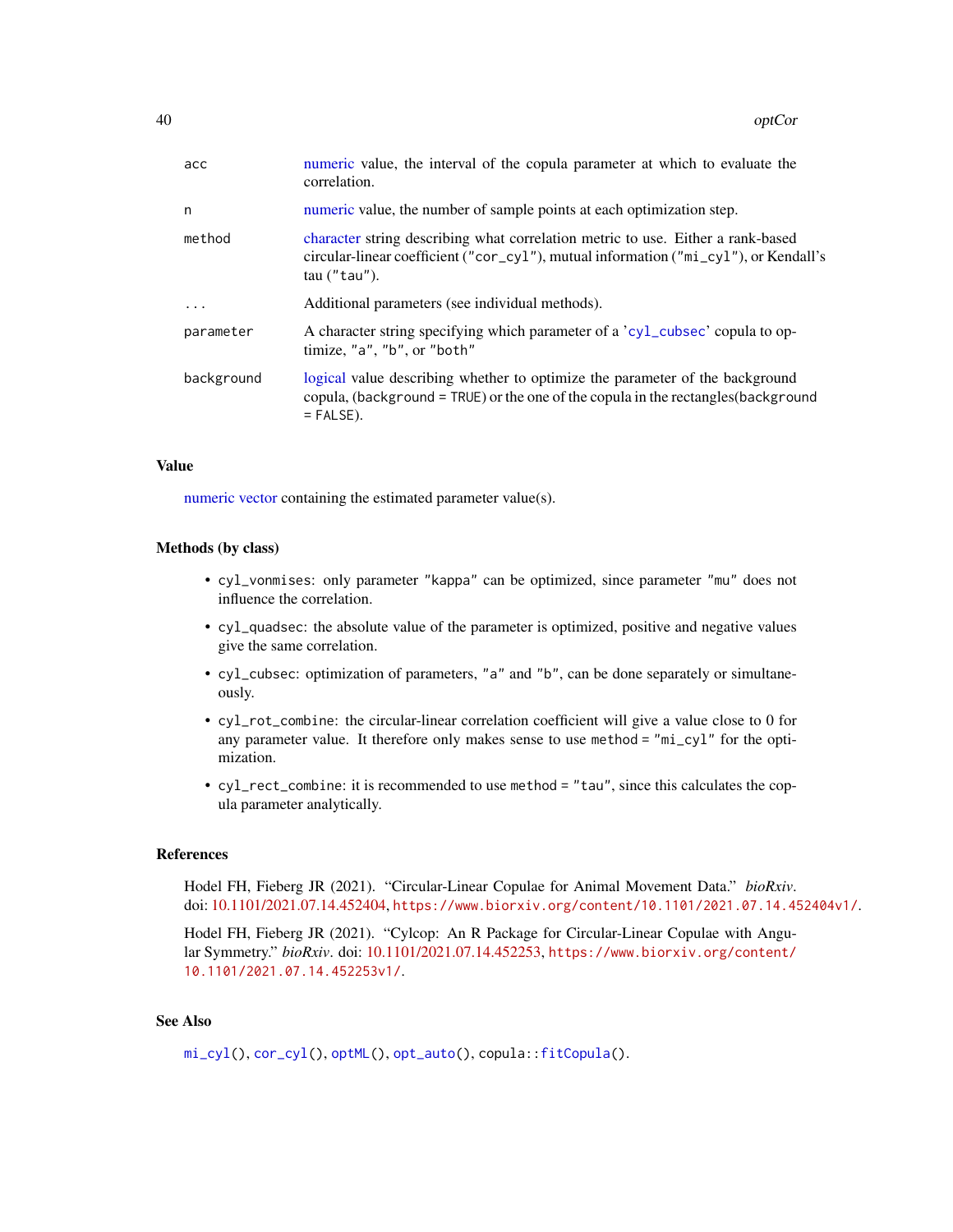#### <span id="page-40-0"></span> $\Omega$  and  $\Omega$  and  $\Omega$  and  $\Omega$  and  $\Omega$  and  $\Omega$  and  $\Omega$  and  $\Omega$  and  $\Omega$  and  $\Omega$  and  $\Omega$  and  $\Omega$  and  $\Omega$  and  $\Omega$  and  $\Omega$  and  $\Omega$  and  $\Omega$  and  $\Omega$  and  $\Omega$  and  $\Omega$  and  $\Omega$  and  $\Omega$  and  $\Omega$  and  $\Omega$  and  $\Omega$

# Examples

```
set.seed(123)
sample <- rcylcop(1000, cyl_rect_combine(copula::frankCopula(2)))
optCor(cyl_rect_combine(copula::frankCopula()),
  theta = sample[, 1],x = sample[, 2],method = "tau")
optCor(cyl_rect_combine(copula::frankCopula()),
  theta = sample[, 1],x = sample[, 2],method = "mi_cyl",n = 1000
)
optCor(cyl_rect_combine(copula::claytonCopula()),
  theta = sample[, 1],x = sample[, 2],method = "tau")
optCor(cyl_quadsec(), theta = sample[,1], x = sample[,2], method = "mi_cyl")
optCor(cyl\_quadsec(), theta = sample[,1], x = sample[,2], method = "cor_cyl")
optCor(cyl_quadsec(),
  theta = sample[, 1],x = sample[, 2],method = "cor_cyl",n = 1000,acc = 0.001)
```
<span id="page-40-1"></span>optML *Estimate Parameters of a Circular-Linear Copula According to Maximum Likelihood*

# Description

The code of this function is based on copula:[:fitCopula\(](#page-0-0)). A circular-linear copula is fit to a set of bivariate observations.

# Usage

optML( copula, theta, x,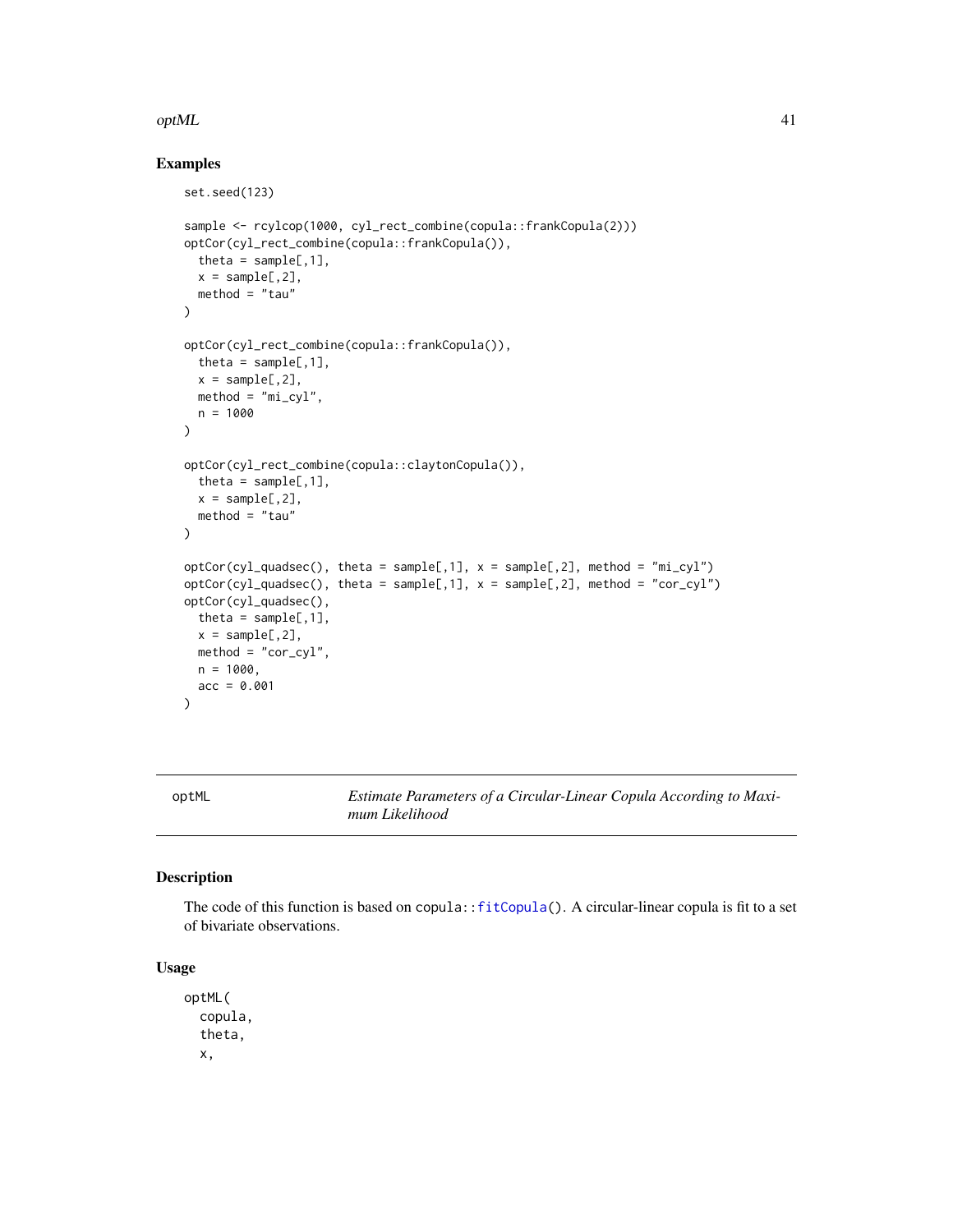42 optML

```
parameters,
  start,
  lower = NULL,upper = NULL,
  optim.method = "L-BFGS-B",
 optim.control = list(maxit = 100),
  estimate.variance = FALSE,
  traceOpt = FALSE
\lambda
```
# Arguments

| R object of class 'cyl_copula'.                                                                                                       |  |  |
|---------------------------------------------------------------------------------------------------------------------------------------|--|--|
| numeric vector of angles (measurements of a circular variable).                                                                       |  |  |
| numeric vector of step lengths (measurements of a linear variable).                                                                   |  |  |
| vector of character strings holding the names of the parameters to be optimized.<br>These can be any parameters in copula@parameters. |  |  |
| vector of staring values of the parameters.                                                                                           |  |  |
| <b>OPTIONAL:</b> vector of lower bounds of the parameters.                                                                            |  |  |
| <b>OPTIONAL:</b> vector of upper bounds of the parameters.                                                                            |  |  |
| character string, optimizer used in optim(), can be "Nelder-Mead", "BFGS",<br>"CG", "L-BFGS-B", "SANN", or "Brent".                   |  |  |
| list of additional controls passed to optim().                                                                                        |  |  |
| estimate.variance                                                                                                                     |  |  |
| logical value, denoting whether to include an estimate of the variance (NOT)<br>YET IMPLEMENTED).                                     |  |  |
| logical value, whether to print information regarding convergence, current val-<br>ues, etc. during the optimization process.         |  |  |
|                                                                                                                                       |  |  |

# Value

A list of length 3 containing the same type of '[cyl\\_copula](#page-13-1)' object as copula, but with optimized parameters, the log-likelihood and the AIC.

# References

Hodel FH, Fieberg JR (2021). "Circular-Linear Copulae for Animal Movement Data." *bioRxiv*. doi: [10.1101/2021.07.14.452404,](https://doi.org/10.1101/2021.07.14.452404) <https://www.biorxiv.org/content/10.1101/2021.07.14.452404v1/>.

Hodel FH, Fieberg JR (2021). "Cylcop: An R Package for Circular-Linear Copulae with Angular Symmetry." *bioRxiv*. doi: [10.1101/2021.07.14.452253,](https://doi.org/10.1101/2021.07.14.452253) [https://www.biorxiv.org/content/](https://www.biorxiv.org/content/10.1101/2021.07.14.452253v1/) [10.1101/2021.07.14.452253v1/](https://www.biorxiv.org/content/10.1101/2021.07.14.452253v1/).

# See Also

copula:[:fitCopula\(](#page-0-0)), [optCor\(](#page-38-1)), [optML\(](#page-40-1)), [opt\\_auto\(](#page-42-1)).

<span id="page-41-0"></span>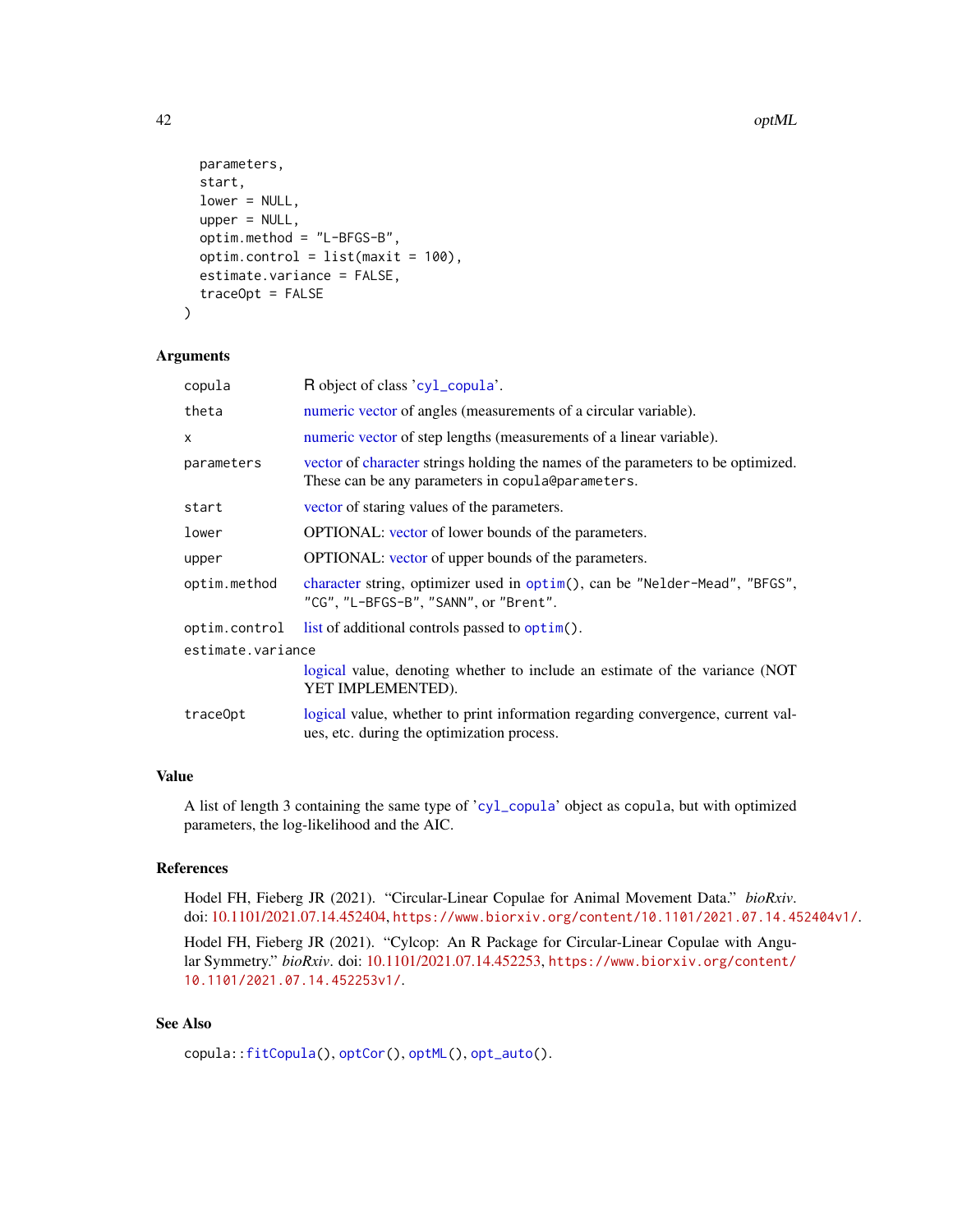#### <span id="page-42-0"></span>opt\_auto 43

# Examples

set.seed(123)

```
#optimization of copula is independent of the marginals
sample <- rcylcop(100,cyl_quadsec(0.1))
optML(copula = cyl_quadsec(),
 theta = sample[, 1],x = sample[, 2],parameters = "a",
 start = \theta\lambdaoptML(copula = cyl_rect_combine(copula::frankCopula()),
 theta = sample[, 1],x = sample[, 2],parameters = "alpha",
 start = 1)
```
<span id="page-42-1"></span>opt\_auto *Automatically Find the Best Fitting Copula*

# Description

The parameters of 15 different circular-linear copulas are fitted to data and sorted according to AIC. For each copula, first, a starting value for the maximum likelihood estimation (MLE) is found using [optCor\(](#page-38-1)). Then MLE with a "reasonable" setup is carried out using [optML\(](#page-40-1)). If MLE fails, parameters obtained with [optCor\(](#page-38-1)) are reported.

#### Usage

opt\_auto(theta, x)

# Arguments

| theta | numeric vector of angles (measurements of a circular variable).     |
|-------|---------------------------------------------------------------------|
|       | numeric vector of step lengths (measurements of a linear variable). |

# Value

A list containing 3 lists: Descriptions of the copulae, the '[cyl\\_copula](#page-13-1)' objects with fitted parameters, and the AIC. The lists are sorted by ascending AIC. If [optML\(](#page-40-1)) has failed, the reported parameters are the ones with [optCor\(](#page-38-1)) and the AIC is set to NA.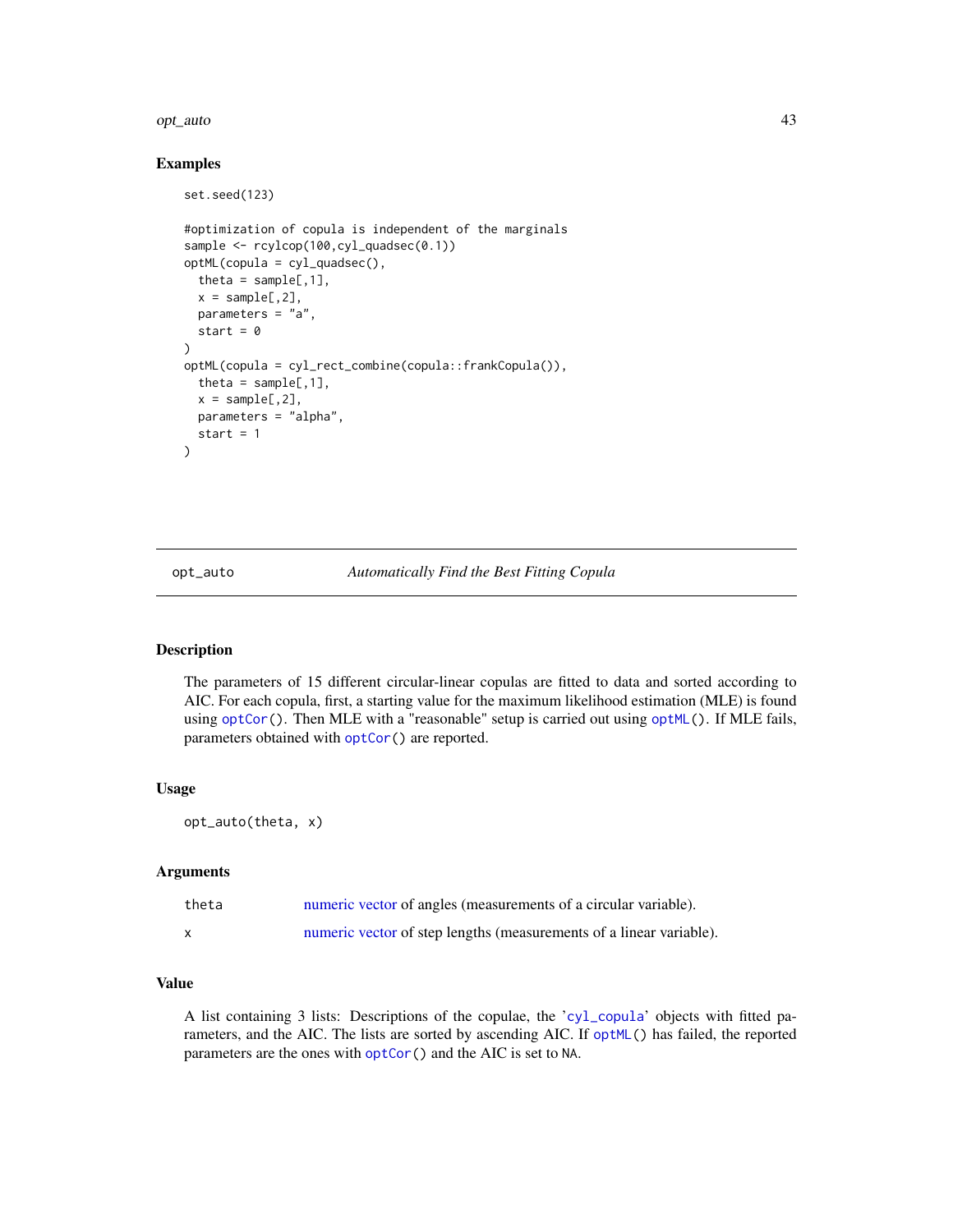# <span id="page-43-0"></span>References

Hodel FH, Fieberg JR (2021). "Circular-Linear Copulae for Animal Movement Data." *bioRxiv*. doi: [10.1101/2021.07.14.452404,](https://doi.org/10.1101/2021.07.14.452404) <https://www.biorxiv.org/content/10.1101/2021.07.14.452404v1/>.

Hodel FH, Fieberg JR (2021). "Cylcop: An R Package for Circular-Linear Copulae with Angular Symmetry." *bioRxiv*. doi: [10.1101/2021.07.14.452253,](https://doi.org/10.1101/2021.07.14.452253) [https://www.biorxiv.org/content/](https://www.biorxiv.org/content/10.1101/2021.07.14.452253v1/) [10.1101/2021.07.14.452253v1/](https://www.biorxiv.org/content/10.1101/2021.07.14.452253v1/).

#### See Also

[optCor\(](#page-38-1)), [optML\(](#page-40-1))

# Examples

set.seed(123)

#Optimal copula is independent of marginals. data <- rcylcop(100,cyl\_quadsec(0.1))

#This takes a few seconds to run. copula\_lst <- opt\_auto(theta = data[,1],  $x = data[$ ,2])

<span id="page-43-1"></span>opt\_circ\_bw *Find the Optimal Bandwidth for a Circular Kernel Density Estimate*

#### Description

This function is basically wraps circular:[:bw.cv.ml.circular\(](#page-0-0)) and circular:[:bw.nrd.circular\(](#page-0-0)) of the 'circular' package, simplifying their inputs. For more control, these 'circular' functions could be used directly. The ad-hoc method of finding the bandwidth parameter might give very bad results, especially for multimodal population distributions. In these cases it can help to set kappa.est = trigmoments.

#### Usage

```
opt_circ_bw(theta, loss = c("KullbackLeibler", "adhoc"), kappa.est = "ML")
```
#### Arguments

| theta     | numeric vector of angles in $[-\pi, \pi)$ .                                                                                                                                 |
|-----------|-----------------------------------------------------------------------------------------------------------------------------------------------------------------------------|
| loss      | character string describing the loss function, either "KullbackLeibler" (lead-<br>ing to a maximum likelihood estimate), or "adhoc" leading to a rule-of-thumb<br>estimate. |
| kappa.est | character string describing how the spread is estimated. Either maximum likeli-<br>hood "ML", or trigonometric moment "trigmoments".                                        |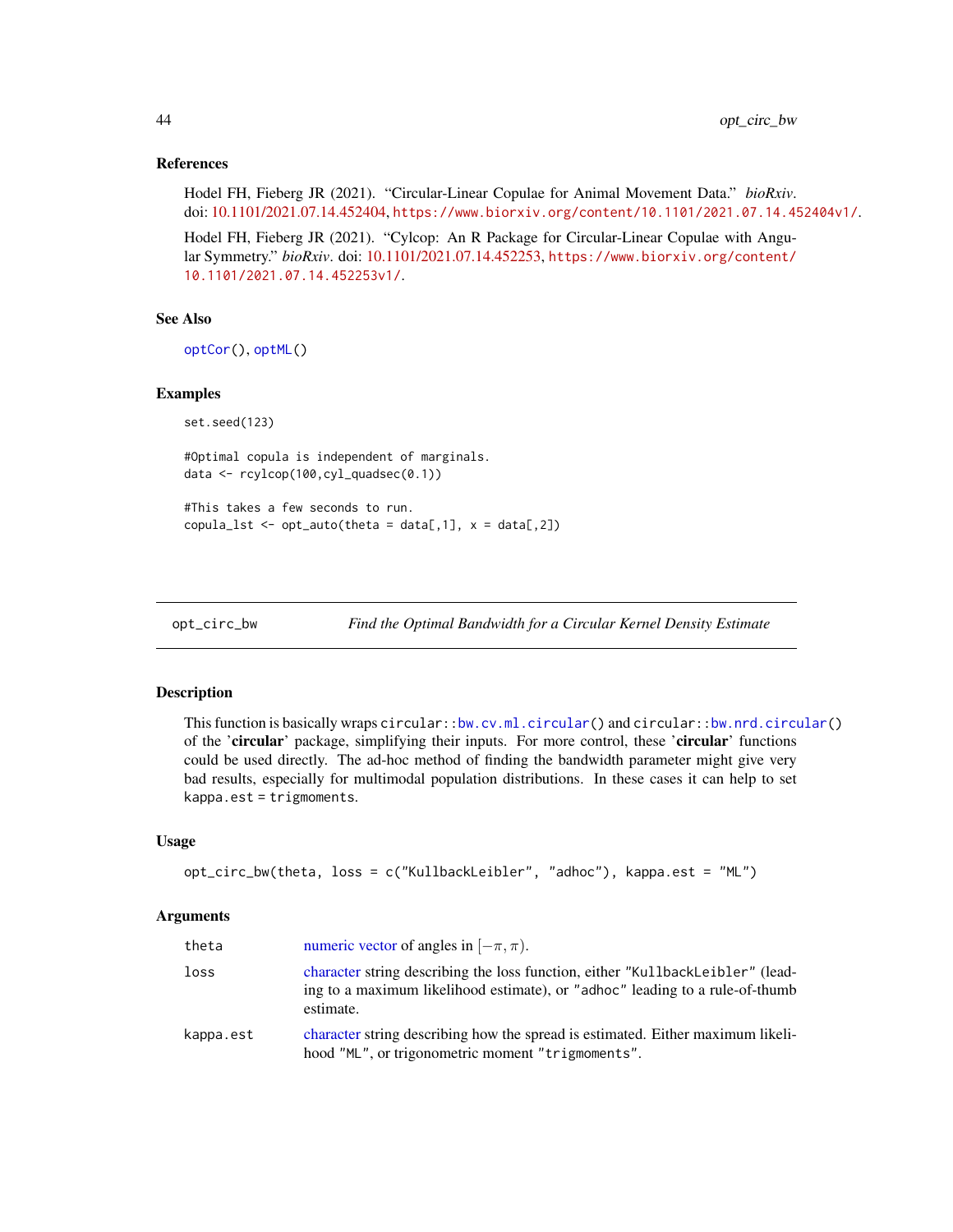# <span id="page-44-0"></span>opt\_lin\_bw 45

# Value

A [numeric](#page-0-0) value, the optimized bandwidth.

# See Also

circular:[:bw.cv.ml.circular\(](#page-0-0)), circular:[:bw.nrd.circular\(](#page-0-0)), [opt\\_circ\\_bw\(](#page-43-1)).

# Examples

```
require(circular)
require(graphics)
set.seed(123)
n <- 100 #n (number of samples) is set small for performance. Increase n to
# a value larger than 1000 to see the effects of multimodality
angles <- circular::rmixedvonmises(n,
  mu1 = circular::circular(0),
  mu2 = circular::circular(pi),
  kappa1 = 2,
  kappa2 = 1,
  prop = 0.5)
angles <- as.double(angles)
bw1 <- opt_circ_bw(theta = angles, loss="adhoc")
bw2 <- opt_circ_bw(theta = angles, loss="adhoc", kappa.est = "trigmoments")
bw3 <- opt_circ_bw(theta = angles, loss="KullbackLeibler")
dens1 <- fit_angle(theta = angles, parametric = FALSE, bandwidth = bw1)
dens2 <- fit_angle(theta = angles, parametric = FALSE, bandwidth = bw2)
dens3 <- fit_angle(theta = angles, parametric = FALSE, bandwidth = bw3)
true_dens <- circular::dmixedvonmises(
  circular(seq(-pi,pi,0.001)),
  mu1 = circular::circular(0),
  mu2 = circular::circular(pi),
  kappa1 = 2,
  kappa2 = 1,
  prop = 0.5\mathcal{L}plot(seq(-pi, pi, 0.001), true_dens, type = "l")
lines(as.double(dens1$x), as.double(dens1$y), col = "red")
lines(as.double(dens2$x), as.double(dens2$y), col = "green")
lines(as.double(dens3$x), as.double(dens3$y), col = "blue")
```
<span id="page-44-1"></span>opt\_lin\_bw *Find the Optimal Bandwidth for a Linear Kernel Density Estimate*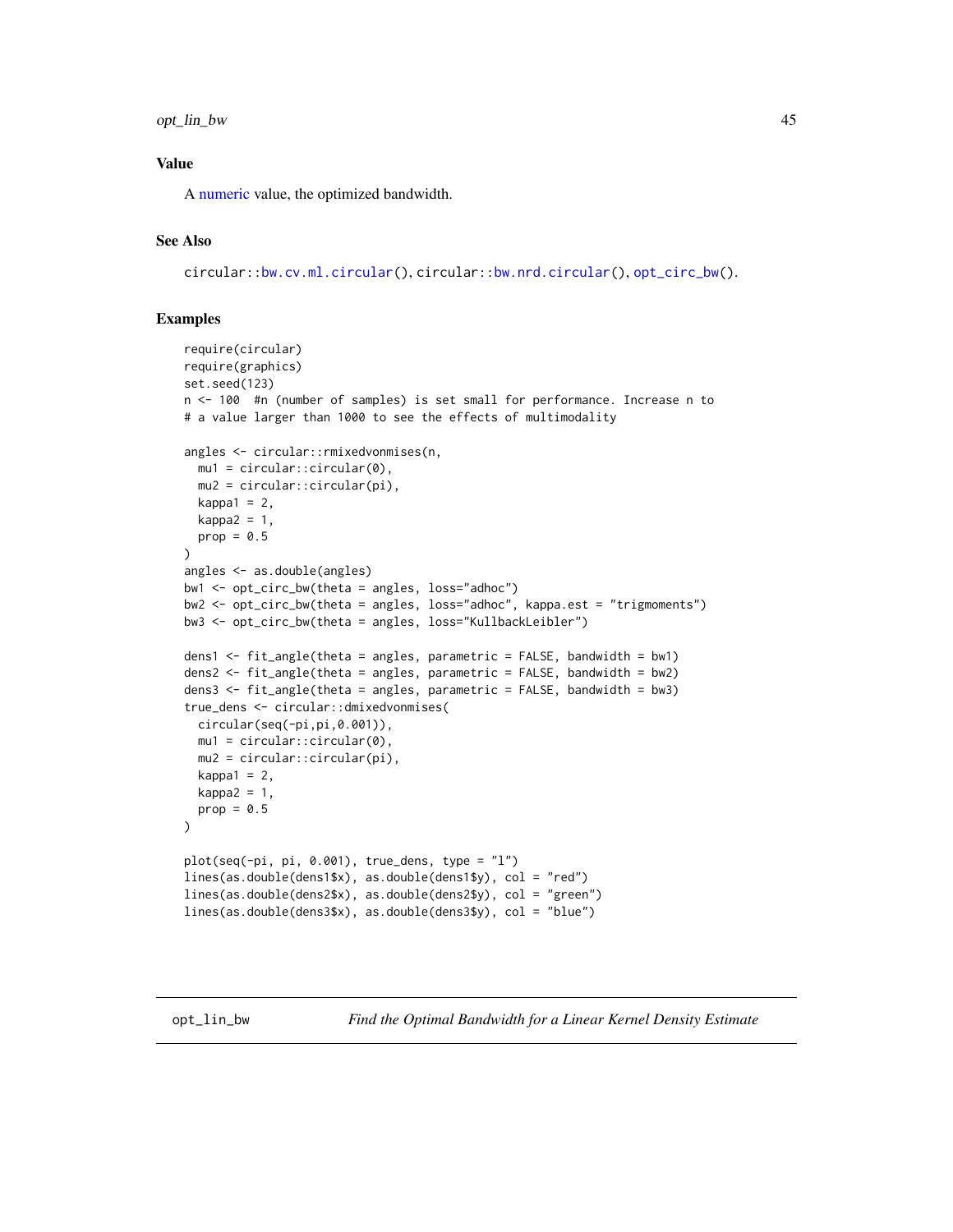# <span id="page-45-0"></span>Description

This function is basically wraps stats:[:bw.ucv\(](#page-0-0)) and stats:[:bw.nrd\(](#page-0-0)) of the 'stats' package, simplifying their inputs. For more control, these 'stats' functions could be used directly.

# Usage

opt\_lin\_bw(x, loss = c("KullbackLeibler", "adhoc"))

#### Arguments

|      | numeric vector of linear measurements.                                                                                                                                       |
|------|------------------------------------------------------------------------------------------------------------------------------------------------------------------------------|
| loss | character string describing the loss function, either "KullbackLeibler" (lead-<br>ing to an maximum likelihood estimate), or "adhoc" leading to a rule-of-thumb<br>estimate. |

# Value

A [numeric](#page-0-0) value, the optimized bandwidth.

# See Also

stats:[:bw.ucv\(](#page-0-0)), stats:[:bw.nrd\(](#page-0-0)) [opt\\_lin\\_bw\(](#page-44-1)).

#### Examples

```
require(graphics)
set.seed(123)
n < - 1000x \leftarrow \text{rweibull}(n, \text{ shape} = 10)bw1 \leftarrow opt_lin_bw(x = x, loss="adhoc")
bw2 \leftarrow opt\_lin_bw(x = x, loss='KullbackLeibler")dens1 <- fit_steplength(x = x, parametric = FALSE, bandwidth = bw1)
dens2 <- fit_steplength(x = x, parametric = FALSE, bandwidth = bw2)
true_dens <- dweibull(seq(0,max(x),length.out = 200), shape = 10)
plot(seq(\theta, max(x), length.out = 200), true\_dens, type = "l")lines(dens1$x, dens1$y, col = "red")
lines(dens2$x, dens2$y, col = "green")
```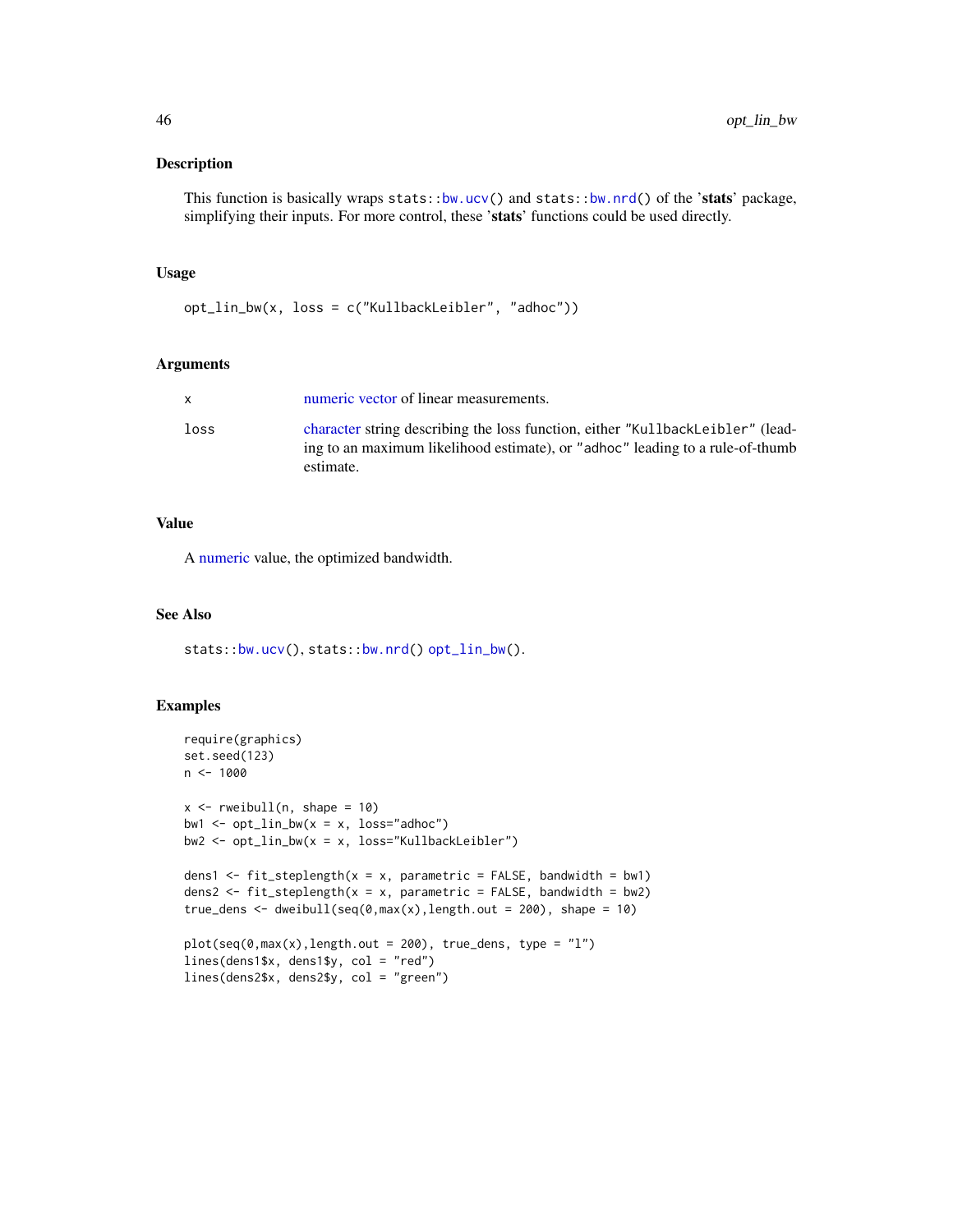<span id="page-46-0"></span>plot,cyl\_copula,missing-method *Plot '*cyl\_copula*' Objects*

# Description

Methods for [plot\(](#page-0-0)) to draw a scatter plot of a random sample from bivariate distributions from package cylcop.

#### Usage

## S4 method for signature 'cyl\_copula,missing'  $plot(x, n = 1000, ...)$ 

# Arguments

| $\mathsf{x}$ | R object of class 'cyl_copula'.                |
|--------------|------------------------------------------------|
| n            | sample size of the random sample drawn from x. |
| .            | additional arguments passed to plot().         |

# Value

An invisible NULL. As side effect, a plot is produced.

# Examples

```
set.seed(123)
plot(cyl_quadsec(0.1))
plot(cyl_vonmises(0,2), n=100)
```
prob,cyl\_copula-method

*Calculate the C-Volume of a '*cyl\_copula*' Copula*

# <span id="page-46-1"></span>Description

This is a method corresponding to the generic [prob\(](#page-46-1)) in the 'copula' package.

#### Usage

```
## S4 method for signature 'cyl_copula'
prob(x, 1, u)
```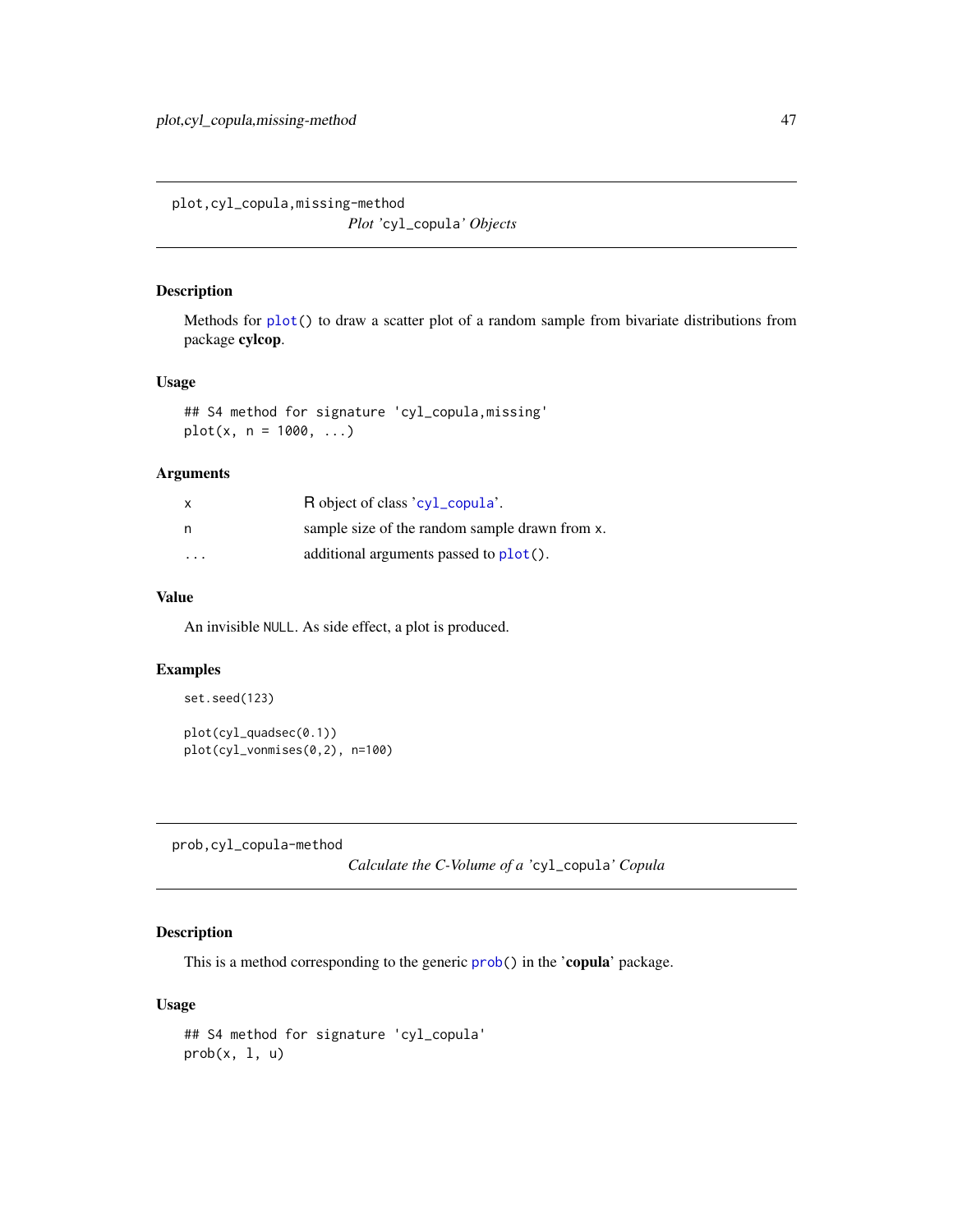# <span id="page-47-0"></span>Arguments

|   | R object of class 'cyl_copula'.                                                                 |
|---|-------------------------------------------------------------------------------------------------|
|   | numeric vector of length 2 holding the coordinates of the lower left corner in<br>$[0, 1]^2$ .  |
| u | numeric vector of length 2 holding the coordinates of the upper right corner in<br>$[0, 1]^2$ . |

# Value

A [numeric](#page-0-0) in  $[0, 1]$ , the probability that a draw from the 2-dimensional copula x falls in the rectangle defined by l and u.

# See Also

copula:[:prob](#page-46-1)

# Examples

cop <- cyl\_quadsec(0.1) prob(cop,  $l = c(0.1, 0.3)$ ,  $u = c(0.3, 0.9)$ )

<span id="page-47-1"></span>

| gmixedvonmises | Quantiles of the Mixed von Mises Distribution |  |
|----------------|-----------------------------------------------|--|
|                |                                               |  |

# Description

The quantiles are numerically obtained from the distribution function using monotone cubic splines.

# Usage

qmixedvonmises(p, mu1, mu2, kappa1, kappa2, prop)

# Arguments

| p      | numeric vector giving the probabilities where the quantile function is evaluated. |
|--------|-----------------------------------------------------------------------------------|
| mu1    | numeric value, mean direction of the first component.                             |
| mu2    | numeric value, mean direction of the second component.                            |
| kappa1 | numeric value, concentration parameter of the first component.                    |
| kappa2 | numeric value, concentration parameter of the second component.                   |
| prop   | numeric value, mixing proportion.                                                 |

# Value

a [vector](#page-0-0) of length length(p), the quantiles of the mixed von Mises distribution.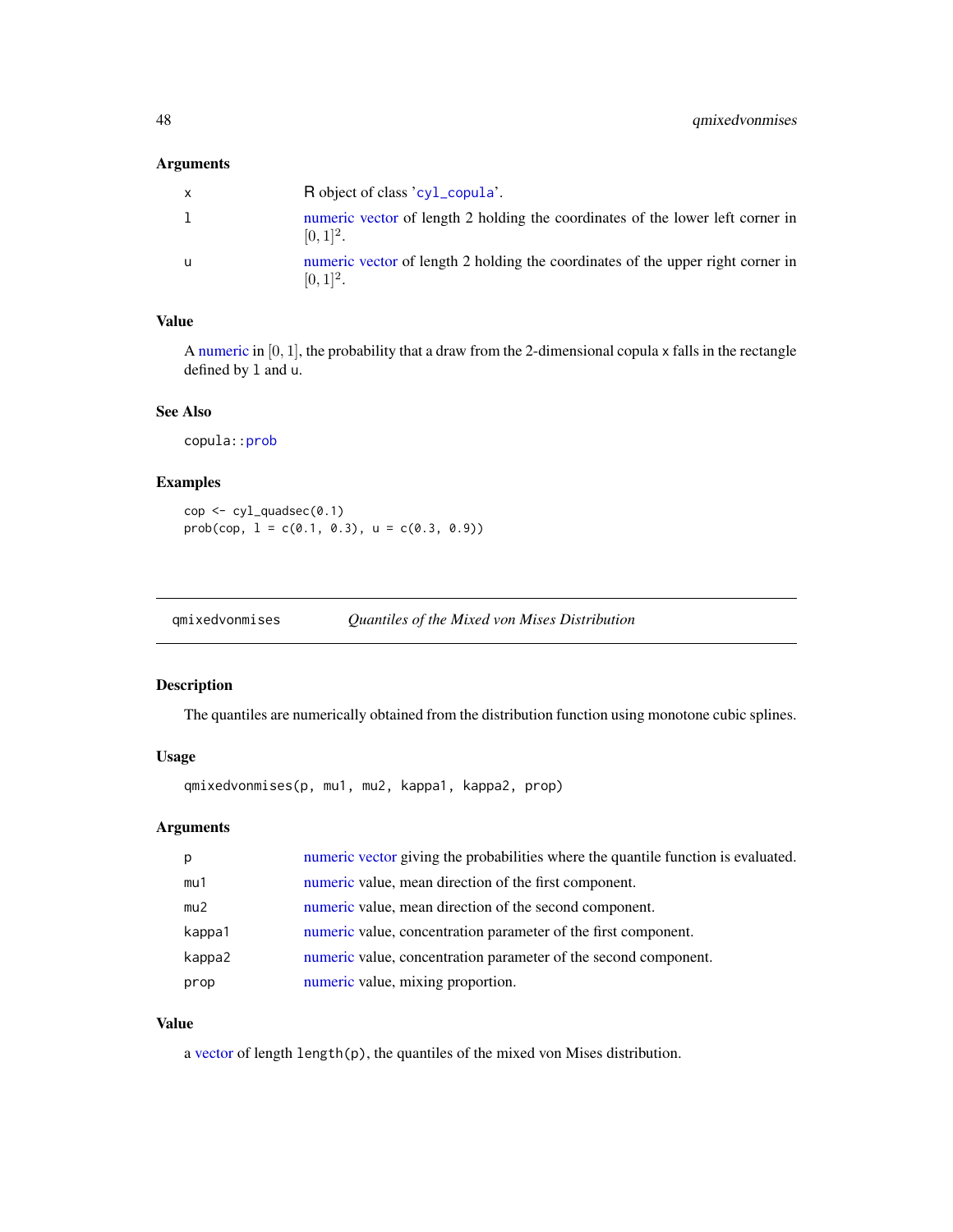#### <span id="page-48-0"></span>scat\_plot 49

# See Also

circular:[:dmixedvonmises\(](#page-0-0)), circular:[:pmixedvonmises\(](#page-0-0)), circular:[:rmixedvonmises\(](#page-0-0)).

#### Examples

```
qmixedvonmises(p = c(0.1, 0.8),
  mu1 = 0,
  mu2 = pi,
  kappa1 = 1,
  kappa2 = 3,
  prop = 0.4)
```
<span id="page-48-1"></span>scat\_plot *Scatterplot of Turn Angles ans Step Lengths*

#### Description

This function produces a scatterplot ('[ggplot](#page-0-0)' object) of the turn angles and step lengths.

# Usage

scat\_plot(traj, periodic = FALSE)

# Arguments

| trai     | data.frame containing the trajectory produced by e.g. make_traj(). It must<br>contain the columns trajsangle and trajssteplength. |
|----------|-----------------------------------------------------------------------------------------------------------------------------------|
| periodic | logical value denoting whether the plot should be periodically extended past -pi<br>and pi.                                       |

#### Value

A '[ggplot](#page-0-0)' object, the scatterplot.

# References

Hodel FH, Fieberg JR (2021). "Circular-Linear Copulae for Animal Movement Data." *bioRxiv*. doi: [10.1101/2021.07.14.452404,](https://doi.org/10.1101/2021.07.14.452404) <https://www.biorxiv.org/content/10.1101/2021.07.14.452404v1/>.

Hodel FH, Fieberg JR (2021). "Cylcop: An R Package for Circular-Linear Copulae with Angular Symmetry." *bioRxiv*. doi: [10.1101/2021.07.14.452253,](https://doi.org/10.1101/2021.07.14.452253) [https://www.biorxiv.org/content/](https://www.biorxiv.org/content/10.1101/2021.07.14.452253v1/) [10.1101/2021.07.14.452253v1/](https://www.biorxiv.org/content/10.1101/2021.07.14.452253v1/).

# See Also

```
cop_scat_plot(), traj_plot(), circ_plot(), cop_plot().
```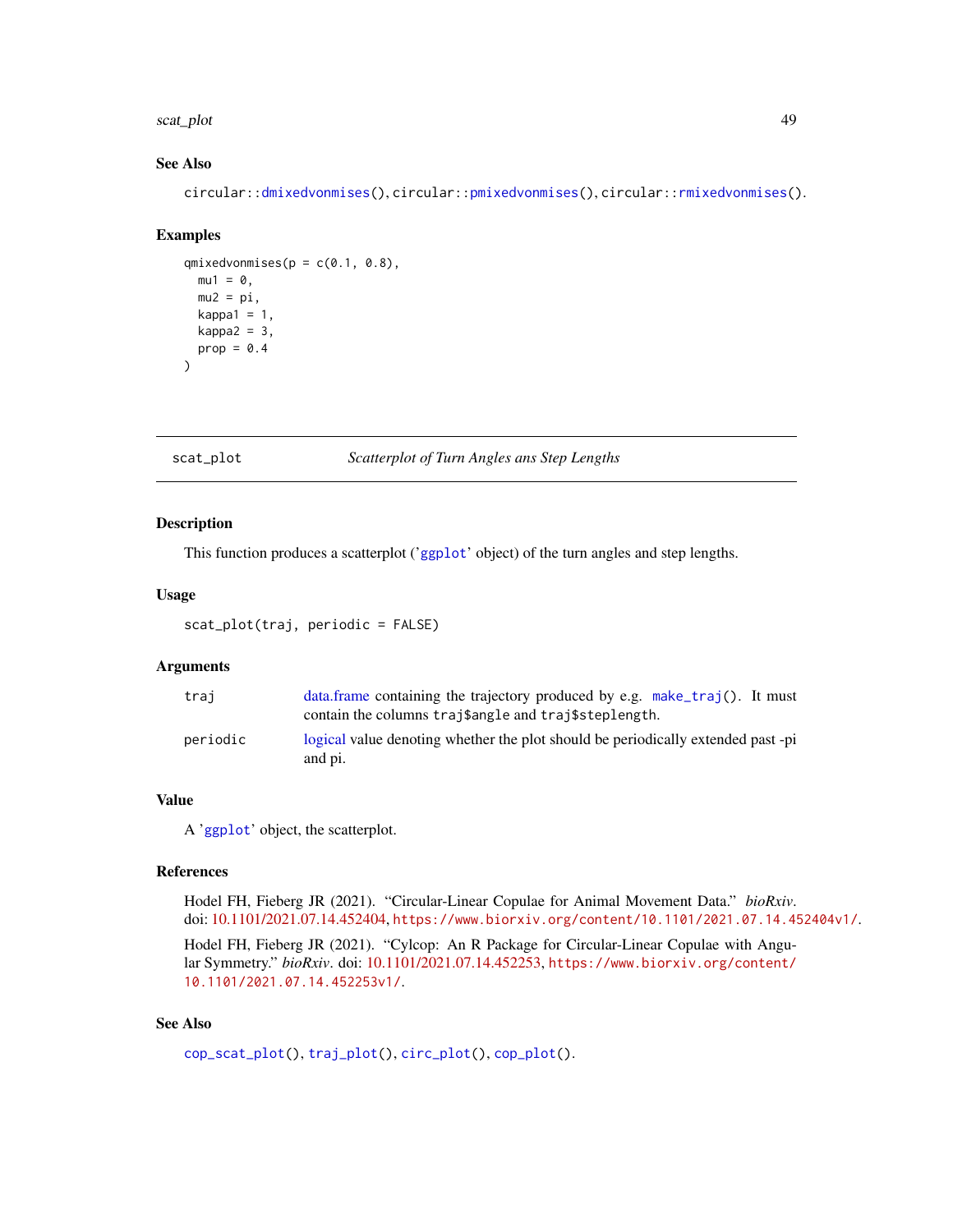# Examples

set.seed(123)

```
traj <- make_traj(100,
  copula = cyl_quadsec(0.1),marginal_circ = "vonmises",
 parameter_circ = list(0, 1),
  marginal_lin = "weibull",
  parameter_lin = list(shape=3)
)
plot1 <- scat_plot(traj)
plot2 <- scat_plot(traj, periodic = TRUE)
```
setCopParam *Change Attributes of '*cyl\_copula*' Objects*

# Description

These methods can be used, e.g. in other functions, to give users limited access to the parameters of a copula.

# Usage

```
setCopParam(copula, param_val, param_name = NULL, ...)
```
## S4 method for signature 'cyl\_cubsec' setCopParam(copula, param\_val, param\_name)

## S4 method for signature 'cyl\_quadsec' setCopParam(copula, param\_val, param\_name)

## S4 method for signature 'cyl\_rect\_combine' setCopParam(copula, param\_val, param\_name)

## S4 method for signature 'cyl\_rot\_combine' setCopParam(copula, param\_val, param\_name)

```
## S4 method for signature 'cyl_vonmises'
setCopParam(copula, param_val, param_name)
```
# Arguments

| copula     | R object of class 'cyl_copula'.                                                                            |
|------------|------------------------------------------------------------------------------------------------------------|
| param_val  | numeric vector holding the values to which the parameters given in copula@parameters<br>should be changed. |
| param_name | vector of character strings holding the names of the parameters to be changed.                             |
| .          | additional arguments.                                                                                      |

<span id="page-49-0"></span>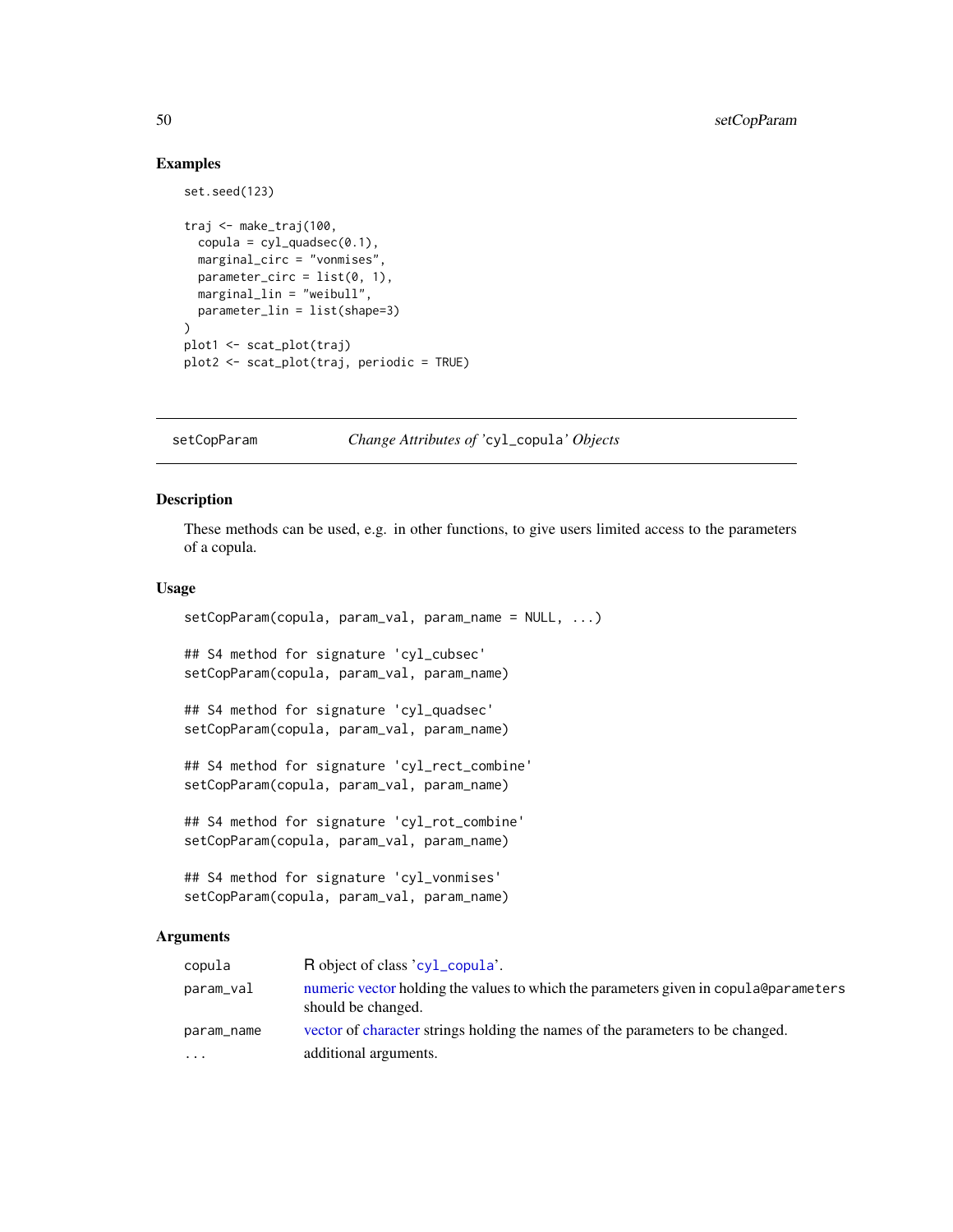# <span id="page-50-0"></span>Details

Note that for a rectangular patchwork copula ('[cyl\\_rect\\_combine](#page-19-1)') the attribute rectangles\_symmetric cannot be changed by setCopParam(), since rectangular patchwork copulas with symmetric rectangles are treated as distinct from rectangular patchwork copulas with potentially asymmetric rectangles. Therefore, when changing one of the bounds of the lower rectangle of such a copula, the corresponding bound of the upper rectangle is automatically changed as well (see examples).

# Value

A '[cyl\\_copula](#page-13-1)' object with the changed parameters.

#### Examples

```
cop <- cyl_rect_combine(copula::normalCopula(0.2),low_rect = c(0.1,0.4), up_rect="symmetric")
cop
cop <- setCopParam(cop, param_val = c(0.1, 0.3), param_name = c("rho.1", "low\_rect2"))
cop <- cyl_rect_combine(copula::normalCopula(0.2),low_rect = c(0.1, 0.4), up_rect=c(0.6,0.9))
cop
cop \le setCopParam(cop, param_val = 0.3, param_name = "low_rect2")
cop
```
show,cyl\_copula-method

```
Print Information of 'cyl_copula' Objects
```
# **Description**

Methods for function [show\(](#page-0-0)) in package cylcop

# Usage

```
## S4 method for signature 'cyl_copula'
show(object)
```
## S4 method for signature 'cyl\_rect\_combine' show(object)

## S4 method for signature 'cyl\_rot\_combine' show(object)

# Arguments

object R object of class '[cyl\\_copula](#page-13-1)'.

#### Value

An invisible NULL. As side effect, information on object is printed.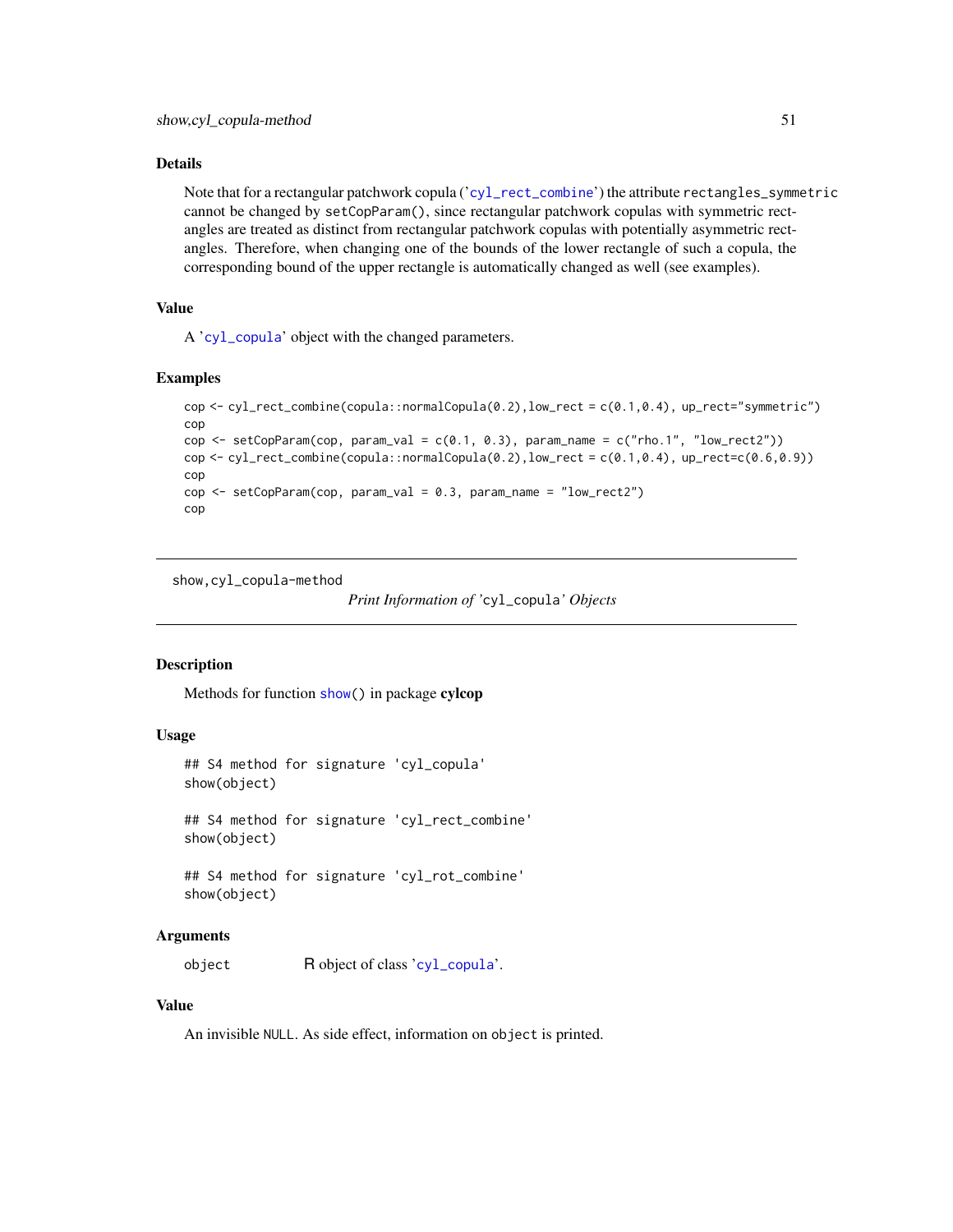<span id="page-51-1"></span><span id="page-51-0"></span>

# Description

This function plots the locations of a trajectory. The first and last point are marked in red.

# Usage

traj\_plot(traj)

# Arguments

traj [data.frame](#page-0-0) containing the trajectory produced by e.g. [make\\_traj\(](#page-31-1)). It must contain the columns traj\$pos\_x and traj\$pos\_y.

# Value

A '[ggplot](#page-0-0)' object.

# References

Hodel FH, Fieberg JR (2021). "Circular-Linear Copulae for Animal Movement Data." *bioRxiv*. doi: [10.1101/2021.07.14.452404,](https://doi.org/10.1101/2021.07.14.452404) <https://www.biorxiv.org/content/10.1101/2021.07.14.452404v1/>.

Hodel FH, Fieberg JR (2021). "Cylcop: An R Package for Circular-Linear Copulae with Angular Symmetry." *bioRxiv*. doi: [10.1101/2021.07.14.452253,](https://doi.org/10.1101/2021.07.14.452253) [https://www.biorxiv.org/content/](https://www.biorxiv.org/content/10.1101/2021.07.14.452253v1/) [10.1101/2021.07.14.452253v1/](https://www.biorxiv.org/content/10.1101/2021.07.14.452253v1/).

# See Also

[cop\\_scat\\_plot\(](#page-7-1)), [circ\\_plot\(](#page-5-1)), [cop\\_plot\(](#page-6-1)), [scat\\_plot\(](#page-48-1)).

#### Examples

```
set.seed(123)
traj <- make_traj(50,
 copula = cyl_quadsec(0.1),marginal_circ = "vonmises",
 parameter_circ = list(0, 1),
 marginal_lin = "weibull",
 parameter_lin = list(shape=3)
)
plot1 <- traj_plot(traj)
```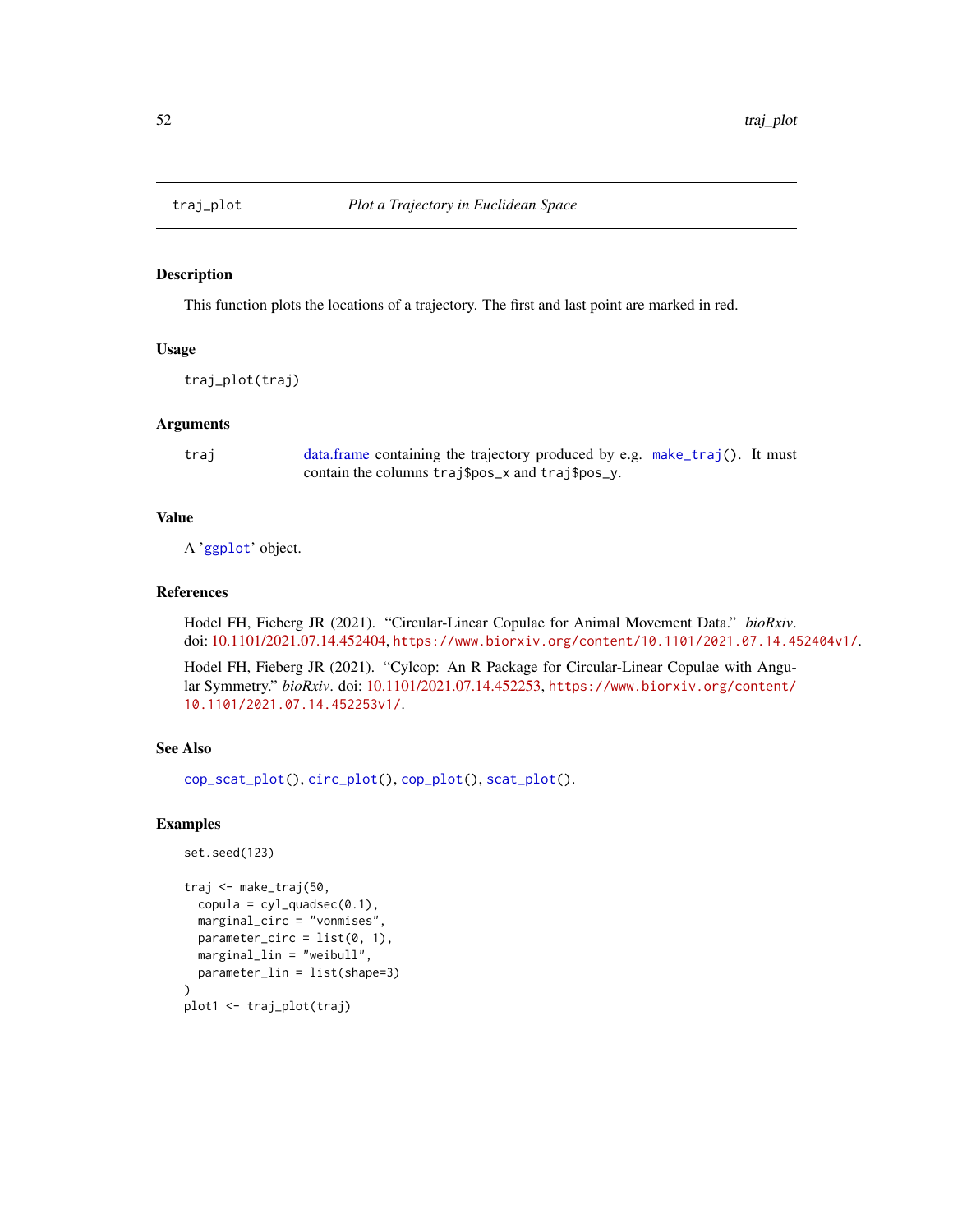<span id="page-52-0"></span>wrappedcauchy *Density, Distribution, Quantiles and Random Number Generation for the Wrapped Cauchy Distribution*

# <span id="page-52-1"></span>**Description**

The distribution function pwrappedcauchy() and quantiles qwrappedcauchy()of the wrapped Cauchy distribution can not be obtained analytically. They are therefore missing in the 'circular' package and are obtained here numerically. Random number generation rwrappedcauchy() and density dwrappedcauchy() don't need a numerical approximation and are provided here just for consistency in parametrization with the other wrapped Cauchy functions. One could also convert scale to rho (rho = exp(-scale)) and use circular:[:rwrappedcauchy\(](#page-52-1)rho). In fact, for the density, one usually SHOULD convert scale to rho (rho = exp(-scale)) and use circular:[:dwrappedcauchy\(](#page-52-1)rho) which does not make a numerical approximation and is therefore faster than  $cy1cop:$ : dwrappedcauchy().

# Usage

```
rwrappedcauchy(n, location = 0, scale = 1)dwrappedcauchy(theta, location = 0, scale = 1, K = 100, check_prec = FALSE)
```

```
pwrappedcauchy(theta, location = \theta, scale = 1, K = 100, check_prec = FALSE)
```
qwrappedcauchy(p, location =  $\theta$ , scale = 1, K = 100, check\_prec = FALSE)

#### Arguments

| n          | integer value, the number of random samples to be generated with rwrappedcauchy().                                           |
|------------|------------------------------------------------------------------------------------------------------------------------------|
| location   | numeric value, the mean of the distribution.                                                                                 |
| scale      | numeric value, the parameter tuning the spread of the density.                                                               |
| theta      | numeric vector giving the angles where the density or distribution function is<br>evaluated.                                 |
| К          | integer value, the number of "wraps" used in each direction to approximate the<br>distribution.                              |
| check_prec | logical, whether to check if the precision of the numerical approximation with<br>the current parameters is higher than 99%. |
| p          | numeric vector giving the probabilities where the quantile function is evaluated.                                            |

# Details

The density is calculated by wrapping the Cauchy distribution  $K$  times around the circle in each direction and summing the density at each point of the circle. E.g. the density of the wrapped Cauchy distribution at angle  $\theta$  is calculated as the sum of the Cauchy density at  $\theta + 2\pi k$ , where the integer k goes from  $-K$  to K. The distribution function is obtained similarly and the quantiles are calculated by numerical inversion.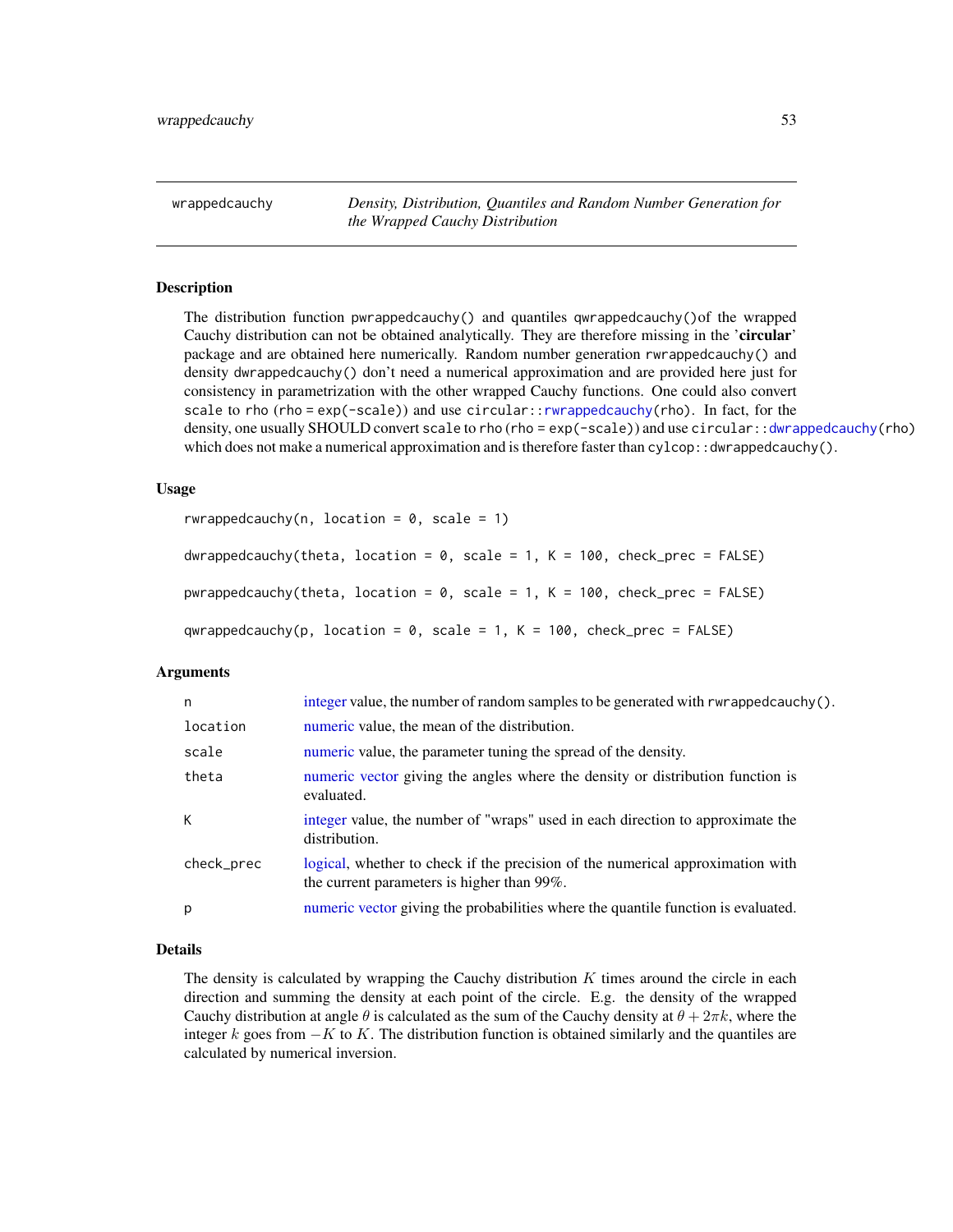# Value

dwrappedcauchy()) and pwrappedcauchy()) give a [vector](#page-0-0) of length length(theta) containing the density or distribution function at the corresponding values of theta. qwrappedcauchy() gives a [vector](#page-0-0) of length length $(p)$  containing the quantiles at the corresponding values of p. rwrappedcauchy() generates a [vector](#page-0-0) of length n containing the random samples, i.e. angles in  $[-\pi, \pi)$ .

# See Also

```
circular::dwrappedcauchy(), circular::rwrappedcauchy().
```
# Examples

set.seed(123)

rwrappedcauchy(10, location =  $0$ , scale = 3)

 $dw$ rappedcauchy(c(0.1, pi), location = pi, scale =2) circular::dwrappedcauchy(circular::circular(c(0.1,pi)), mu = circular::circular(pi), rho =exp(-2))

prob  $\leq$  pwrappedcauchy(c(0.1, pi), location = pi, scale =2) prob qwrappedcauchy(prob, location = pi, scale =2)

<span id="page-53-0"></span>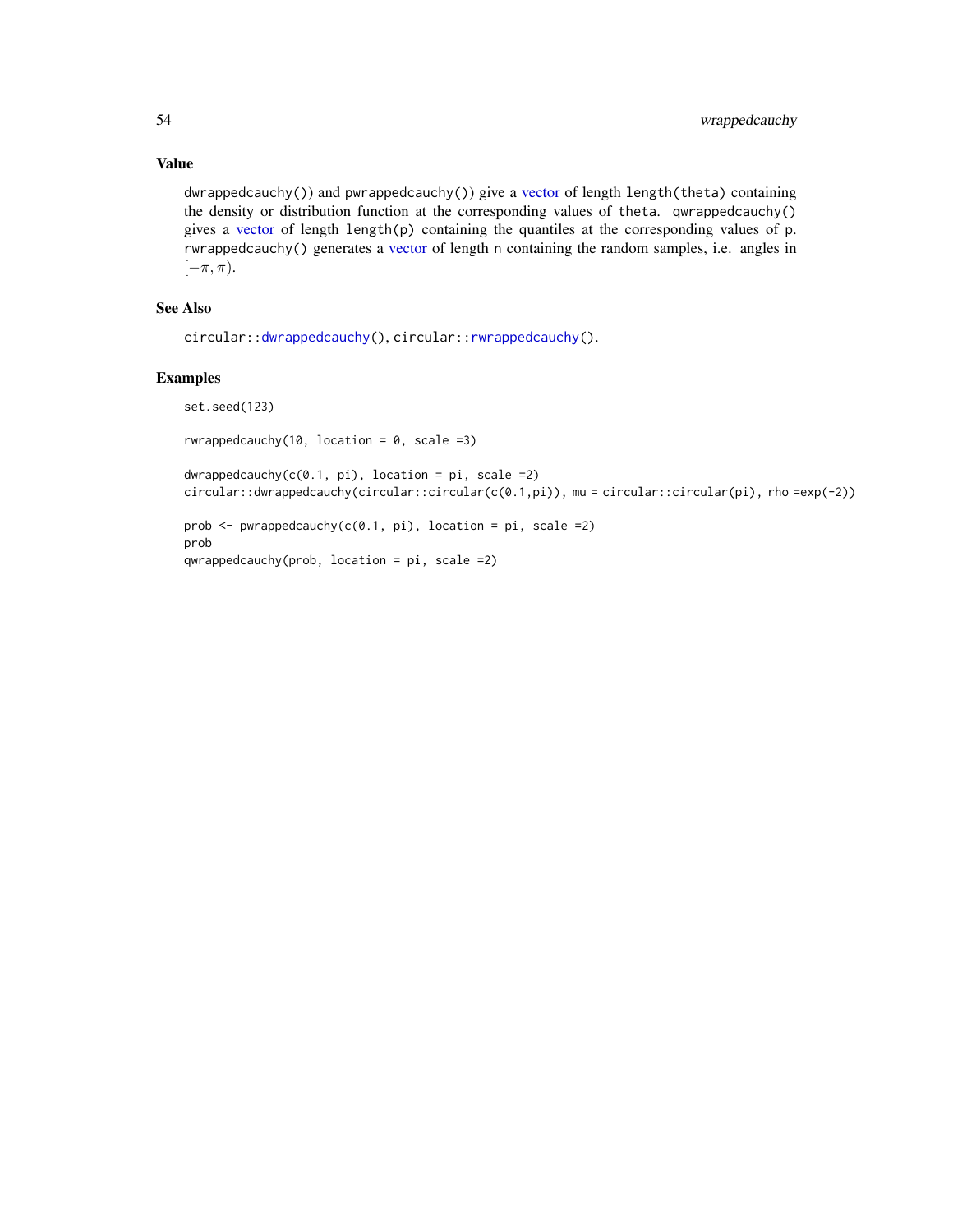# <span id="page-54-0"></span>**Index**

angstep2xy, [3](#page-2-0) bearing, [3](#page-2-0) bw.cv.ml.circular, *[44,](#page-43-0) [45](#page-44-0)* bw.nrd, *[46](#page-45-0)* bw.nrd.circular, *[44,](#page-43-0) [45](#page-44-0)* bw.ucv, *[46](#page-45-0)* cCopula, *[5](#page-4-0)* ccylcop, [4,](#page-3-0) *[38](#page-37-0)* ccylcop,Copula-method *(*ccylcop*)*, [4](#page-3-0) ccylcop,cyl\_cubsec-method *(*ccylcop*)*, [4](#page-3-0) ccylcop,cyl\_quadsec-method *(*ccylcop*)*, [4](#page-3-0) ccylcop,cyl\_rect\_combine-method *(*ccylcop*)*, [4](#page-3-0) ccylcop,cyl\_rot\_combine-method *(*ccylcop*)*, [4](#page-3-0) ccylcop,cyl\_vonmises-method *(*ccylcop*)*, [4](#page-3-0) character, *[7](#page-6-0)*, *[13,](#page-12-0) [14](#page-13-0)*, *[16](#page-15-0)*, *[18](#page-17-0)*, *[21](#page-20-0)*, *[23](#page-22-0)*, *[25](#page-24-0)*, *[27](#page-26-0)*, *[29](#page-28-0)*, *[32](#page-31-0)*, *[40](#page-39-0)*, *[42](#page-41-0)*, *[44](#page-43-0)*, *[46](#page-45-0)*, *[50](#page-49-0)* circ\_plot, [6,](#page-5-0) *[7,](#page-6-0) [8](#page-7-0)*, *[33](#page-32-0)*, *[49](#page-48-0)*, *[52](#page-51-0)* circular, *[3](#page-2-0)*, *[31](#page-30-0)* cop\_plot, *[6](#page-5-0)*, [7,](#page-6-0) *[8](#page-7-0)*, *[49](#page-48-0)*, *[52](#page-51-0)* cop\_scat\_plot, *[6,](#page-5-0) [7](#page-6-0)*, [8,](#page-7-0) *[33](#page-32-0)*, *[49](#page-48-0)*, *[52](#page-51-0)* Copula, *[5](#page-4-0)*, *[7,](#page-6-0) [8](#page-7-0)*, *[10](#page-9-0)*, *[12](#page-11-0)*, *[14](#page-13-0)*, *[19–](#page-18-0)[23](#page-22-0)*, *[37,](#page-36-0) [38](#page-37-0)* cor\_cyl, [9,](#page-8-0) *[34](#page-33-0)*, *[40](#page-39-0)* cyl\_copula, *[5](#page-4-0)*, *[7,](#page-6-0) [8](#page-7-0)*, *[10](#page-9-0)*, *[12](#page-11-0)*, *[16](#page-15-0)*, *[18](#page-17-0)*, *[20](#page-19-0)*, *[25](#page-24-0)*, *[32](#page-31-0)*, *[37](#page-36-0)[–39](#page-38-0)*, *[42,](#page-41-0) [43](#page-42-0)*, *[47,](#page-46-0) [48](#page-47-0)*, *[50,](#page-49-0) [51](#page-50-0)* cyl\_copula-class, [14](#page-13-0) cyl\_cubsec, *[15](#page-14-0)*, [15,](#page-14-0) *[16](#page-15-0)*, *[40](#page-39-0)* cyl\_cubsec-class, [16](#page-15-0) cyl\_quadsec, *[15](#page-14-0)*, *[17](#page-16-0)*, [17,](#page-16-0) *[18](#page-17-0)* cyl\_quadsec-class, [18](#page-17-0) cyl\_rect\_combine, *[15](#page-14-0)*, *[19](#page-18-0)*, [19,](#page-18-0) *[21](#page-20-0)*, *[39](#page-38-0)*, *[51](#page-50-0)* cyl\_rect\_combine-class, [20](#page-19-0) cyl\_rot\_combine, *[15](#page-14-0)*, *[22](#page-21-0)*, [22,](#page-21-0) *[23](#page-22-0)* cyl\_rot\_combine-class, [23](#page-22-0) cyl\_vonmises, *[15](#page-14-0)*, *[19](#page-18-0)*, *[21](#page-20-0)*, *[24](#page-23-0)*, [24,](#page-23-0) *[25](#page-24-0)* cyl\_vonmises-class, [25](#page-24-0) Cylcop, [10](#page-9-0)

cylcop\_get\_option, [13,](#page-12-0) *[14](#page-13-0)* cylcop\_set\_option, *[13](#page-12-0)*, [14](#page-13-0) data.frame, *[6](#page-5-0)*, *[8](#page-7-0)*, *[33](#page-32-0)*, *[49](#page-48-0)*, *[52](#page-51-0)* dCopula, *[10](#page-9-0)*, *[12](#page-11-0)* dcylcop *(*Cylcop*)*, [10](#page-9-0) dcylcop,matrix,Copula-method *(*Cylcop*)*, [10](#page-9-0) dcylcop,matrix,cyl\_cubsec-method *(*Cylcop*)*, [10](#page-9-0) dcylcop,matrix,cyl\_quadsec-method *(*Cylcop*)*, [10](#page-9-0) dcylcop,matrix,cyl\_rect\_combine-method *(*Cylcop*)*, [10](#page-9-0) dcylcop,matrix,cyl\_rot\_combine-method *(*Cylcop*)*, [10](#page-9-0) dcylcop,matrix,cyl\_vonmises-method *(*Cylcop*)*, [10](#page-9-0) ddens *(*dens*)*, [26](#page-25-0) dens, [26](#page-25-0) density.circular, *[27](#page-26-0)* density.reflected, *[29,](#page-28-0) [30](#page-29-0)* dmixedvonmises, *[36](#page-35-0)*, *[49](#page-48-0)* dwrappedcauchy, *[53,](#page-52-0) [54](#page-53-0)* dwrappedcauchy *(*wrappedcauchy*)*, [53](#page-52-0) fit\_angle, *[26,](#page-25-0) [27](#page-26-0)*, [27,](#page-26-0) *[30](#page-29-0)*, *[32,](#page-31-0) [33](#page-32-0)* fit\_steplength, *[26](#page-25-0)*, [29,](#page-28-0) *[32,](#page-31-0) [33](#page-32-0)* fitCopula, *[40](#page-39-0)[–42](#page-41-0)* full2half\_circ, [30](#page-29-0)

ggplot, *[6](#page-5-0)[–8](#page-7-0)*, *[49](#page-48-0)*, *[52](#page-51-0)*

half2full\_circ, [31](#page-30-0)

integer, *[26](#page-25-0)*, *[32](#page-31-0)*, *[53](#page-52-0)*

list, *[26,](#page-25-0) [27](#page-26-0)*, *[29](#page-28-0)*, *[32](#page-31-0)*, *[42](#page-41-0)* logical, *[4,](#page-3-0) [5](#page-4-0)*, *[12](#page-11-0)*, *[14](#page-13-0)*, *[19](#page-18-0)*, *[21](#page-20-0)[–25](#page-24-0)*, *[27](#page-26-0)*, *[29](#page-28-0)*, *[34](#page-33-0)*, *[40](#page-39-0)*, *[42](#page-41-0)*, *[49](#page-48-0)*, *[53](#page-52-0)*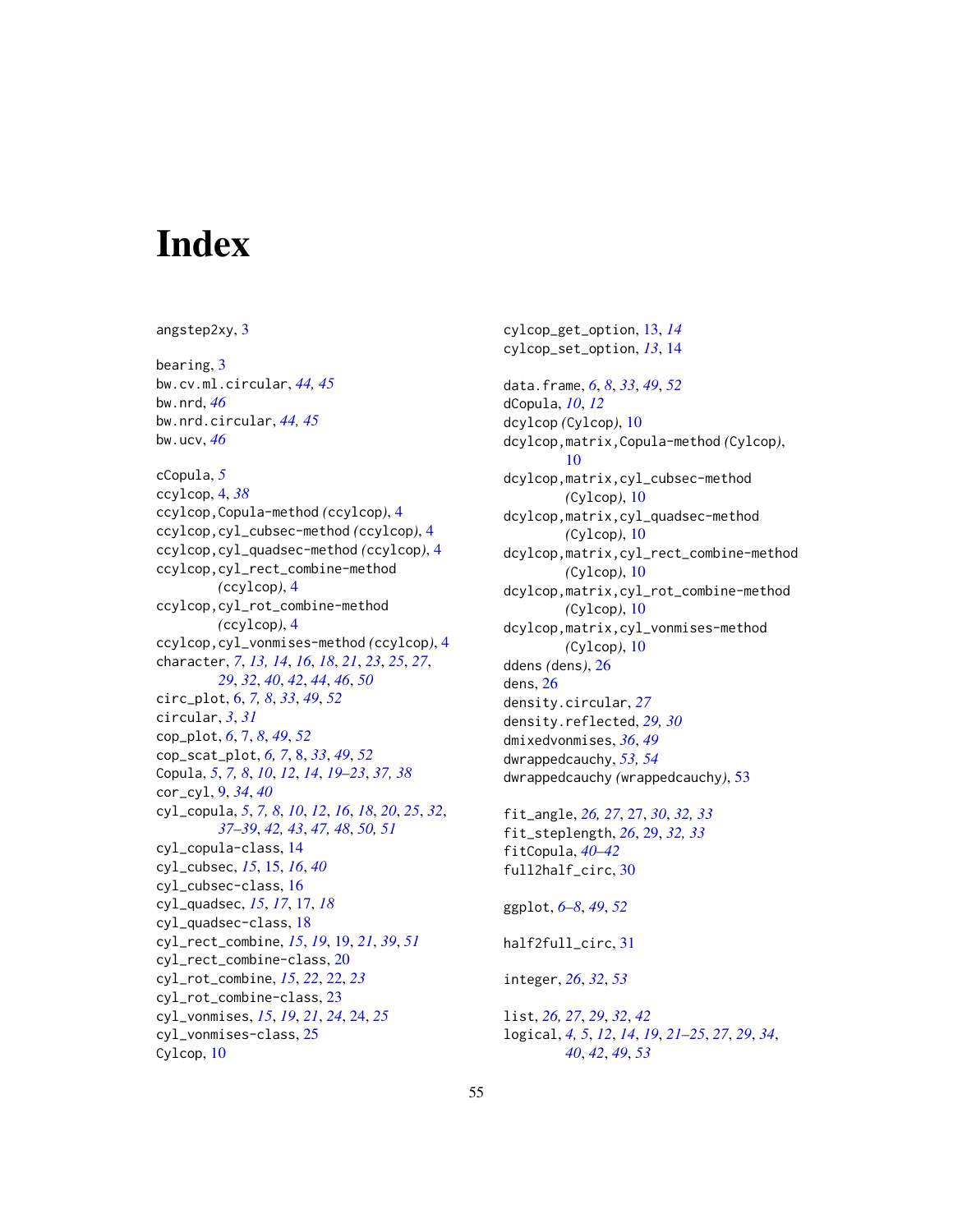make\_traj, *[6](#page-5-0)*, *[8](#page-7-0)*, [32,](#page-31-0) *[49](#page-48-0)*, *[52](#page-51-0)* matrix, *[5](#page-4-0)*, *[12](#page-11-0)*, *[37,](#page-36-0) [38](#page-37-0)* mi\_cyl, *[10](#page-9-0)*, [33,](#page-32-0) *[40](#page-39-0)* mle.mixedvonmises, [36](#page-35-0) mle.vonmises, *[36](#page-35-0)* mle.wrappedcauchy, *[36](#page-35-0)* movMF, *[36](#page-35-0)*

numeric, *[3](#page-2-0)[–5](#page-4-0)*, *[7](#page-6-0)*, *[9](#page-8-0)*, *[12](#page-11-0)[–19](#page-18-0)*, *[21](#page-20-0)*, *[23–](#page-22-0)[27](#page-26-0)*, *[29](#page-28-0)*, *[31,](#page-30-0) [32](#page-31-0)*, *[34](#page-33-0)*, *[36](#page-35-0)[–40](#page-39-0)*, *[42–](#page-41-0)[46](#page-45-0)*, *[48](#page-47-0)*, *[50](#page-49-0)*, *[53](#page-52-0)* numerical\_conditional\_cop, [37,](#page-36-0) *[38](#page-37-0)* numerical\_inv\_conditional\_cop, *[38](#page-37-0)*, [38](#page-37-0)

opt\_auto, *[40](#page-39-0)*, *[42](#page-41-0)*, [43](#page-42-0) opt\_circ\_bw, *[27](#page-26-0)*, [44,](#page-43-0) *[45](#page-44-0)* opt\_lin\_bw, *[29,](#page-28-0) [30](#page-29-0)*, [45,](#page-44-0) *[46](#page-45-0)* optCor, *[10](#page-9-0)*, *[34](#page-33-0)*, [39,](#page-38-0) *[42](#page-41-0)[–44](#page-43-0)* optCor,cyl\_cubsec-method *(*optCor*)*, [39](#page-38-0) optCor,cyl\_quadsec-method *(*optCor*)*, [39](#page-38-0) optCor,cyl\_rect\_combine-method *(*optCor*)*, [39](#page-38-0) optCor,cyl\_rot\_combine-method *(*optCor*)*, [39](#page-38-0) optCor,cyl\_vonmises-method *(*optCor*)*, [39](#page-38-0) optim, *[42](#page-41-0)* optML, *[40](#page-39-0)*, [41,](#page-40-0) *[42](#page-41-0)[–44](#page-43-0)*

pCopula, *[10](#page-9-0)*, *[12](#page-11-0)* pcylcop *(*Cylcop*)*, [10](#page-9-0) pcylcop,matrix,Copula-method *(*Cylcop*)*, [10](#page-9-0) pcylcop,matrix,cyl\_cubsec-method *(*Cylcop*)*, [10](#page-9-0) pcylcop,matrix,cyl\_quadsec-method *(*Cylcop*)*, [10](#page-9-0) pcylcop,matrix,cyl\_rect\_combine-method *(*Cylcop*)*, [10](#page-9-0) pcylcop,matrix,cyl\_rot\_combine-method *(*Cylcop*)*, [10](#page-9-0) pcylcop,matrix,cyl\_vonmises-method *(*Cylcop*)*, [10](#page-9-0) pdens *(*dens*)*, [26](#page-25-0) plot, *[47](#page-46-0)* plot,cyl\_copula,missing-method, [47](#page-46-0) pmixedvonmises, *[49](#page-48-0)* prob, *[47,](#page-46-0) [48](#page-47-0)* prob *(*prob,cyl\_copula-method*)*, [47](#page-46-0) prob,cyl\_copula-method, [47](#page-46-0) pwrappedcauchy *(*wrappedcauchy*)*, [53](#page-52-0)

qdens *(*dens*)*, [26](#page-25-0) qmixedvonmises, *[32](#page-31-0)*, *[36](#page-35-0)*, [48](#page-47-0) qvonmises, *[32](#page-31-0)* qwrappedcauchy, *[32](#page-31-0)* qwrappedcauchy *(*wrappedcauchy*)*, [53](#page-52-0) rCopula, *[10](#page-9-0)*, *[12](#page-11-0)* rcylcop *(*Cylcop*)*, [10](#page-9-0) rcylcop,numeric,Copula-method *(*Cylcop*)*, [10](#page-9-0) rcylcop,numeric,cyl\_cubsec-method *(*Cylcop*)*, [10](#page-9-0) rcylcop,numeric,cyl\_quadsec-method *(*Cylcop*)*, [10](#page-9-0) rcylcop,numeric,cyl\_rect\_combine-method *(*Cylcop*)*, [10](#page-9-0) rcylcop,numeric,cyl\_rot\_combine-method *(*Cylcop*)*, [10](#page-9-0) rcylcop,numeric,cyl\_vonmises-method *(*Cylcop*)*, [10](#page-9-0) rdens *(*dens*)*, [26](#page-25-0) rdwrappedcauchy *(*wrappedcauchy*)*, [53](#page-52-0) rmixedvonmises, *[49](#page-48-0)* rwrappedcauchy, *[53,](#page-52-0) [54](#page-53-0)* rwrappedcauchy *(*wrappedcauchy*)*, [53](#page-52-0) scat\_plot, *[6](#page-5-0)[–8](#page-7-0)*, *[33](#page-32-0)*, [49,](#page-48-0) *[52](#page-51-0)*

setCopParam, [50](#page-49-0) setCopParam,cyl\_cubsec-method *(*setCopParam*)*, [50](#page-49-0) setCopParam,cyl\_quadsec-method *(*setCopParam*)*, [50](#page-49-0) setCopParam,cyl\_rect\_combine-method *(*setCopParam*)*, [50](#page-49-0) setCopParam,cyl\_rot\_combine-method *(*setCopParam*)*, [50](#page-49-0) setCopParam,cyl\_vonmises-method *(*setCopParam*)*, [50](#page-49-0) show, *[51](#page-50-0)* show,cyl\_copula-method, [51](#page-50-0) show,cyl\_rect\_combine-method *(*show,cyl\_copula-method*)*, [51](#page-50-0) show,cyl\_rot\_combine-method *(*show,cyl\_copula-method*)*, [51](#page-50-0) silent *(*cylcop\_set\_option*)*, [14](#page-13-0) traj\_plot, *[6](#page-5-0)[–8](#page-7-0)*, *[33](#page-32-0)*, *[49](#page-48-0)*, [52](#page-51-0)

vector, *[3](#page-2-0)[–5](#page-4-0)*, *[9](#page-8-0)*, *[12](#page-11-0)*, *[14](#page-13-0)*, *[16](#page-15-0)*, *[18,](#page-17-0) [19](#page-18-0)*, *[21](#page-20-0)*, *[23](#page-22-0)*,